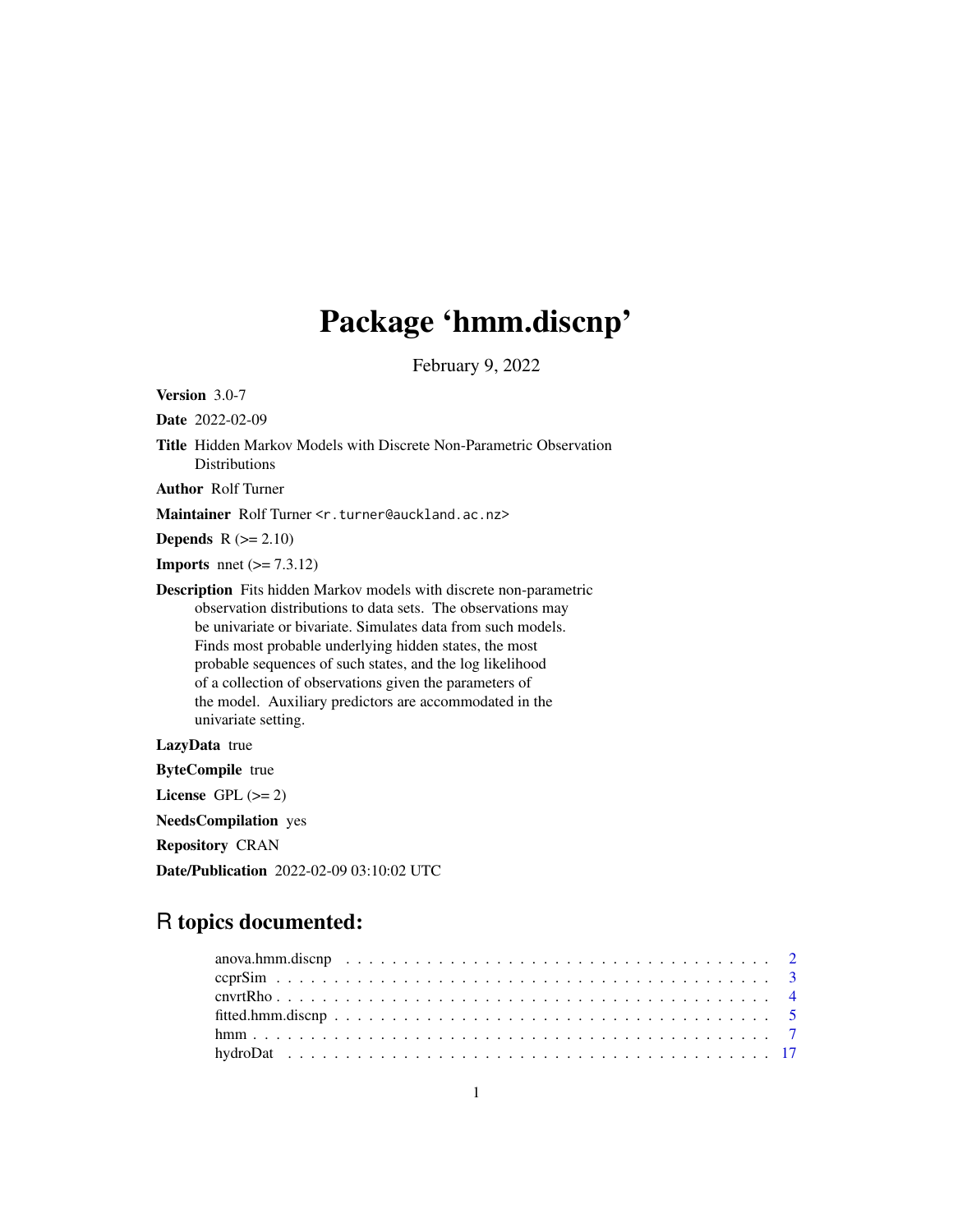# <span id="page-1-0"></span>2 anova.hmm.discnp

| Index | 45 |
|-------|----|
|       |    |
|       |    |
|       |    |
|       |    |
|       |    |
|       |    |
|       |    |
|       |    |
|       |    |
|       |    |
|       |    |
|       |    |
|       |    |
|       |    |
|       |    |

anova.hmm.discnp *Anova for hmm.discnp models*

# Description

Performs a likelihood ratio test to compare two discrete non-parametric hidden Markov models.

# Usage

```
## S3 method for class 'hmm.discnp'
anova(object, ...)
```
# Arguments

| object   | An object of class "hmm.discnp" as returned by the function hmm().                |
|----------|-----------------------------------------------------------------------------------|
| $\cdots$ | A second object of class "hmm.discnp". There must be only <i>one</i> such object. |

# Value

A list with entries

| stat   | The likelihood ratio statistic. |
|--------|---------------------------------|
| df     | The degrees of freedom.         |
| pvalue | The p-value of the test.        |

This list has an attribute "details" which is a vector consisting of the first and second log likelihoods and the associated numbers of parameters, in order of these numbers of parameters. (See Warning.)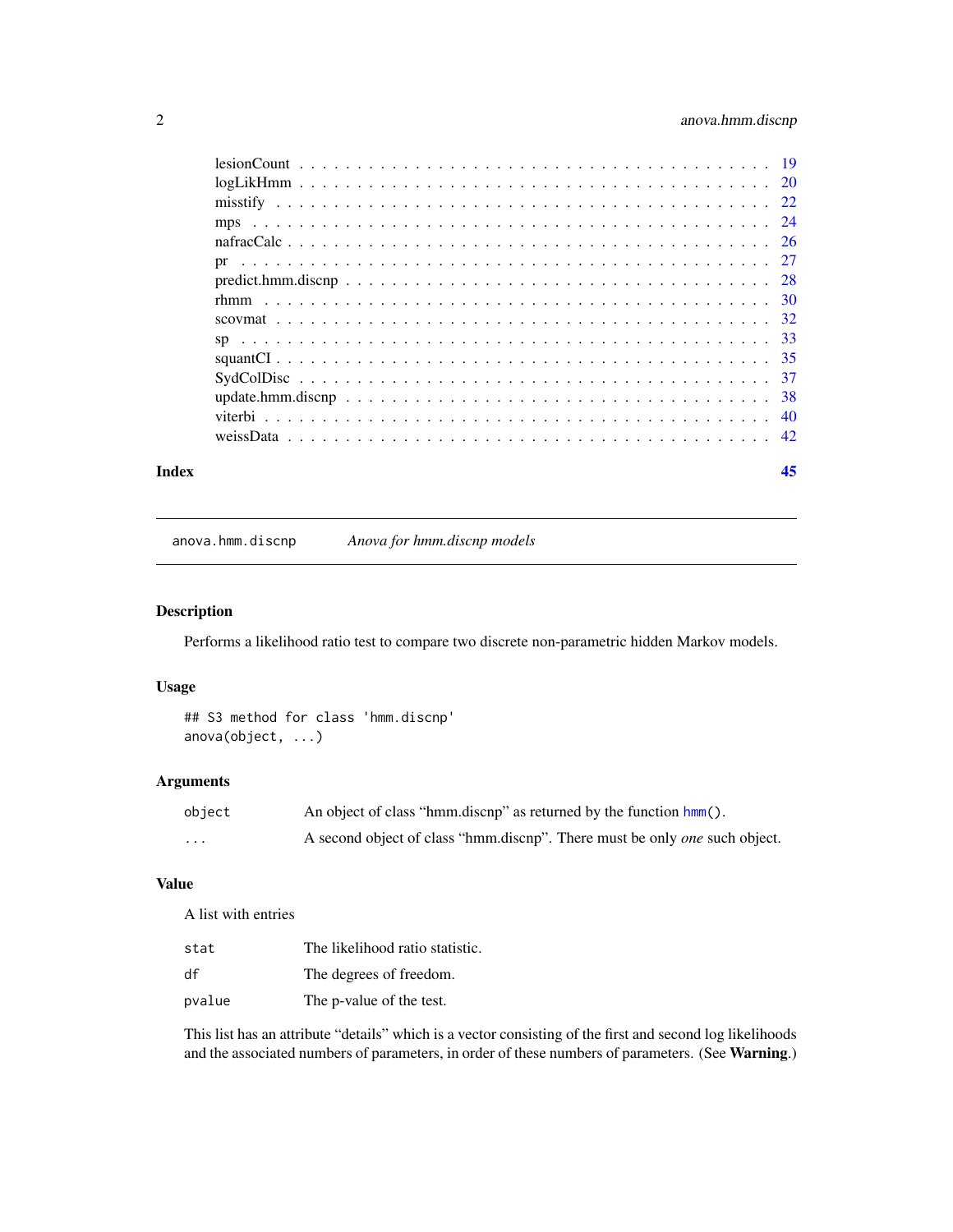#### <span id="page-2-0"></span>ccprSim 3

#### Warning

Hidden Markov models can be numerically delicate and the fitting algorithm can converge to a local maximum of the likelihood surface which is not the global maximum. Thus it is entirely possible for the log likelihood of the model with the greater number of parameters to be *smaller* than that of the model with the lesser number of parameters.

#### Author(s)

Rolf Turner <r.turner@auckland.ac.nz>

#### See Also

[hmm\(](#page-6-1))

#### Examples

```
xxx <- with(SydColDisc,split(y,f=list(locn,depth)))
fit1 \leftarrow hmm(xxx, K=1, itmax=10)
fit2 <- hmm(xxx,K=2,itmax=10)anova(fit1,fit2)
```
ccprSim *Simulated monocyte counts and psychosis symptoms.*

#### **Description**

Discretised values of monocyte counts, and ratings of level of psychosis simulated from a model fitted to a data set consisting of observations made on a number of patients from the Northern District Health Board system. The real data must be kept confidential due to ethics constraints.

#### Usage

data("ccprSim")

#### Format

The object ccprSim is a list of length 1258. Each entry of this list is to be considered to correspond to an individual subject. The entries consist of matrices having two columns named cellCount and psychosisRating. The number of rows of these matrices varies from entry to entry of the list (i.e. from subject to subject).

Most of the entries of these matrices are NA. The entries are temporally ordered and correspond to the number of weeks from the start of observation. Observations in the real data set were made only when the patient in question visted a physician and so weeks in which no visit was made resulted in an "observation" of NA. The object ccprSim was simulated in such a way as to imitate this characteristic. The fraction of missing observations in each variate (i.e. cellCount and psychosisRating is roughly commensurate with the corresponding fractions in the real data.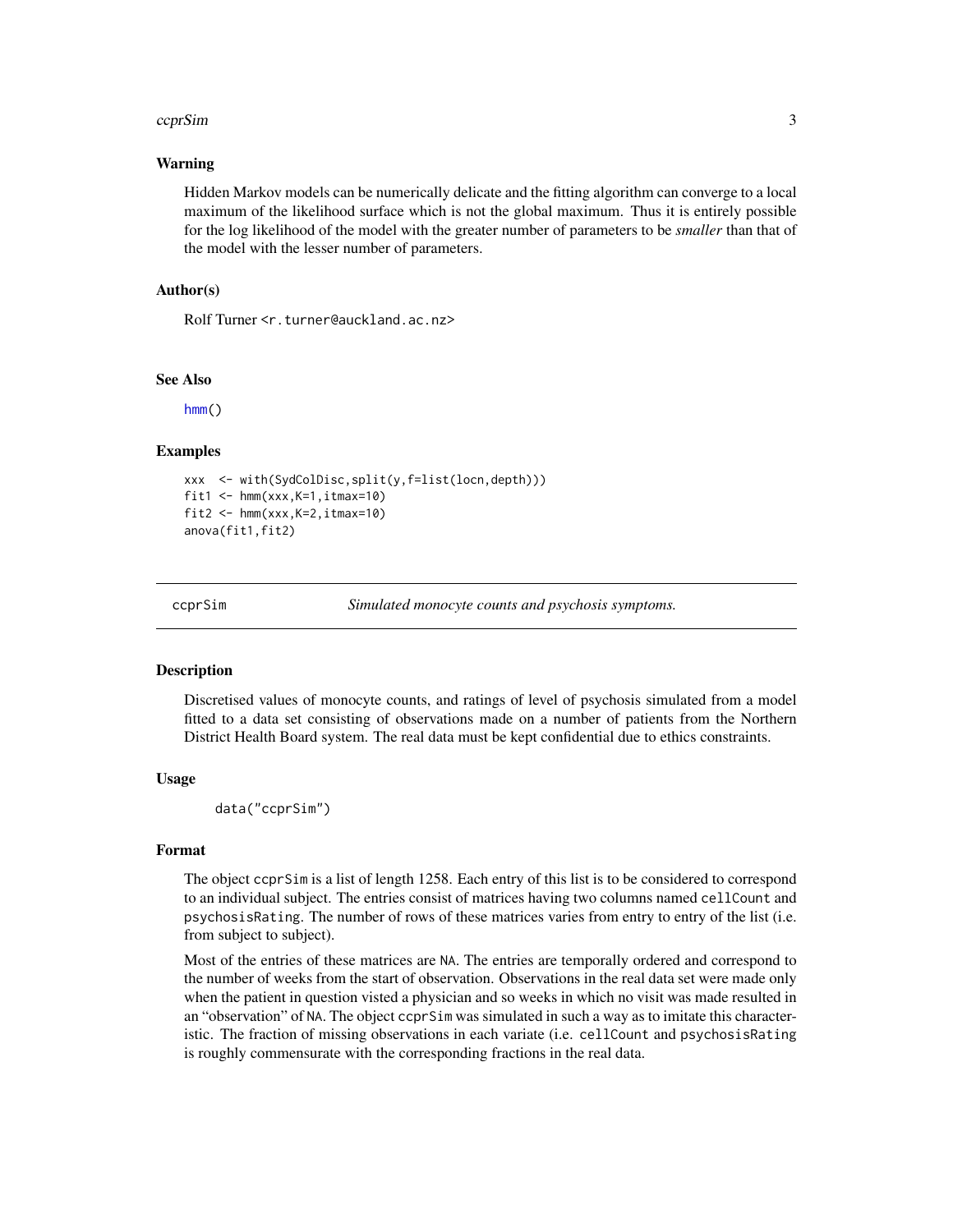<span id="page-3-0"></span>The values in the first column of each matrix (the cellCount column) consist of integers from 1 to 5 and are to be interpreted as indicators of cell counts in units of  $10<sup>9</sup>$  cells per litre, discretised according to the following scale:

- 0.0  $< c < 0.3 \leftrightarrow 1$
- $0.3 < c < 0.5 \leftrightarrow 2$
- $0.5 < c \leq 0.7 \leftrightarrow 3$
- 0.7  $<$   $c$   $<$  1.0  $\leftrightarrow$  4
- $\bullet$  1.0  $<$   $c$   $<$  2.0  $\leftrightarrow$  5

where  $c$  represents "count".

The values in the second column of each matrix (the psychosisRating column consist of integers from 0 to 4 and are to be interpreted as indicators of a physician's assessment of the level of pschosis of the patient. A value of 0 corresponds to "no symptoms"; a value of 4 corresponds to "severe".

The question of essential interest in respect of the real data was "Is there any association between the cell count values and the psychosis ratings?" More specifically it was "Can the level of psychosis be *predicted* from the cell counts?"

#### Source

The real data, on the basis of which these data were simulated, were supplied by Dr. Jonathan Williams, Northern District Health Board.

#### Examples

```
## Not run: # Takes too long.
    fit <- hmm(ccprSim,K=2,indep=FALSE,itmax=5,verbose=TRUE)
```
## End(Not run)

cnvrtRho *Convert Rho between forms.*

#### **Description**

Converts a matrix specification of the emission probabilities (in which the probabilities are simply the entries of the matrix) to a data frame specification (in which the probabilities are a logistic-style function of the parameters) or vice versa.

#### Usage

cnvrtRho(Rho)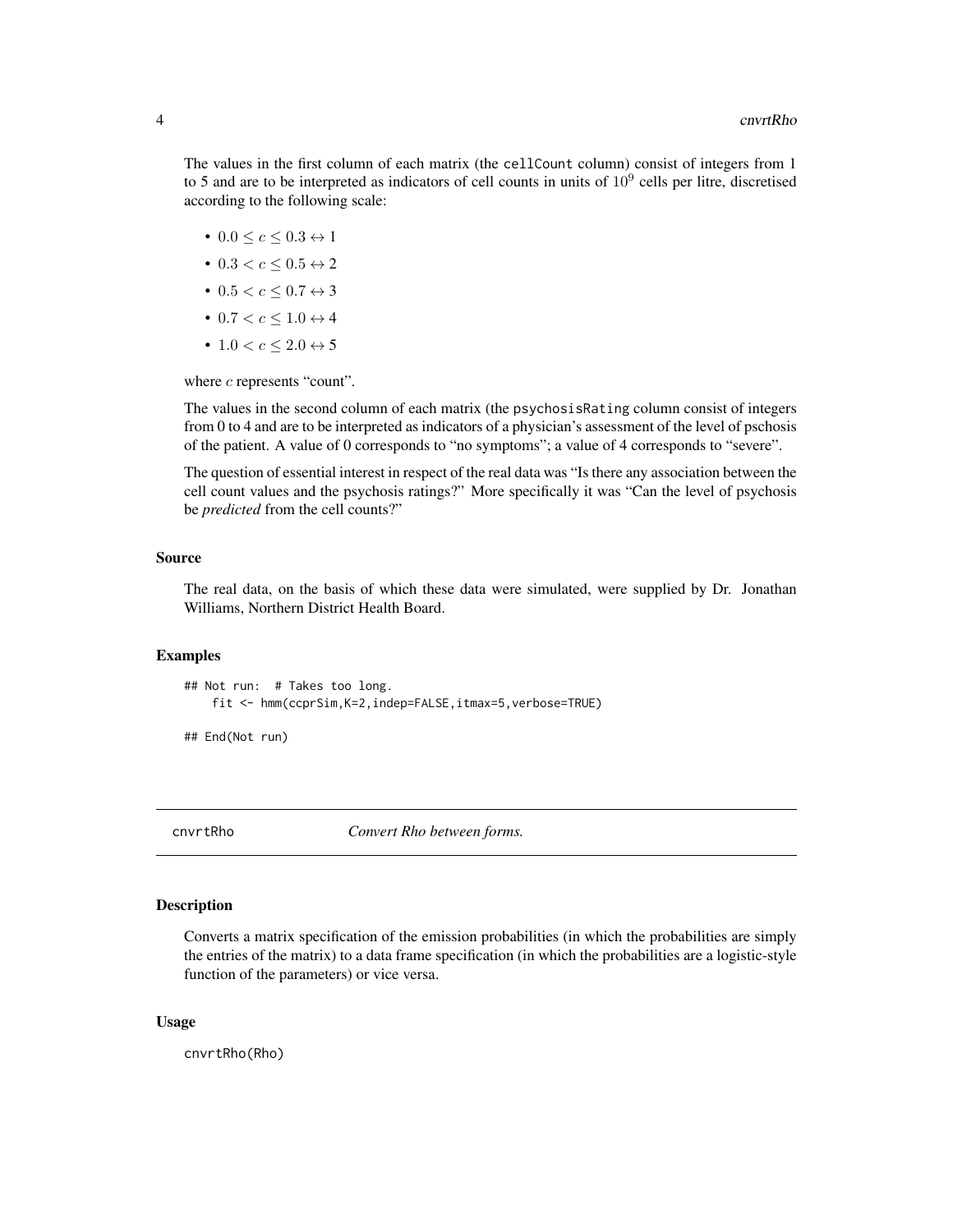#### <span id="page-4-0"></span>Arguments

Rho A specification of the emission probabilities of a discrete valued hidden Markov model. It may be either a matrix of these probabilities, in which case it is converted to a three column data frame, or it may be a three column data frame, in which case it is converted to a matrix of probabilities. See [hmm\(](#page-6-1)) for more details about the structure of Rho, in either form.

#### Details

The data frame specification of Rho allows for predictor variables x. If Rho is of the data frame form, and is designed to allow for predictor variables, then it will have more than three columns and cannot be converted to the matrix form. In such cases cnvrtRho will throw an error.

#### Value

A data frame if the argument Rho is a matrix, or a matrix if the argument Rho is a data frame.

#### Author(s)

Rolf Turner <r.turner@auckland.ac.nz>

#### See Also

[hmm\(](#page-6-1))

# Examples

```
Yval <- LETTERS[1:10]
Tpm <- matrix(c(0.75,0.25,0.25,0.75),ncol=2,byrow=TRUE)
Rho \le cbind(c(rep(1,5),rep(0,5)),c(rep(0,5),rep(1,5)))/5
rownames(Rho) <- Yval
newRho <- cnvrtRho(Rho)
oldRho <- cnvrtRho(newRho)
```
<span id="page-4-1"></span>fitted.hmm.discnp *Fitted values of a discrete non-parametric hidden Markov model.*

#### Description

Calculates the fitted values of a discrete non-parametric hidden Markov model. If the data are numeric these are the conditional expectations of the observations, given the entire observation sequence (and the estimated parameters of the model). If the data are categorical (whence "expectations" make no sense) the "fitted values" are taken to be the probabilities of each of the possible values of the observations, at each time point.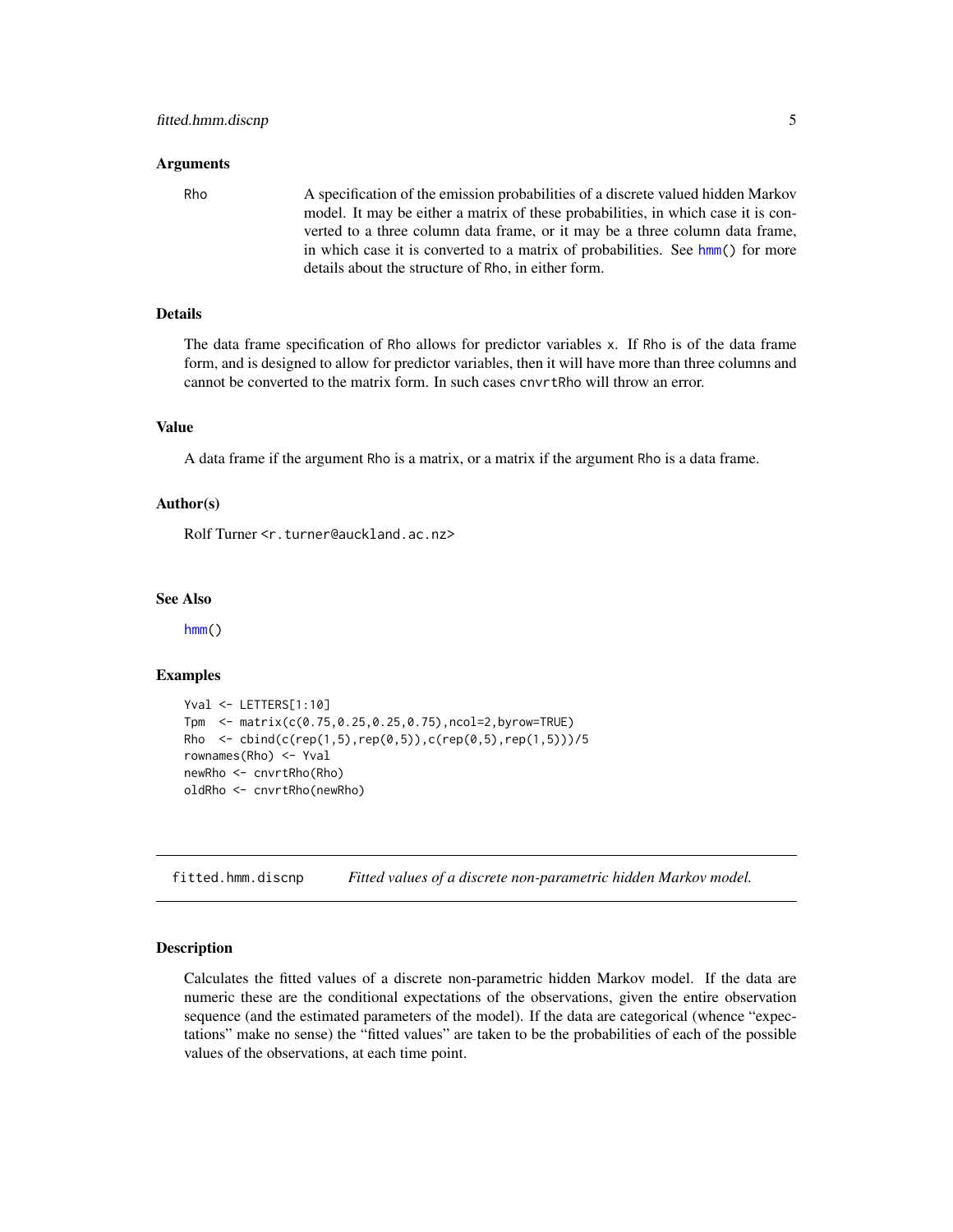#### <span id="page-5-0"></span>Usage

```
## S3 method for class 'hmm.discnp'
fitted(object, warn=TRUE, drop=TRUE, ...)
```
#### Arguments

| object | An object of class hmm. discnp as returned by hmm().                                                                                                                                                                                                                                                                                                                                                      |
|--------|-----------------------------------------------------------------------------------------------------------------------------------------------------------------------------------------------------------------------------------------------------------------------------------------------------------------------------------------------------------------------------------------------------------|
| warn   | Logical scalar. See the help for $sp($ ).                                                                                                                                                                                                                                                                                                                                                                 |
| drop   | Logical scalar. If there is a single sequence of observations (i.e. if object $[\ulcorner "y"]$ )<br>consists of a matrix or a list of length 1) and if drop is TRUE then the returned<br>value is a single entity (matrix, list of two matrices, or 3-dimensional array, de-<br>pending on circumstances. Otherwise the returned value is a list of such entities,<br>one for each observation sequence. |
| .      | Not used.                                                                                                                                                                                                                                                                                                                                                                                                 |

# Details

The observation sequence(s) must be present in object (which will be the case if object was returned by hmm() and if the argument keep.y was set to TRUE). If it is not present an error is thrown.

However, if such an error is thrown, do not despair! You *do not* have to start from scratch when fitting your model with keep.y==TRUE. If fit is your fitted model that you obtained *without* setting keep.y==TRUE, then you can just re-fit the model using fit as the starting values:

fit2 <- hmm(<whatever>,par0=fit,keep.y=TRUE)

This will of course converge instantaneously. You could also do:

fit2 <- update(fit,data=<whatever>,keep.y=TRUE)

#### Value

If the observations consist of a single sequence and if drop is TRUE then the returned value consists of a single object (matrix, list of two matrices, or 3-dimensional array, depending on circumstances; see below). Otherwise the returned value is a list of such objects, one for each observation sequence.

If the observations are numeric then the object corresponding to each observation sequence is a matrix. If the model is univariate (see [hmm\(](#page-6-1))) then matrix has a single column constituting the sequence of fitted values corresponding to the observations in the given sequence. The number of rows is the number of observations and the entry in row t is the fitted value (conditional expection) corresponding to the observation made at time t. If the model is bivariate (either independent or dependent) then the matrix has two columns corresponding respectively to the two variables in the bivariate model.

If the observations are categorical then the nature of the object returned changes substantially depending on whether the data are univariate, bivariate independent or bivariate dependent. (See  $hmm()$  $hmm()$ .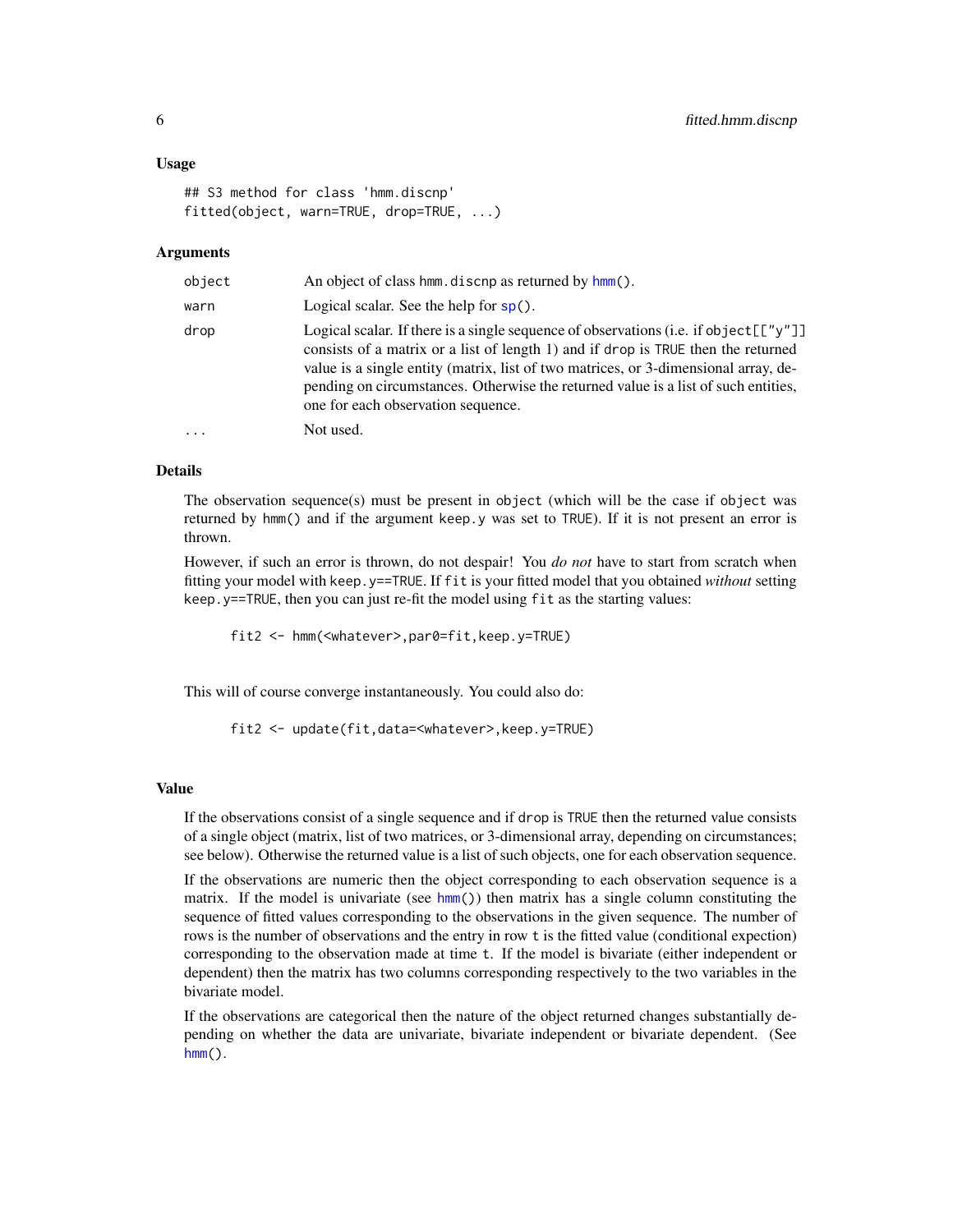#### <span id="page-6-0"></span>hmm 7

In the unvariate case the object corresponding to each sequence is a matrix, the number of rows of which is the number of observations and the number of columns of which is the number of unique *possible* values of the observations. The entry of this matrix in row t and column j is the conditional probability that an emission, at time t, is equal to  $u_i$  where  $u_1, \ldots, u_m$  are the unique possible values.

In the bivariate independent case the object is a *list* of two matrices, each of which is of the same nature as that produced in the univariate case, corresponding respectively to the first and second of the two variables.

In the bivariate dependent case the object is a 3-dimensional array of dimension  $m_1 \times m_2 \times n$ where  $m_1$  is the number of unique possible values of the first variable,  $m_2$  is the number of unique possible values of the second variable, and n is the number of observations. The  $(i, j, t)$ -th entry of this array is the conditional probability that an emission, at time t, is equal to  $(u_i, v_j)$  where the  $u_i$  are the unique possible values of the first variable and the  $v_j$  are the unique possible values of the second variable.

#### Author(s)

Rolf Turner <r.turner@auckland.ac.nz>

#### See Also

[sp\(](#page-32-1)) link{predict.hmm.discnp}()

#### Examples

```
P \leq - matrix(c(0.7,0.3,0.1,0.9),2,2,byrow=TRUE)
R <- matrix(c(0.5,0,0.1,0.1,0.3,
              0.1,0.1,0,0.3,0.5),5,2)
set.seed(42)
lll <- sample(250:350,20,TRUE)
y <- rhmm(ylengths=lll,nsim=1,drop=TRUE,tpm=P,Rho=R)
fit <- hmm(y,K=2,verb=TRUE,keep.y=TRUE,itmax=10)
fv <- fitted(fit)
```
<span id="page-6-1"></span>hmm *Fit a hidden Markov model to discrete data.*

#### Description

Effects a maximum likelihood fit of a hidden Markov model to discrete data where the observations come from one of a number of finite discrete distributions, depending on the (hidden) state of the Markov chain. These distributions (the "emission probabilities") are specified non-parametrically. The observations may be univariate, independent bivariate, or dependent bivariate. By default this function uses the EM algorithm. In the univariate setting it may alternatively use a "brute force" method.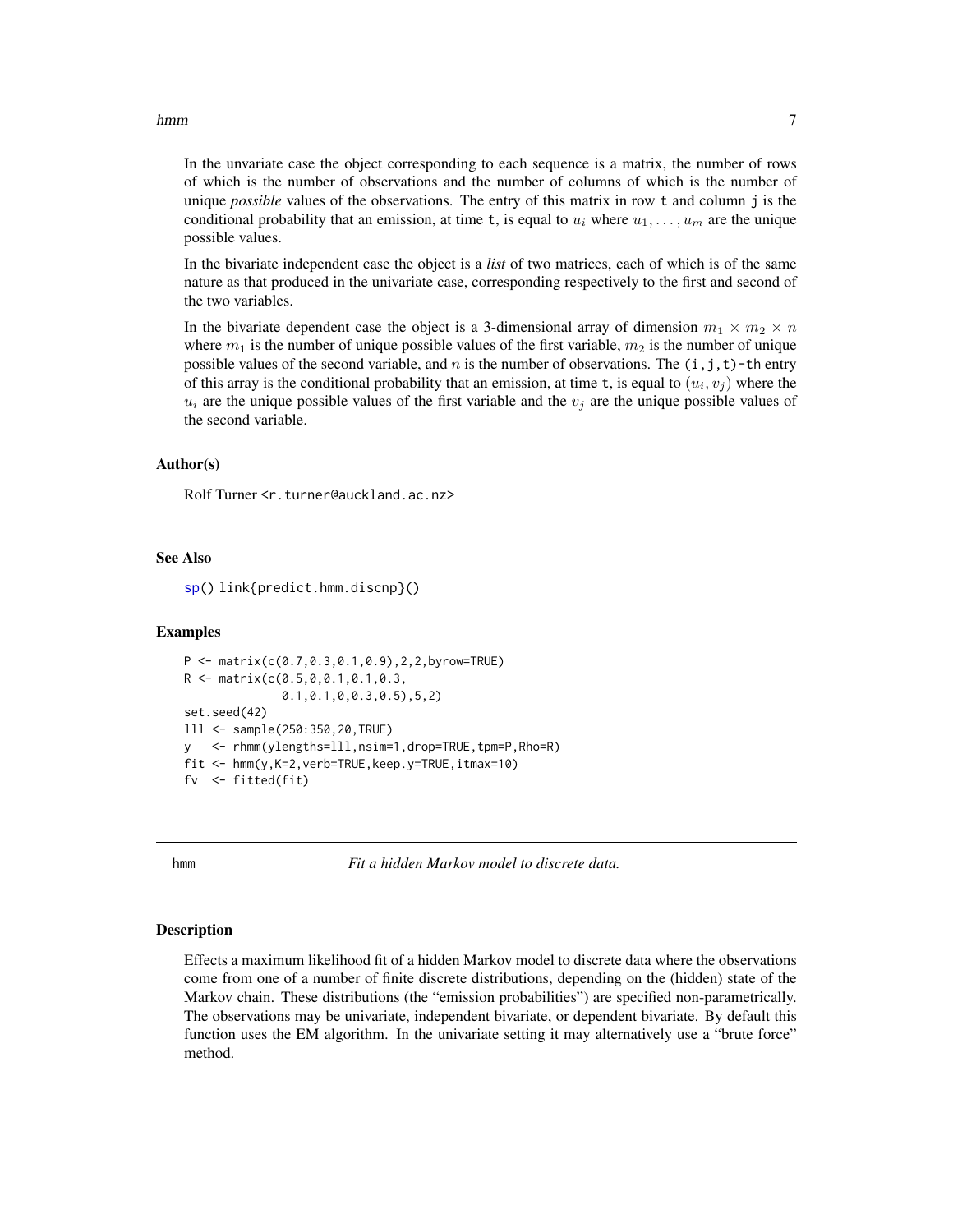# Usage

```
hmm(y, yval=NULL, par0=NULL, K=NULL, rand.start=NULL,
   method=c("EM","bf","LM","SD"), hglmethod=c("fortran","oraw","raw"),
   optimiser=c("nlm","optim"), optimMethod=NULL, stationary=cis,
   mixture=FALSE, cis=TRUE, indep=NULL, tolerance=1e-4, digits=NULL,
   verbose=FALSE, itmax=200, crit=c("PCLL","L2","Linf","ABSGRD"),
   X=NULL,keep.y=FALSE, keep.X=keep.y,
    addIntercept=TRUE, lmc=10, hessian=FALSE,...)
```

| y          | A vector or a list of vectors, or one or two column matrix (bivariate setting)<br>or a list of such matrices; missing values are allowed. If y is a vector, or list<br>of vectors (of discrete data) these vectors are coerced to one column matrices.<br>The entries of these vectors or matrices may be numeric or character and are<br>assumed to constitute discrete data.                                                                                                                                                                                                                                                                                       |
|------------|----------------------------------------------------------------------------------------------------------------------------------------------------------------------------------------------------------------------------------------------------------------------------------------------------------------------------------------------------------------------------------------------------------------------------------------------------------------------------------------------------------------------------------------------------------------------------------------------------------------------------------------------------------------------|
| yval       | A vector (of length m, say) of possible values for the data or a list of two such<br>vectors (of lengths m1 and m2, say, one for each of the two variates in the bivarate<br>settings). These vectors default to the sorted unique values of the respective<br>variates as provided in y. If yval is supplied and any value of y does not match<br>some value of yval, then an error is thrown.                                                                                                                                                                                                                                                                      |
|            | The argument yval is provided so as to allow for fitting of models to data in<br>which some of the data values "of interest" were never observed. The estimated<br>emission probabilities of such "never observed" values will of course be zero.                                                                                                                                                                                                                                                                                                                                                                                                                    |
| par0       | An optional (named) list of starting values for the parameters of the model, with<br>components tpm (transition probability matrix), optionally ispd (initial state<br>probability distribution) and Rho. The object Rho specifies the probability that<br>the observations take on each of the possible values of the variate or variates,<br>given the state of the hidden Markov chain. See Details. Note that in the case of<br>independent bivariate data Rho is a list of two matrices. These matrices may (and<br>in general will) have different row dimensions, but must have identical column<br>dimensions (equal to K, the number of states; see below). |
|            | If the model is stationary (i.e. if stationary is TRUE) then you should almost<br>surely not specify the ispd component of par0. If you do specify it, it really<br>only makes sense to specify it to be the stationary distribution determined by<br>tpm and this is a waste of time since this is what the code will take ispd to be if<br>you leave it unspecified.                                                                                                                                                                                                                                                                                               |
|            | If par0 is not specified, starting values are created by the (undocumented) func-<br>tion init.all().                                                                                                                                                                                                                                                                                                                                                                                                                                                                                                                                                                |
| K          | The number of states in the hidden Markov chain; if par0 is not specified K<br>$MUST$ be; if par $\theta$ is specified, K is ignored.                                                                                                                                                                                                                                                                                                                                                                                                                                                                                                                                |
|            | Note that $K=1$ is acceptable; if K is 1 then all observations are treated as being<br>independent and the non-parametric estimate of the distribution of the observa-<br>tions is calculated in the dQuoteobvious way.                                                                                                                                                                                                                                                                                                                                                                                                                                              |
| rand.start | Either a logical scalar or a list consisting of two logical scalars which must be<br>named tpm and Rho. If the former, it is converted internally into a list with                                                                                                                                                                                                                                                                                                                                                                                                                                                                                                   |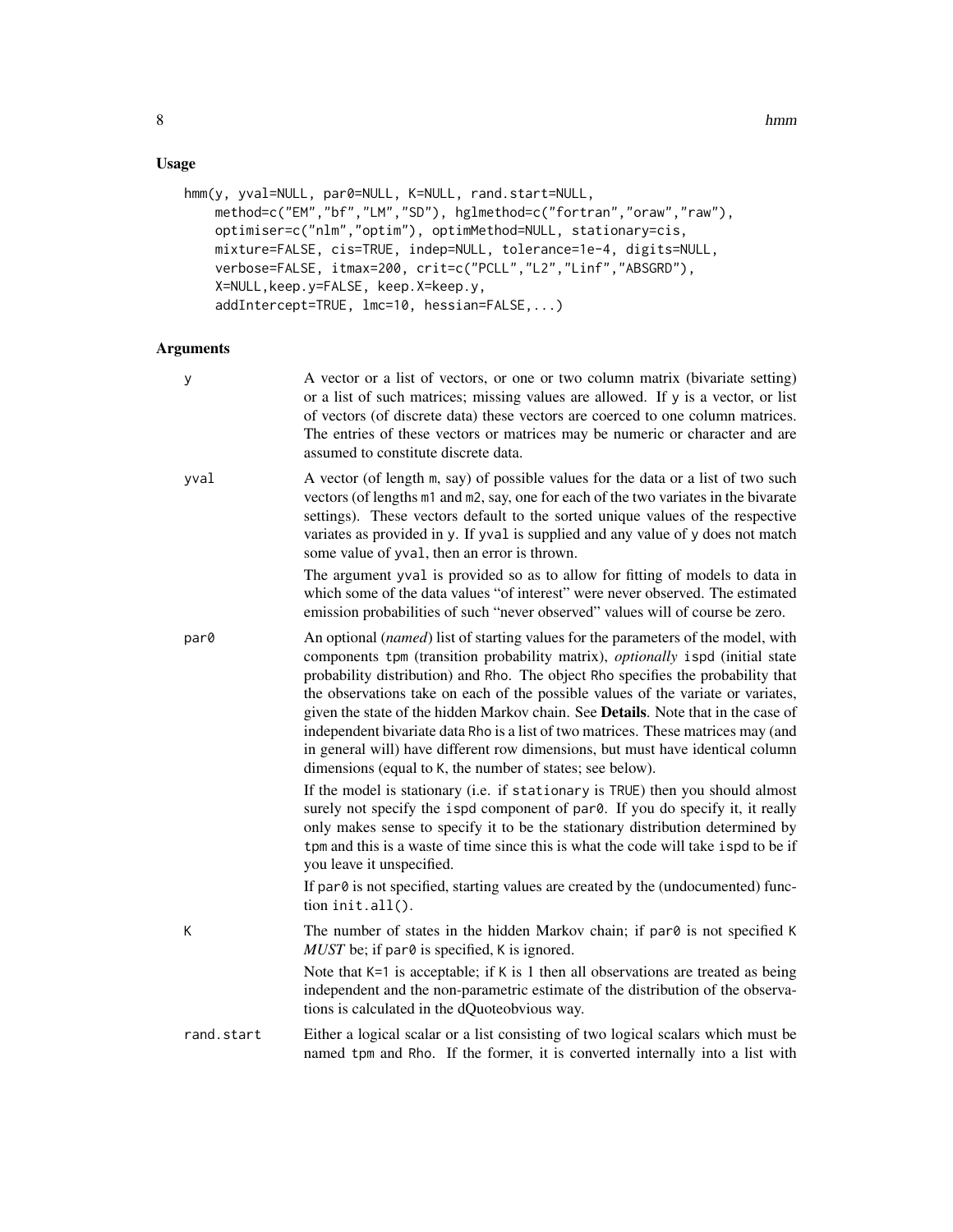entries named tpm and Rho, both having the same value as the original argument. If tpm is TRUE then the function init.all() chooses entries for the starting value of tpm at random; likewise for Rho. If left NULL, this argument defaults to list(tpm=FALSE,Rho=FALSE).

- <span id="page-8-0"></span>method Character string, either "bf", "EM", "LM" or "SD" (i.e. use numerical maximisation via either nlm() or optim(), the EM algorithm, the Levenberg-Marquardt algorithm, or the method of steepest descent). May be abbreviated. Currently the "bf", "LM" and "SD" methods can be used only in the univariate setting, handle only stationary models (see below) and do not do mixtures.
- hglmethod Character string; one of "fortran", "oraw" or "raw". May be abbreviated. This argument determines the procedure by which the hessian, gradient and log likelihood of the model and data are calculated. If this is argument is equal to "fortran" (the default) then (obviously!) dynamically loaded fortran subroutines are used. The other two possibilities effect the calculations in raw R; "oraw" ("o" for "original" uses code that is essentially a direct transcription of the fortran code, do-loops being replaced by for-loops. With method "raw" the for-loops are eliminated and matrix-vector calculations are applied. The "oraw" method is about 25 times slower than the "fortran" method and the "raw" method is (surprisingly?) even worse; it is more than 30 times slower. The "raw" methods are present mainly for debugging purposes and would not usually be used in practice. This argument is used only if the method is "LM" or "SD" (and is involved only peripherally in the latter instance). It is ignored otherwise.
- optimiser Character string specifying the optimiser to use when the ""bf"" method of optimisation is chosen. It should be one of "nlm" or "optim", and may be abbreviated. Ignored unless method="bf".
- optimMethod Character string specifying the optimisation method to be used by [optim\(](#page-0-0)). Should be one of "Nelder-Mead", "BFGS", "CG", "L-BFGS-B", "SANN", or "Brent". Ignored if the method is not "bf" or if the optimiser is not "optim".
- stationary Logical scalar. If TRUE then the model is fitted under the stationarity assumption, i.e. that the Markov chain was in steady state at the time that observations commenced. In this case the initial state probability distribution is estimated as the stationary distribution determined by the (estimated) transition probability matrix. Otherwise if cis (see below) is TRUE the initial state probability distribution is estimated as the mean of the vectors of conditional probabilities of the states, given the observation sequences, at time t=1. If stationary is TRUE and cis is FALSE an error is thrown. Currently if the method is "bf", "LM" or "SD", and stationary is FALSE, then an error is thrown.
- mixture A logical scalar; if TRUE then a mixture model (all rows of the transition probability matrix are identical) is fitted rather than a general hidden Markov model. Currently an error is thrown if mixture=TRUE and the method is "bf", "LM" or "SD".
- cis A logical scalar specifying whether there should be a constant initial state probability distribution. If stationary is FALSE and cis is FALSE then the initial state probability distribution for a given observation sequence is equal to 1 where the (first) maximum of the vector of conditional probabilities of the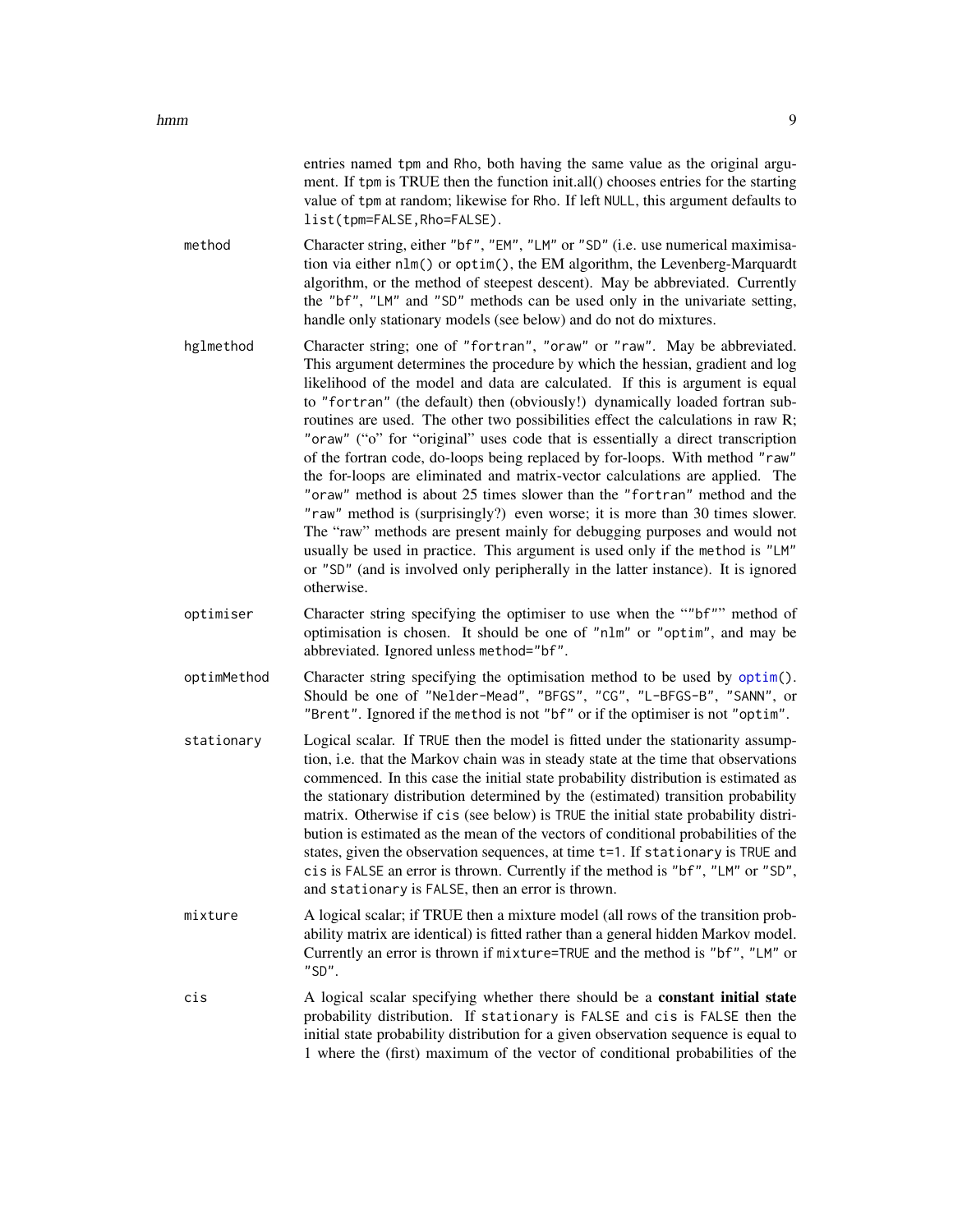<span id="page-9-0"></span>

|           | states, given the observation sequences, at time t=1, occurs, and is 0 elsewhere.<br>If stationary is TRUE and cis is FALSE an error is given.                                                                                                                                                                                                                                                                                                                                                                                                                                                                                                                                                                                                                                                                                                                                                                                                                                                                                                                                                                                           |
|-----------|------------------------------------------------------------------------------------------------------------------------------------------------------------------------------------------------------------------------------------------------------------------------------------------------------------------------------------------------------------------------------------------------------------------------------------------------------------------------------------------------------------------------------------------------------------------------------------------------------------------------------------------------------------------------------------------------------------------------------------------------------------------------------------------------------------------------------------------------------------------------------------------------------------------------------------------------------------------------------------------------------------------------------------------------------------------------------------------------------------------------------------------|
| indep     | Logical scalar. Should the bivariate model be fitted under the assumption that<br>the two variables are (conditionally) independent give the state? If this argument<br>is left as NULL its value is inferred from the structure of Rho in par0 if the latter<br>is supplied. If the data are bivariate and neither indep nor par0 is supplied, then<br>an error is given. If the data are bivariate and if the value of indep is inconsistent<br>with the structure of par0\$Rho then an error is given. If the data are univariate<br>then indep is ignored.                                                                                                                                                                                                                                                                                                                                                                                                                                                                                                                                                                           |
| tolerance | If the value of the quantity used for the stopping criterion is less than tolerance<br>then the algorithm is considered to have converged. Ignored if method="bf".<br>Defaults to 1e-4.                                                                                                                                                                                                                                                                                                                                                                                                                                                                                                                                                                                                                                                                                                                                                                                                                                                                                                                                                  |
| digits    | Integer scalar. The number of digits to which to print out "progress reports"<br>(when verbose is TRUE). There is a "sensible" default (calculated from tolerance).<br>Not used if the method is "bf".                                                                                                                                                                                                                                                                                                                                                                                                                                                                                                                                                                                                                                                                                                                                                                                                                                                                                                                                   |
| verbose   | A logical scalar determining whether to print out details of the progress of the<br>algorithm. If the method is "EM", "LM" or "SD" then when verbose is TRUE<br>information about the convergence criteria is printed out at every step that the<br>algorithm takes. If method="bf" then the value of verbose determines the value<br>of the argument print. level of nlm() or the value of the argument trace of<br>optim(). In the first case, if verbose is TRUE then print. level is set to 2,<br>otherwise it is set to 0. In the second case, if verbose is TRUE then trace is set<br>to 6, otherwise it is set to 0.                                                                                                                                                                                                                                                                                                                                                                                                                                                                                                              |
| itmax     | When the method is "EM", "LM" or "SD" this is the maximum number of steps<br>that the algorithm takes. If the convergence criterion has not been met by the<br>time it max steps have been performed, a warning message is printed out, and<br>the function stops. A value is returned by the function anyway, with the logical<br>component "converged" set to FALSE. When method="bf" the itmax argument<br>is passed to nlm() as the value of iterlim or to optim() as the value of maxit.<br>If the (somewhat obscure) convergence criteria of nlm() or optim() have not<br>been met by the time it max "iterations" have been performed, the algorithm<br>ceases. In this case, if nlm() is used. the value of code in the object returned set<br>equal to 4 and if optim() is used then the value of convergence returned is set<br>equal to 1. Note that the value of code, respectively convergence is returned<br>as the converged component of the object returned by hmm(). A value of 1<br>indicates successful completion of the nlm() procedure. A value of 0 indicates<br>successful completion of the optim() procedure. |
| crit      | The name of the stopping criterion used. When method="EM" it must be one<br>of "PCLL" (percent change in log-likelihood; the default), "L2" (L-2 norm,<br>i.e. square root of sum of squares of change in coefficients), or "Linf" (L-<br>infinity norm, i.e. maximum absolute value of change in coefficients). When<br>method="LM" or method="SD" there is a fourth possibility, namely "ABSGRD"<br>the (maximum) absolute value of the gradient. It may not be advisable to use<br>this criterion in the current context (i.e. that of discrete non-parametric distri-<br>butions). See Warnings. This argument defaults to "PCLL". It is ignored if<br>method="bf". (The nlm() and optim() functions have their own obscure stop-<br>ping criteria.)                                                                                                                                                                                                                                                                                                                                                                                 |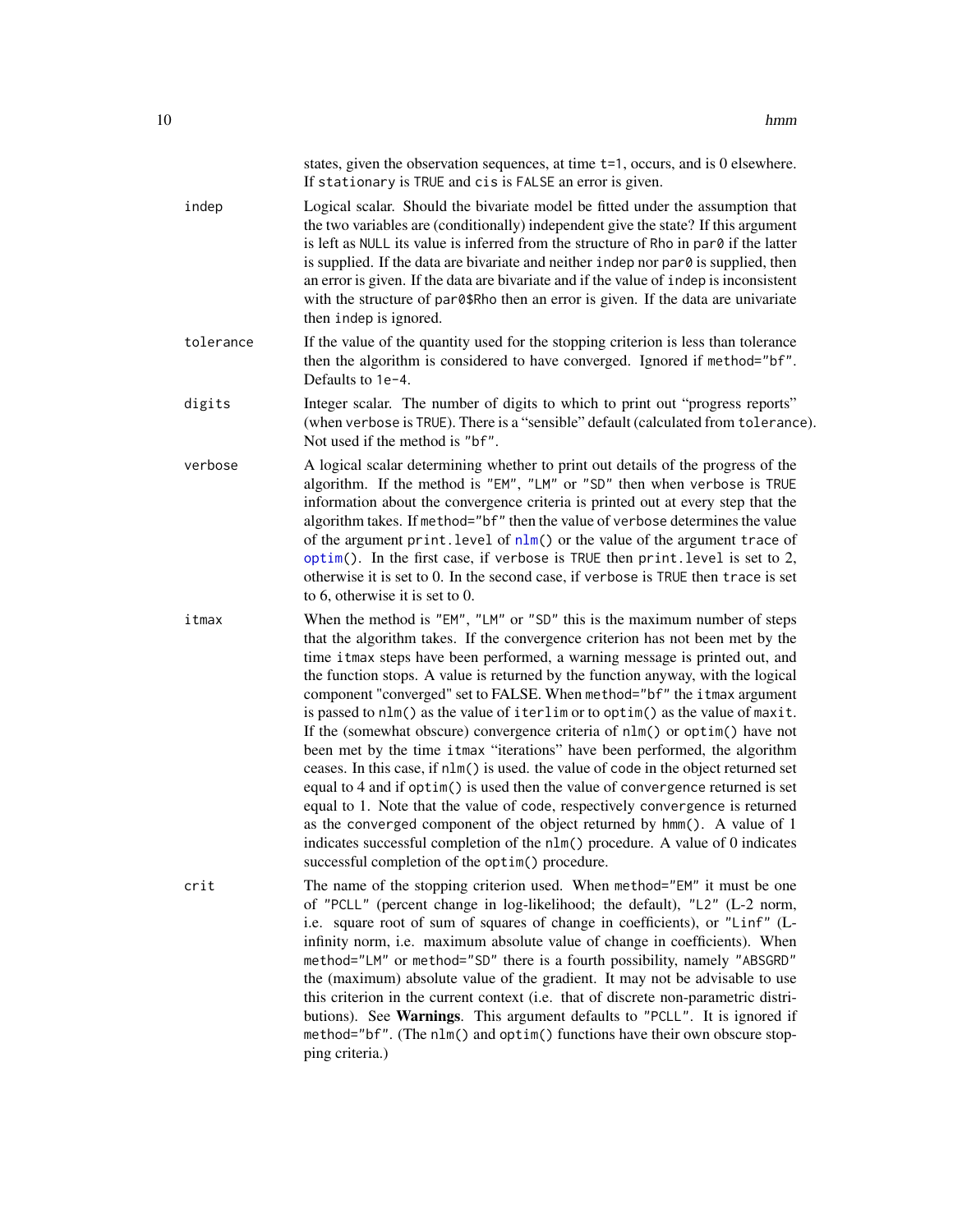<span id="page-10-0"></span>

| hmm | 11 |
|-----|----|
|     |    |

| Χ            | An optional <i>numeric</i> matrix, or a list of such matrices, of <i>predictors</i> . The use of<br>such predictors is (currently, at least) applicable only in the univariate emissions<br>setting. If X is a list it must be of the same length as y and all entries of this list<br>must have the same number of columns. If the columns of any entry of the list<br>are named, then they must be named for all entries, and the column names must<br>be the <i>same</i> for all entries. The number of rows of each entry must be equal to<br>the length of the corresponding entry of $y$ . If $X$ is a matrix then $y$ should be a<br>vector or one-column matrix (or a list with a single entry equal to such). |
|--------------|------------------------------------------------------------------------------------------------------------------------------------------------------------------------------------------------------------------------------------------------------------------------------------------------------------------------------------------------------------------------------------------------------------------------------------------------------------------------------------------------------------------------------------------------------------------------------------------------------------------------------------------------------------------------------------------------------------------------|
|              | There may be at most one constant column in X or the components thereof. If<br>there are <i>any</i> constant columns there must be precisely one (in all components<br>of X), it must be the first column and all of its entries must be equal to 1. If the<br>columns have names, the names of this first column must be "Intercept".                                                                                                                                                                                                                                                                                                                                                                                 |
|              | Note that $X$ (or its entries) must be a <i>numeric</i> matrix (or must be matrices) —<br>no data frames! Factor predictors are not permitted. It may be possible to use<br>factor predictors by supplying X or its entries as the output of model.matrix();<br>this will depend on circumstances.                                                                                                                                                                                                                                                                                                                                                                                                                     |
| keep.y       | Logical scalar; should the observations y be returned as a component of the<br>value of this function?                                                                                                                                                                                                                                                                                                                                                                                                                                                                                                                                                                                                                 |
| keep.X       | Logical scalar; should the predictors X be returned as a component of the value<br>of this function? Note that the value of keep. X will be silently set equal to<br>FALSE unless it actually "makes sense" to keep X. I.e. unless the observations<br>are <i>univariate</i> and X is actually supplied, i.e. is not NULL.                                                                                                                                                                                                                                                                                                                                                                                             |
| addIntercept | Logical scalar. Should a column of ones, corresponding to an intercept term, be<br>prepended to each of of the matrices in the list X? (The user should remember<br>that this argument defaults to TRUE.)                                                                                                                                                                                                                                                                                                                                                                                                                                                                                                              |
| 1mc          | Numeric scalar. The (initial) "Levenberg-Marquardt correction" parameter. Used<br>only if method="LM", otherwise ignored.                                                                                                                                                                                                                                                                                                                                                                                                                                                                                                                                                                                              |
| hessian      | Logical scalar. Should the hessian matrix be returned? This argument is relevant<br>only if method="bf" (in which case it is passed along to hmmNumOpt()) and is<br>ignored otherwise. This argument should be set to TRUE only if you <i>really</i> want<br>the hessian matrix. Setting it to TRUE causes a substantial delay between the<br>time when hmm() finishes its iterations and when it actually returns a value.                                                                                                                                                                                                                                                                                            |
| $\cdots$     | Additional arguments passed to hmmNumOpt(). There is one noteworthy argu-<br>ment useAnalGrad which is used "directly" by hmmNumOpt(). This argument is<br>a logical scalar and if it is TRUE then calls to nlm() or optim() are structured so<br>that an analytic calculation of the gradient vector (implemented by the internal<br>function get.g1() is applied. If it is FALSE then finite difference methods are<br>used to calculate the gradient vector. If this argument is not specified it defaults<br>to FALSE. Note that the name of this argument cannot be abbreviated.                                                                                                                                  |
|              | Other "additional arguments" may be supplied for the control of nlm() and are<br>passed on appropriately to nlm(). These are used only if method="bf" and if<br>optimiser="nlm". These "" arguments might typically include gradtol,<br>stepmax and steptol. They should NOT include print. level or iterlim.<br>The former argument is automatically passed to $nlm()$ as $0$ if verbose is FALSE<br>and as 2 if verbose is TRUE. The latter argument is automatically passed to<br>nlm() with the value of itmax.                                                                                                                                                                                                    |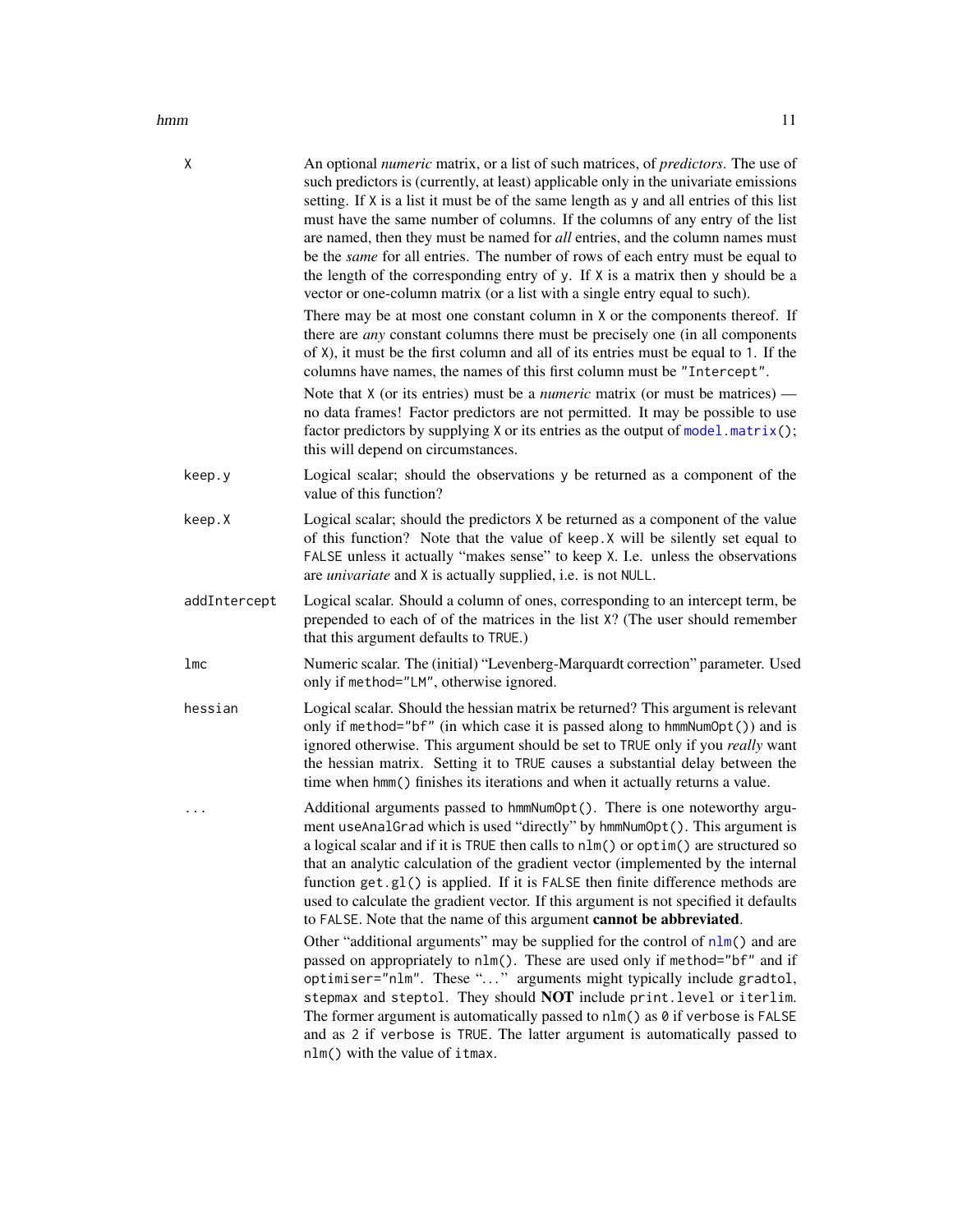#### Details

• Univariate case: In the univariate case the emission probabilities are specified by means of a data frame Rho. The first column of Rho, named "y", is a factor consisting of the possible values of the emissions, repeated K times (where K is the number of states). The second column, named states, is a factor consisting of integer values  $1, 2, \ldots, K$ . Each of these values is repeated m times where m is the length of yval. Further columns of Rho are numeric and consist of coefficients of the linear predictor of the probabilities of the various values of y. If X is NULL then Rho has only one further column named Intercept.

If X is not NULL then the Intercept column is present only if addIntercept is TRUE. There as many (other, in addition to the possible Intercept column) numeric columns as there are columns in X or in the matrices in the list X. The names of these columns are taken to be the column names of X or the *first* entry of X if such column names are present. Otherwise the names default to V1, V2 ....

The probabilities of the emissions taking on their various possible values are given by

$$
\Pr(Y = y_i | \mathbf{x}, \text{state} = S) = \ell_i / \sum_{j=1}^{m} \ell_j
$$

where  $\ell_j$  is the jth entry of  $\beta^\top x$  and where in turn x is the vector of predictors and  $\beta$  is the coefficient vector in the linear predicator that corresponds to  $y_i$  and the hidden state S. For identifiability the vectors  $\beta$  corresponding to the first value of Y (the first level of Rho\$y) are set equal to the zero vector for all values of the state S.

Note that the Rho component of the starting values par0 may be specified as a *matrix* of probabilities, with rows corresponding to possible values of the observations and columns corresponding to states. That is the Rho component of par0 may be provided in the form Rho =  $[\rho_{ij}]$  where  $\rho_{ij} = \Pr(Y = y_i | S = j)$ . This is permissable as long as X is NULL and may be found to be more convenient and intuitive. If the starting value for Rho is provided in matrix form it is (silently) converted internally into the data frame form, by the (undocumented) function cnvrtRho().

- Independent bivariate case: the emission probabilities are specified by a list of two matrices. In this setting  $Pr(Y_1, Y_2) = (y_{i1}, y_{i2}) | S = j) = \rho_{i_1, j}^{(1)} \rho_{i_2, j}^{(2)}$  where  $R^{(k)} = [\rho_{ij}^{(k)}]$   $(k = 1, 2)$  are the two emission probability matrices.
- Dependent bivariate case: the emission probabilities are specified by a three dimensional array. In this setting  $Pr((Y_1, Y_2) = (y_{i1}, y_{i2}) | S = j) = \rho_{i_1, i_2, j}$  where  $R = [\rho_{ijk}]$  is the emission probability array.

The hard work of calculating the recursive probabilities used to fit the model is done by a Fortran subroutine "recurse" (actually coded in Ratfor) which is dynamically loaded. In the univariate case, when X is provided, the estimation of the "linear predictor" vectors  $\beta$  is handled by the function multinom() from the nnet package. Note that this is a "Recommended" package and is thereby automatically available (i.e. does not have to be installed).

#### Value

A list with components:

Rho The fitted value of the data frame, list of two matrices, or array Rho (in the case of a univariate model, a bivariate independent model or a bivariate dependent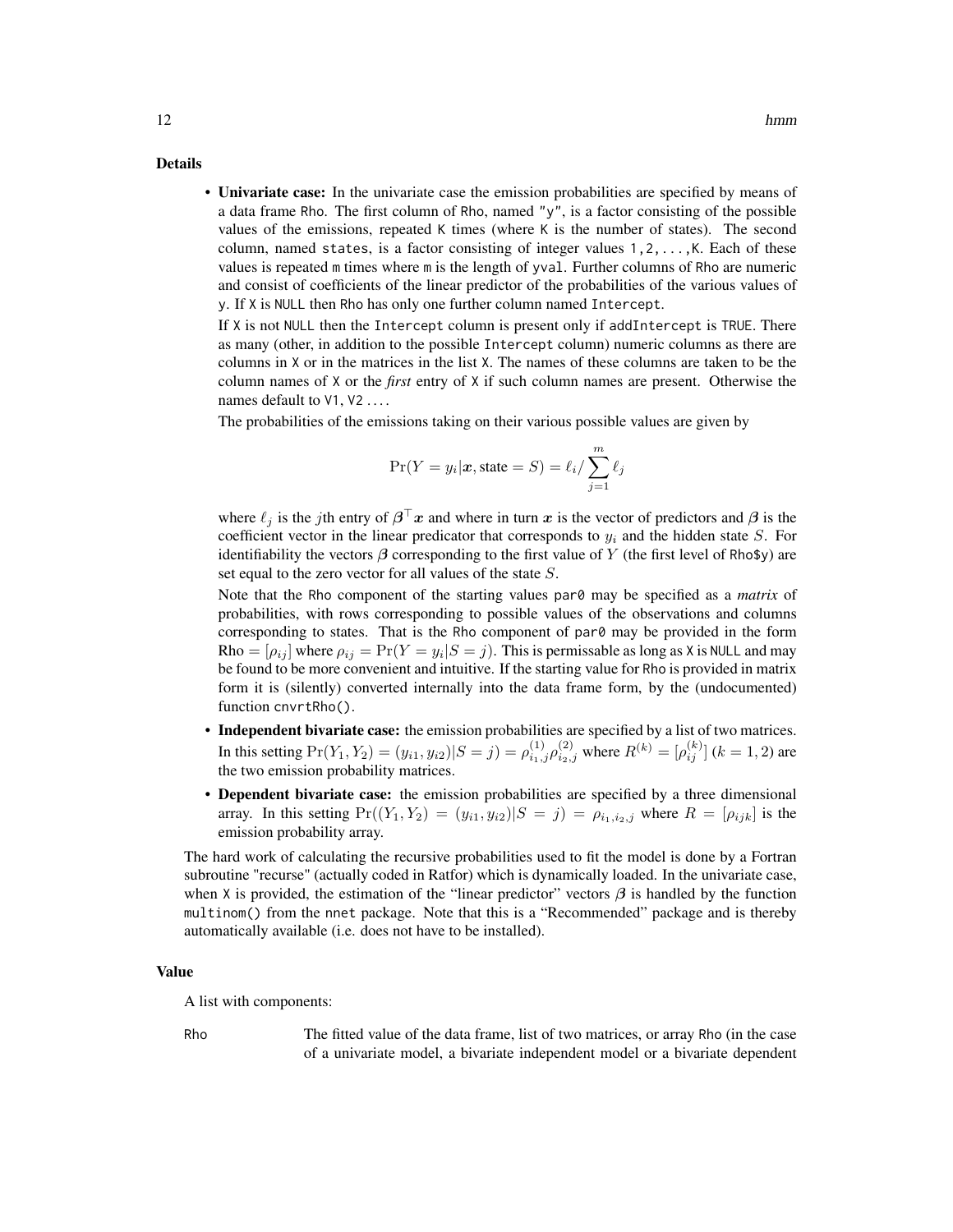<span id="page-12-0"></span>

|            | model respectively) specifying the distributions of the observations (the "emis-<br>sion" probabilities).                                                                                                                                                                                                                                                                                                                                                                                                                                       |
|------------|-------------------------------------------------------------------------------------------------------------------------------------------------------------------------------------------------------------------------------------------------------------------------------------------------------------------------------------------------------------------------------------------------------------------------------------------------------------------------------------------------------------------------------------------------|
| Rho.matrix | Present <i>only</i> in the univariate setting. A matrix whose entries are the (fitted)<br>emission probabilities, row corresponding to values of the emissions and columns<br>to states. The columns sum to 1. This component provides the same information<br>as Rho, but in a more readily interpretable form.                                                                                                                                                                                                                                |
| tpm        | The fitted value of the transition probabilty matrix tpm.                                                                                                                                                                                                                                                                                                                                                                                                                                                                                       |
| stationary | Logical scalar; the value of the stationary argument.                                                                                                                                                                                                                                                                                                                                                                                                                                                                                           |
| ispd       | The fitted initial state probability distribution, or a matrix of initial state proba-<br>bility distributions, one (column) of ispd for each observation sequence.<br>If stationary is TRUE then ispd is assumed to be the (unique) stationary distri-<br>bution for the chain, and thereby determined by the transition probability matrix<br>tpm. If stationary is FALSE and cis is TRUE then ispd is estimated as the<br>mean of the vectors of conditional probabilities of the states, given the observa-<br>tion sequences, at time t=1. |
|            | If cis is FALSE then ispd is a matrix whose columns are the vectors of condi-<br>tional probabilities of the states, given the observation sequences, at time t=1,<br>as described above. (If there is only one observation sequence, then this -<br>one-column — matrix is converted into a vector.)                                                                                                                                                                                                                                           |
| log.like   | The final (maximal, we hope!) value of the log likelihood, as determined by the<br>maximisation procedure.                                                                                                                                                                                                                                                                                                                                                                                                                                      |
| grad       | The gradient of the log likelihood. Present only if the method is "LM" or "bf"<br>and in the latter case then only if the optimiser is nlm().                                                                                                                                                                                                                                                                                                                                                                                                   |
| hessian    | The hessian of the log likelihood. Present only if the method is "LM" or "bf".                                                                                                                                                                                                                                                                                                                                                                                                                                                                  |
| stopCrit   | A vector of the (final) values of the stopping criteria, with names "PCLL", "L2",<br>"Linf" unless the method is "LM" or "SD" in which case this vector has a fourth<br>entry named "ABSGRD".                                                                                                                                                                                                                                                                                                                                                   |
| par0       | The starting values used by the algorithms. Either the argument par0, or a<br>similar object with either or both components (tpm and Rho) being created by<br>rand.start().                                                                                                                                                                                                                                                                                                                                                                     |
| npar       | The number of parameters in the fitted model. Equal to nispar + ntpmpar +<br>nrhopar where $(1)$ nispar is 0 if stationary is TRUE and is K-1 otherwise; $(2)$<br>ntpmpar is $K*(K-1)$ (3) nrhopar is                                                                                                                                                                                                                                                                                                                                           |
|            | • (nrow(Rho) $-K$ )*(ncol(Rho)-2) for univariate models                                                                                                                                                                                                                                                                                                                                                                                                                                                                                         |
|            | • K*(sum(sapply(Rho, nrow))-K) for bivariate independent models                                                                                                                                                                                                                                                                                                                                                                                                                                                                                 |
|            | • prod(dim(Rho)) -K for bivariate dependent models.                                                                                                                                                                                                                                                                                                                                                                                                                                                                                             |
| bicm       | Numeric scalar. The number by which npar is multiplied to form the BIC cri-<br>terion. It is essentially the log of the number of observations. See the code of<br>hmm() for details.                                                                                                                                                                                                                                                                                                                                                           |
| converged  | A logical scalar indicating whether the algorithm converged. If the EM, LM<br>or steepest descent algorithm was used it simply indicates whether the stopping<br>criterion was met before the maximum number (itmax) of steps was exceeded.<br>If method="bf" then converged is based on the code component of the ob-<br>ject returned by the optimiser when nlm() was used, or on the convergence                                                                                                                                             |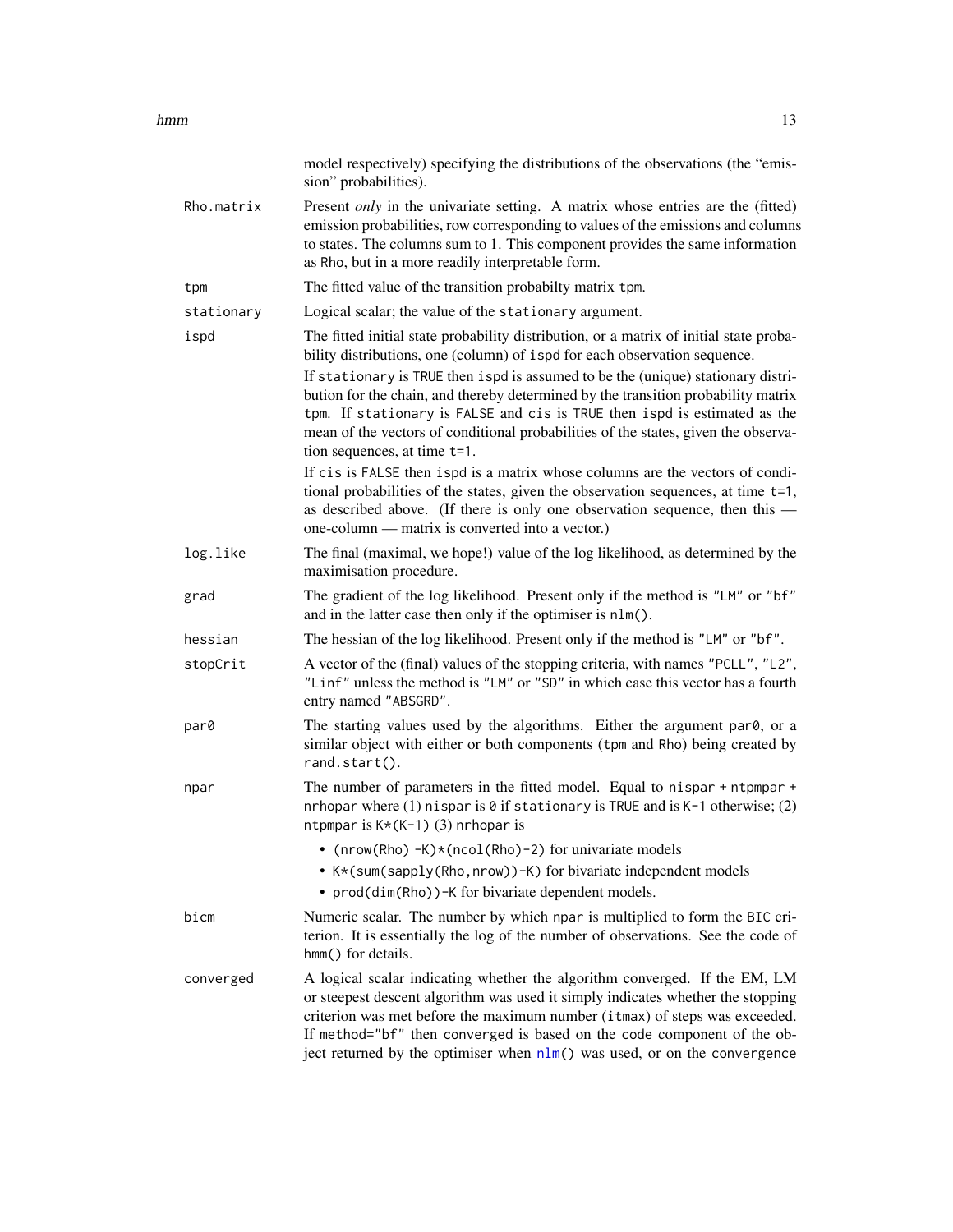<span id="page-13-0"></span>

|               | component when optim() was used. In these cases converged has an attribute<br>(code or convergence respectively) giving the (integer) value of the relevant<br>component.                                                                                                                                                            |
|---------------|--------------------------------------------------------------------------------------------------------------------------------------------------------------------------------------------------------------------------------------------------------------------------------------------------------------------------------------|
|               | Note that in the nlm() case a value of code equal to 2 indicates "probable"<br>convergence, and a value of 3 indicates "possible" covergence. However in this<br>context converged is set equal to TRUE <i>only</i> if code is 1.                                                                                                    |
| nstep         | The number of steps performed by the algorithm if the method was "EM", "LM"<br>or "SD". The value of nstep is set equal to the iterations component of the<br>value returned by nlm() if method="bf".                                                                                                                                |
| prior.emsteps | The number of EM steps that were taken before the method was switched from<br>"EM" to "bf" or to "LM". Present only in values returned under the "bf" or "LM"<br>methods after a switch from "EM" and is equal to 0 if either of these methods<br>was specified in the initial call (rather than arising as the result of a switch). |
| ylengths      | Integer vector of the lengths of the observation sequences (number of rows if the<br>observations are in the form of one or two column matrices).                                                                                                                                                                                    |
| nafrac        | A real number between 0 and 1 or a pair (two dimensional vector) of such num-<br>bers. Each number is the the fraction of missing values if the corresponding<br>components of the observations.                                                                                                                                     |
| у             | An object of class "tidyList". It is a tidied up version of the observations; i.e.<br>the observations y after the application of the undocumented function tidyList().<br>Present only if keep. y is TRUE.                                                                                                                          |
| Χ             | An object of class "tidyList". It is tidied up version of the predictor matrix or<br>list of predictor matrices; i.e. the argument X after the application of tidyList()<br>(with argument rp set to "predictor". Present only if X is supplied, is an<br>appropriate argument, and if keep. X is TRUE.                              |
| parity        | Character string; "univar" if the data were univariate, "bivar" if they were<br>bivariate.                                                                                                                                                                                                                                           |
| numeric       | Logical scalar; TRUE if the (original) data were numeric, FALSE otherwise.                                                                                                                                                                                                                                                           |
| AIC           | The value of $AIC = -2 \times log$ . like + 2*npar for the fitted model.                                                                                                                                                                                                                                                             |
| <b>BIC</b>    | The value of BIC = $-2*log.$ like + log(nobs) *npar for the fitted model. In the<br>forgoing nobs is the number of observations. This is the number of <i>non-missing</i><br>values in $unlist(y)$ in the univariate setting and one half of this number in the<br>bivariate setting.                                                |
| args          | A list of argument values supplied. This component is returned in the interest<br>of making results reproducible. It is also needed to facilitate the updating of a<br>model via the update method for the class hmm. discnp, update. hmm. discnp().                                                                                 |
|               | It has components:                                                                                                                                                                                                                                                                                                                   |
|               | • method<br>• optimiser                                                                                                                                                                                                                                                                                                              |
|               | • optimMethod                                                                                                                                                                                                                                                                                                                        |
|               | • stationary                                                                                                                                                                                                                                                                                                                         |
|               | • mixture                                                                                                                                                                                                                                                                                                                            |
|               | $\cdot$ cis                                                                                                                                                                                                                                                                                                                          |
|               | • tolerance                                                                                                                                                                                                                                                                                                                          |
|               |                                                                                                                                                                                                                                                                                                                                      |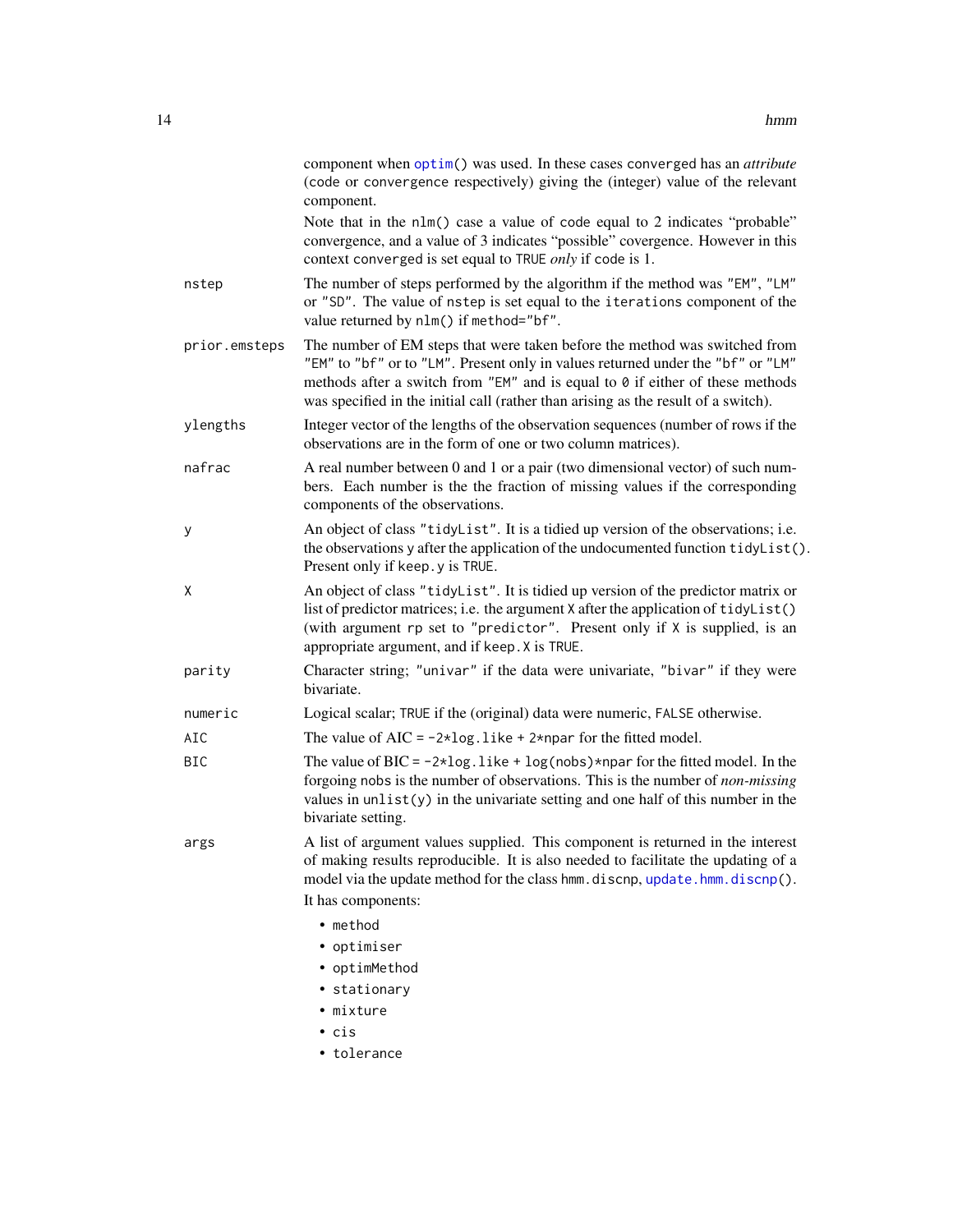hmm and the contract of the contract of the contract of the contract of the contract of the contract of the contract of the contract of the contract of the contract of the contract of the contract of the contract of the co

• itmax • crit

• addIntercept

#### Warnings

The ordering of the (hidden) states can be arbitrary. What the estimation procedure decides to call "state 1" may not be what *you* think of as being state number 1. The ordering of the states will be affected by the starting values used.

Some experiences with using the "ABSGRD" stopping criterion indicate that it may be problematic in the context of discrete non-parametric distributions. For example a value of 1854.955 was returned after 200 LM steps in one (non-convergent, of course!) attempt at fitting a model. The stopping criterion "PCLL" in this example took the "reasonable" value of 0.03193748 when iterations ceased.

#### Notes — Various

This function *used* to have an argument newstyle, a logical scalar (defaulting to TRUE) indicating whether (in the univariate setting) the emission probabilities should be represented in "logistic" form. (See Details, Univariate case:, above.) Now the emission probabilities are *always* represented in the "logistic" form. The component Rho of the starting parameter values par0 may still be supplied as a matrix of probabilities (with columns summing to 1), but this component is converted (internally, silently) to the logistic form.

The object returned by this function also has (in the univariate setting), in addition to the component Rho, a component Rho.matrix giving the emission probabilities in the more readily interpretable matrix-of-probabilities form. (See Value above.)

The package *used* to require the argument y to be a *matrix* in the case of multiple observed sequences. If the series were of unequal length the user was expected to pad them out with NAs to equalize the lengths.

The old matrix format for multiple observation sequences was permitted for a while (and the matrix was internally changed into a list) but this is no longer allowed. If y is indeed given as a matrix then this corresponds to a single observation sequence and it must have one (univariate setting) or two (bivariate setting) columns which constitute the observations of the respective variates.

If K=1 then tpm, ispd, converged, and nstep are all set equal to NA in the list returned by this function.

The estimate of ispd in the non-stationary setting is inevitably very poor, unless the number of sequences of observations (the length of the list y) is very large. We have in effect "less than one" relevant observation for each such sequence.

The returned values of tpm and Rho (or the entries of Rho when Rho is a list) have dimension names. These are formed from the argument yval if this is supplied, otherwise from the sorted unique values of the observations in y. Likewise the returned value of ispd is a named vector, the names being the same as the row (and column) names of tpm.

If method is equal to "EM" there may be a *decrease* (!!!) in the log likelihood at some EM step. This is "theoretically impossible" but can occur in practice due to an intricacy in the way that the EM algorithm treats ispd when stationary is TRUE. It turns out to be effectively impossible to maximise the expected log likelihood unless the term in that quantity corresponding to ispd is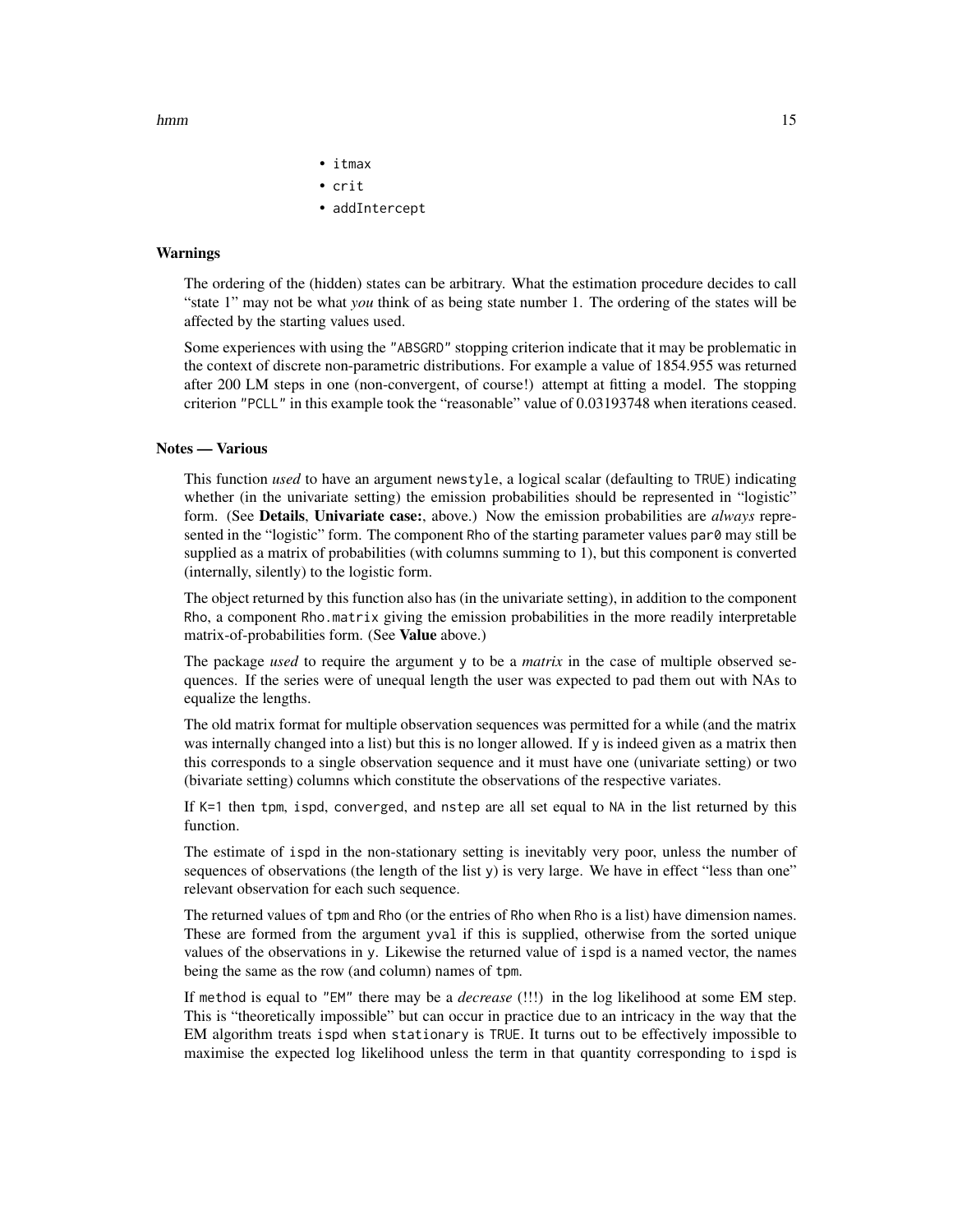<span id="page-15-0"></span>ignored (whence it *is* ignored). Ignoring this term is "asymptotically negligible" but can have the unfortunate effect of occasionally leading to a decrease in the log likelihood.

If such a decrease is detected, then the algorithm terminates and issues a message to the effect that the decrease occurred and suggesting that another method be used and that perhaps the results from the current curtailed application of the "EM" method could be used as starting values.

It seems to me that it *should* be the case that such a decrease in the log likelihood can occur only if stationary is TRUE. However I have encountered instances in which a decrease occurred when stationary was FALSE. I have yet to figure out/track down what is going on here.

#### Note on method

If the method is "EM" it is actually possible for the log likelihood to *decrease* at some EM step. This is "impossible in an ideal world" but can happen to the fact the EM algorithm, as implemented in this package at least, cannot maximise the expected log likelihood if the component corresponding to the initial state probability distribution is taken into consideration. This component should ideally be maximised subject to the constraint that  $t(P)$ %\*%ispd = ispd, but this constraint seems to effectively impossible to impose. Lagrangian multipliers don't cut it. Hence the summand in question is ignored at the M-step. This usually works alright since the summand is asymptotically negligible, but things can sometimes go wrong. If such a decrease occurs, an error is thrown.

In previous versions of this package, instead of throwing an error the hmm() function would automatically switch to either the "bf" or the "LM" method, depending whether a matrix X of auxiliary predictors is supplied, starting from the penultimate parameter estimates produced by the EM algorithm. However this appears not to be a good idea; those "penultimate estimates" appear not to be good starting values for the other methods. Hence an error is now thrown and the user is explicitly instructed to invoke a different method, "starting from scratch".

#### Author(s)

Rolf Turner <r.turner@auckland.ac.nz>

#### References

Rabiner, L. R., "A tutorial on hidden Markov models and selected applications in speech recognition," Proc. IEEE vol. 77, pp. 257 – 286, 1989.

Zucchini, W. and Guttorp, P., "A hidden Markov model for space-time precipitation," Water Resources Research vol. 27, pp. 1917-1923, 1991.

MacDonald, I. L., and Zucchini, W., "Hidden Markov and Other Models for Discrete-valued Time Series", Chapman & Hall, London, 1997.

Liu, Limin, "Hidden Markov Models for Precipitation in a Region of Atlantic Canada", Master's Report, University of New Brunswick, 1997.

#### See Also

[rhmm\(](#page-29-1)), [mps\(](#page-23-1)), [viterbi\(](#page-39-1))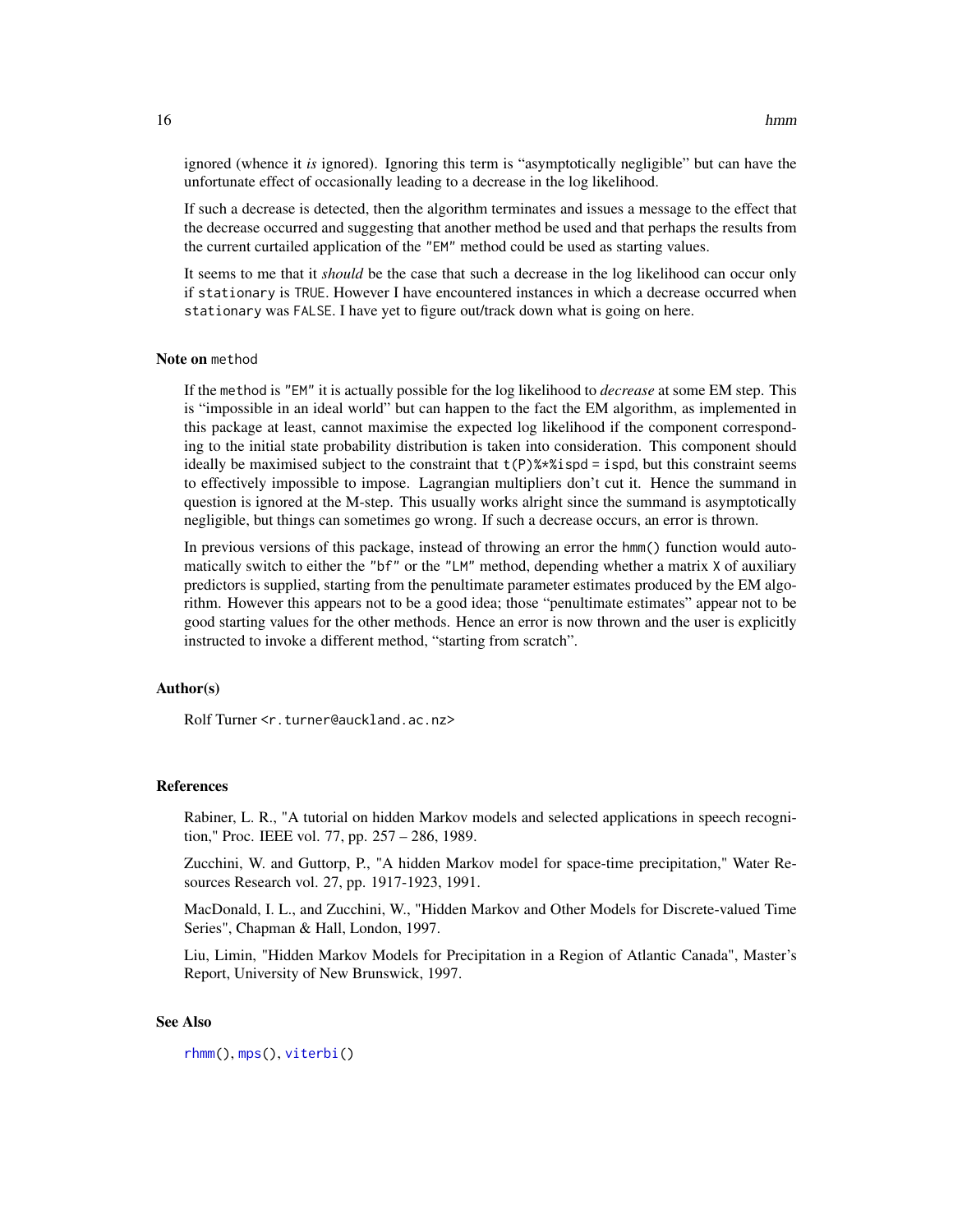#### <span id="page-16-0"></span>hydroDat 17

#### Examples

```
# TO DO: Create one or more bivariate examples.
#
# The value of itmax in the following examples is so much
# too small as to be risible. This is just to speed up the
# R CMD check process.
# 1.
Yval <- LETTERS[1:10]
Tpm <- matrix(c(0.75,0.25,0.25,0.75),ncol=2,byrow=TRUE)
Rho \le cbind(c(rep(1,5),rep(0,5)),c(rep(0,5),rep(1,5)))/5
rownames(Rho) <- Yval
set.seed(42)
xxx <- rhmm(ylengths=rep(1000,5),nsim=1,tpm=Tpm,Rho=Rho,yval=Yval,drop=TRUE)
fit <- hmm(xxx,par0=list(tpm=Tpm,Rho=Rho),itmax=10)
print(fit$Rho) # A data frame
print(cnvrtRho(fit$Rho)) # A matrix of probabilities
                         # whose columns sum to 1.
# 2.
# See the help for logLikHmm() for how to generate y.num.
## Not run:
   fit.num <- hmm(y.num,K=2,verb=TRUE,itmax=10)
   fit.num.mix <- hmm(y.num,K=2,verb=TRUE,mixture=TRUE,itmax=10)
   print(fit.num[c("tpm","Rho")])
## End(Not run)
# Note that states 1 and 2 get swapped.
# 3.
xxx <- with(SydColDisc,split(y,f=list(locn,depth)))
Yval <- c("lo","mlo","m","mhi","hi")
# Two states: above and below the thermocline.
fitSydCol <- hmm(xxx,yval=Yval,K=2,verb=TRUE,itmax=10)
# 4.
## Not run: # Takes too long.
fitlm <- hmm(xxx,yval=Yval,K=2,method="LM",verb=TRUE)
fitem <- hmm(xxx,yval=Yval,K=2,verb=TRUE)
# Algorithm terminates due to a decrease in the log likelhood
# at EM step 64.
newfitlm <- hmm(xxx,yval=Yval,par0=fitem,method="LM",verb=TRUE)
# The log likelihood improves from -1900.988 to -1820.314
## End(Not run)
# 5.
fitLesCount <- hmm(lesionCount,K=2,itmax=10) # Two states: relapse and remission.
```
hydroDat *Canadian hydrological data sets.*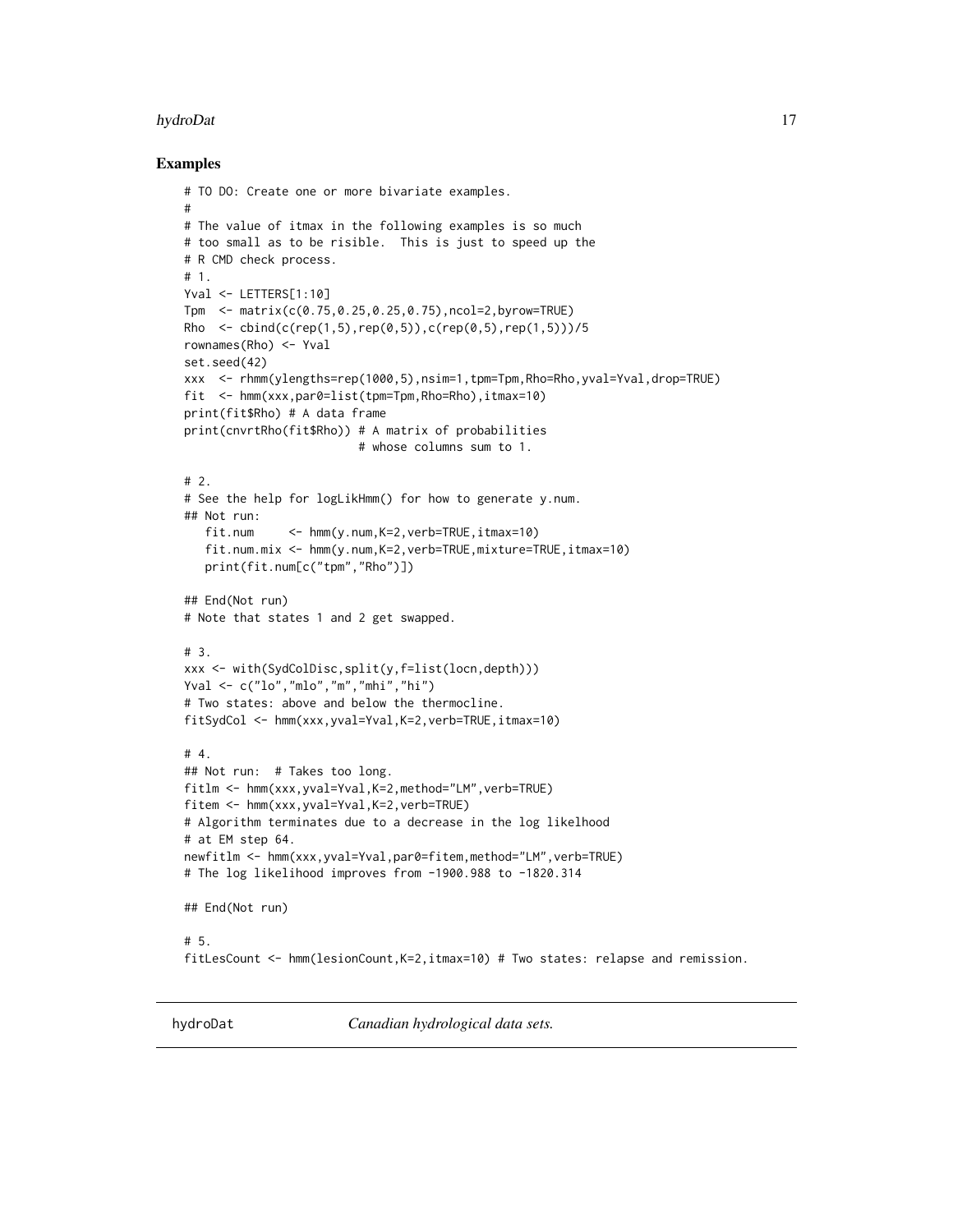#### **Description**

Five data sets obtained from the "HYDAT" database, Environment and Climate Change Canada's database of historical hydrometric data. The data were obtained using the tidyhydat package. The data have been trimmed so that there are no gaps in the observation dates and are presented in "raw" form and in discretised form as deciles of the residuals (difference between raw values and the daily mean over years).

## Usage

```
data("linLandFlows")
data("ftLiardFlows")
data("portMannFlows")
data("portMannSedLoads")
data("portMannSedCon")
```
#### Format

Data frames with observations on the following 3 variables.

Date Dates on which observations were made.

Value Numeric vector of observation values.

mean The mean over years of Value.

resid The difference Value -mean.

deciles A factor with levels d1, . . . , d10, which are the deciles of the variable resid

#### Details

The variable mean was calculated as follows:

yday <- as.POSIXlt(X\$Date)\$yday mn <- tapply(X\$Value,yday,mean,na.rm=TRUE) mean <- mn[as.character(yday)]

where X is the data set being processed.

The data set linLandFlows originally consisted of 2008 observations; there were 1980 observations after "trimming". The data set ftLiardFlows originally consisted of 22364 observations; there were 11932 observations after "trimming". The data set portMannFlows originally consisted of 6455 observations; there were 3653 observations after "trimming". The data set portMannSedLoads consists of 2771 observations; no observations were trimmed. The data set portMannSedCon consists of 4597 observations; no observations were trimmed.

The units of the "Flows" variables are cubic metres per second  $(m^3/s)$ ; the units of "portMannSed-Loads" are tonnes; the units of "portMannSedCon" are milligrams per litre (mg/l).

The "linLandFlows" data were obtained at the Lindberg Landing hydrometric station on the Liard River in the Northwest Territories of Canada. The "ftLiardFlows" data were obtained at the Fort Liard hydrometric station on the Liard River in the Northwest Territories of Canada. The "port-Mann" data were obtained at the hydrometric station located at the Port Mann pumping station on the Fraser River in the Province of British Columbia in Canada.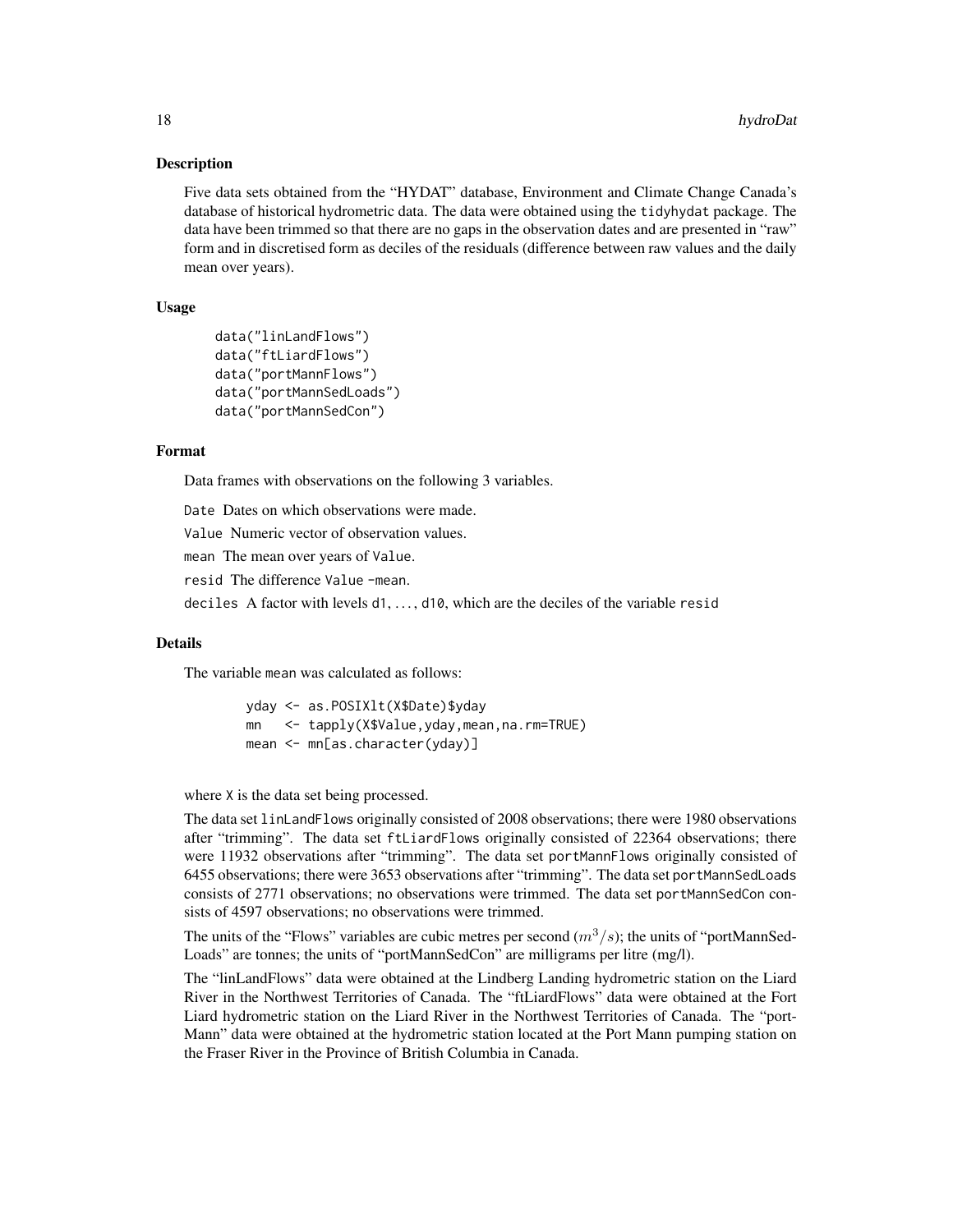#### <span id="page-18-0"></span>lesionCount 19

#### Source

Environment and Climate Change Canada's database "HYDAT", a database of historical hydrometric data. The data were obtained vis the tidyhydat package, which is available from "CRAN", https://cran.r-project.org

#### Examples

fit <- hmm(linLandFlows\$deciles,K=4,itmax=10)

lesionCount *Multiple sclerosis lesion counts for three patients.*

# Description

Lesion counts for three multiple sclerosis patients. The counts were obtained by magnetic resonance imaging, and were observed at monthly intervals.

#### Usage

lesionCount

#### Format

A list with three components each component being the sequence of counts for a given patient and consisting of a vector with non-negative integer entries.

#### Modelling

The hidden Markov models applied to these data by Albert et al. and by MacKay and Petkau were much more complex and elaborate than those fitted in the examples in this package. See the references for details.

#### Source

The data were originally studied by Albert et al., (1994). They are were also analyzed by Altman and Petkau (2005). The data were kindly provided by Prof. Altman.

#### References

Albert, P. S., McFarland, H. F., Smith, M. E., and Frank, J. A. Time series for modelling counts from a relapsing-remitting disease: application to modelling disease activity in multiple sclerosis. *Statistics in Medicine* 13 (1994) 453–466.

Altman, Rachel MacKay, and Petkau, A. John. Application of hidden Markov models to multiple sclerosis lesion count data. *Statistics in Medicine* 24 (2005) 2335–2344.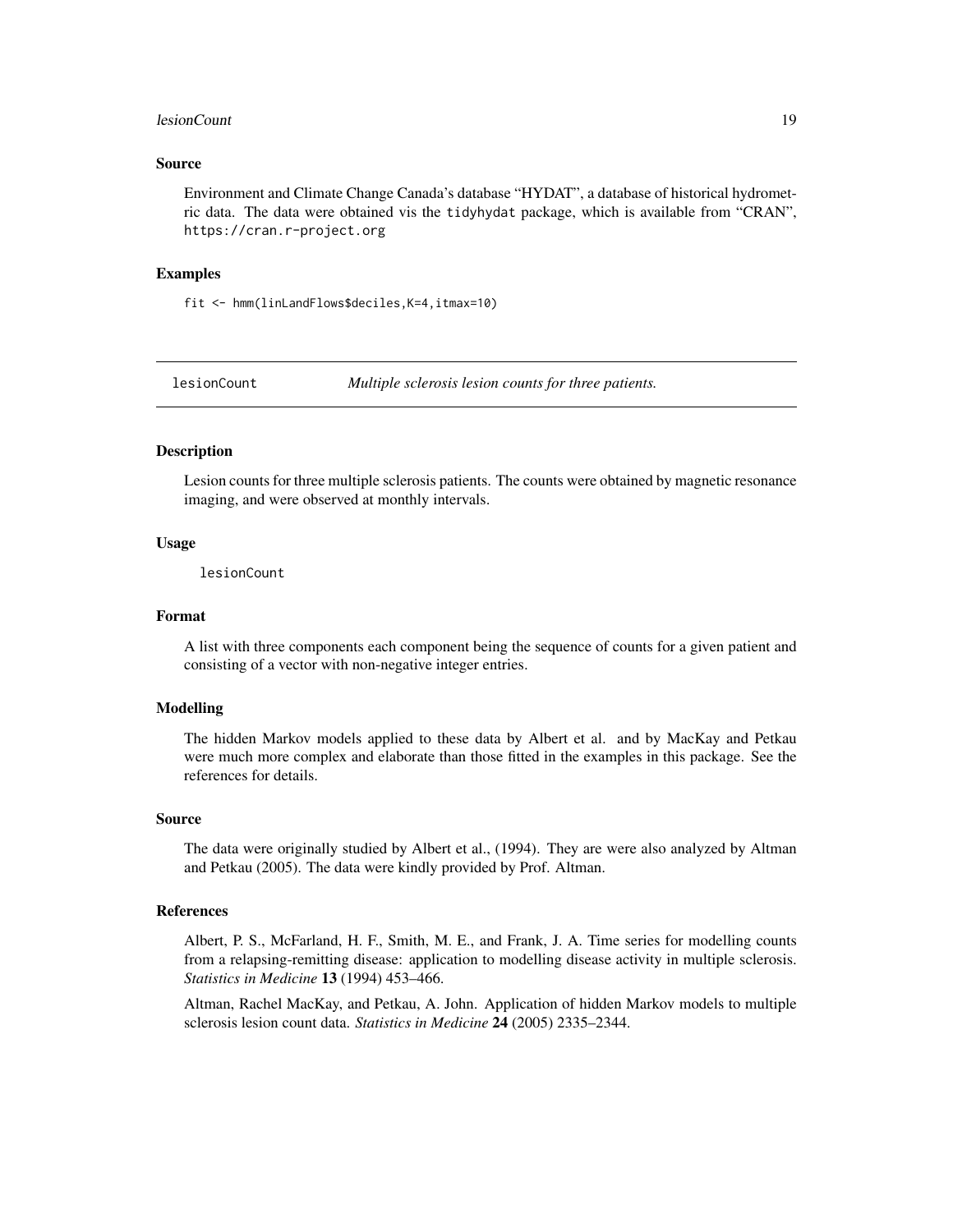<span id="page-19-0"></span>

# Description

Calculate the log likelihood of a hidden Markov model with discrete non-parametric observation distributions.

# Usage

logLikHmm(y, model=NULL, tpm=NULL, ispd=NULL, Rho=NULL, X=NULL, addIntercept=NULL, warn=TRUE)

| У            | A vector, or list of vectors, or a one or two column matrix or a list of such<br>matrics, whose entries consist of observations from a hidden Markov model<br>with discrete non-parametric observation distributions.                                                                                                                                                                                                                                                                                                                              |
|--------------|----------------------------------------------------------------------------------------------------------------------------------------------------------------------------------------------------------------------------------------------------------------------------------------------------------------------------------------------------------------------------------------------------------------------------------------------------------------------------------------------------------------------------------------------------|
| model        | An object specifying a hidden Markov model, usually returned by hmm().                                                                                                                                                                                                                                                                                                                                                                                                                                                                             |
| tpm          | The transition probability matrix of the Markov chain. Ignored (and extracted<br>from model) if model is non-NULL.                                                                                                                                                                                                                                                                                                                                                                                                                                 |
| ispd         | The vector of probabilities specifying the initial state probability distribution, or<br>a matrix each of whose columns is a trivial ("delta function") vector specify-<br>ing the "most probable" initial state for each observation sequence. If ispd is<br>missing then ispd is calculated as the stationary distribution determined by tpm.<br>Ignored (and extracted from model) if model is non-NULL.                                                                                                                                        |
| Rho          | An object specifying the "emission" probabilities of the observations. (See the<br><b>Details</b> in the help for hmm().) Ignored (and extracted from model) if model is<br>non-NULL.                                                                                                                                                                                                                                                                                                                                                              |
| Χ            | An optional <i>numeric</i> matrix, or a list of such matrices, of <i>predictors</i> . The use of<br>such predictors is (currently, at least) applicable only in the univariate emissions<br>setting. If X is a list it must be of the same length as y and all entries of this<br>list must have the same number of columns. The number of rows of each entry<br>must be equal to the length of the corresponding entry of y. If X is a matrix then<br>y should be a vector or one-column matrix (or a list with a single entry equal to<br>such). |
| addIntercept | Logical scalar. See the documentation of hmm(). If this argument is not speci-<br>fied, and if model is NULL then an error is thrown.                                                                                                                                                                                                                                                                                                                                                                                                              |
| warn         | Logical scalar; should a warning be issued if Rho hasn't got relevant dimension<br>names? (Note that if this is so, then the corresponding dimension names are<br>formed from the sorted unique values of y or of the appropriate column(s) of y.<br>And if this is so, then the user should be sure that the ordering of the entries of<br>Rho corresponds properly to the the sorted unique values of y.) This argument is<br>passed to the utility function check. yval () which actually issues the warning<br>if warn=TRUE.                   |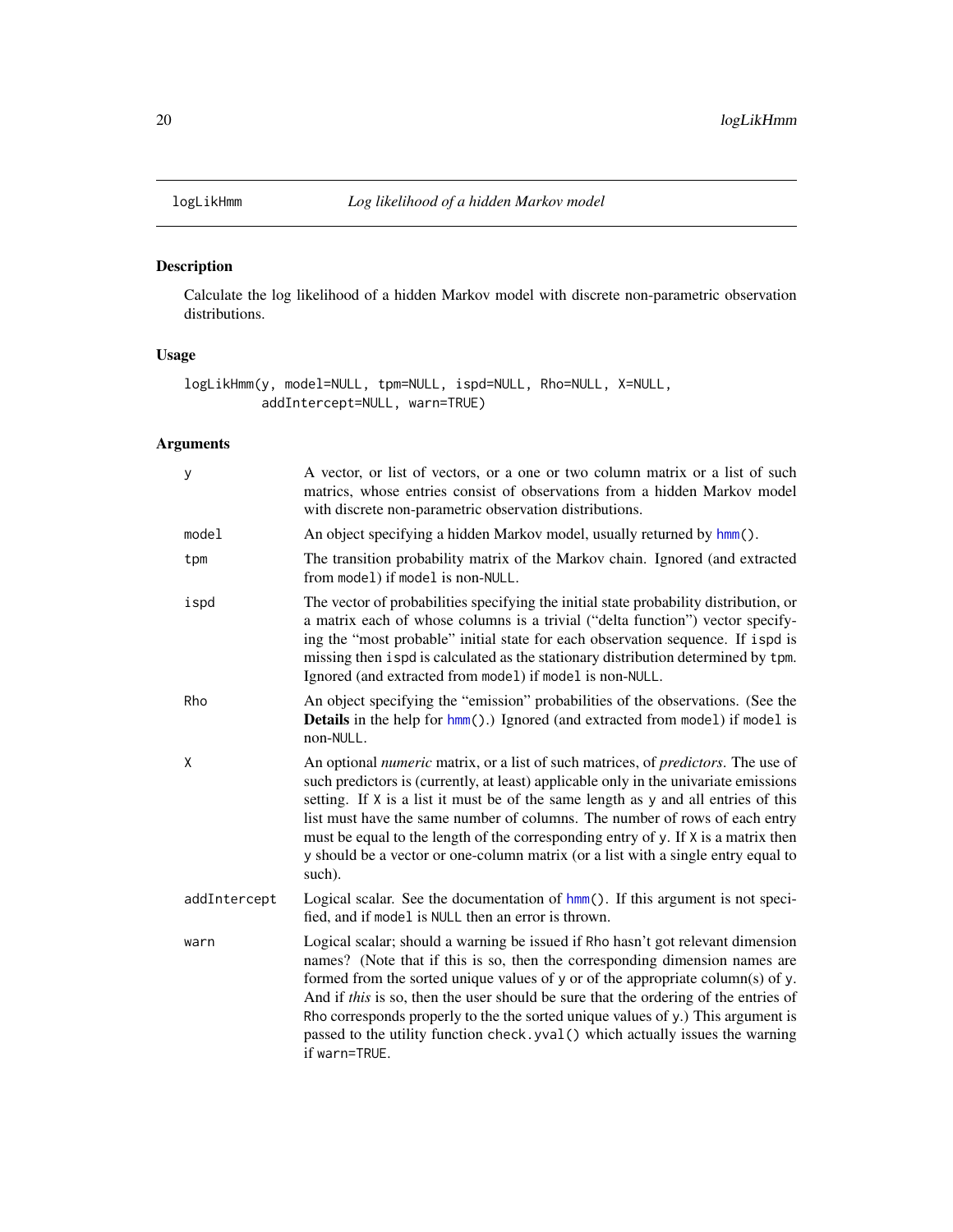#### <span id="page-20-0"></span>logLikHmm 21

#### Details

If y is not provided the function simply returns the log.like component of model (which could be NULL if model was not produced by hmm().

The observation values (the entries of the vector or matrix y, or of the vectors or matrices which constitute the entries of y if y is a list) must be consistent with the appropriate dimension names of Rho or of its entries when Rho is a list. More specifically, if Rho has dimension names (or its entries have dimension names) then the observation values must all be found as entries of the appropriate dimension name vector. If a vector of dimension names is NULL then the corresponding dimension must be equal to the number of unique observations of the appropriate variate. integers between 1 and nrow(Rho).

## Value

The loglikehood of y given the parameter values specified in par.

#### Author(s)

Rolf Turner <r.turner@auckland.ac.nz>

#### References

See [hmm\(](#page-6-1)) for references.

#### See Also

 $hmm(), pr(), sp()$  $hmm(), pr(), sp()$  $hmm(), pr(), sp()$  $hmm(), pr(), sp()$  $hmm(), pr(), sp()$  $hmm(), pr(), sp()$ 

#### Examples

```
# TO DO: One or more bivariate examples.
P \leq - matrix(c(0.7, 0.3, 0.1, 0.9), 2, 2, byrow=TRUE)
R <- matrix(c(0.5,0,0.1,0.1,0.3,
              0.1,0.1,0,0.3,0.5),5,2)
set.seed(42)
lll <- sample(250:350,20,TRUE)
set.seed(909)
y.num <- rhmm(ylengths=lll,nsim=1,tpm=P,Rho=R,drop=TRUE)
set.seed(909)
y.let <- rhmm(ylengths=lll,nsim=1,tpm=P,Rho=R,yval=letters[1:5],drop=TRUE)
row.names(R) <- 1:5
ll1 <- logLikHmm(y.num,tpm=P,Rho=R)
row.names(R) <- letters[1:5]
ll2 <- logLikHmm(y.let,tpm=P,Rho=R)
ll3 <- logLikHmm(y.let,tpm=P,Rho=R,ispd=c(0.5,0.5))
fit <- hmm(y.num, K=2, itmax=10)
ll4 <- logLikHmm(y.num,fit) # Use the fitted rather than the "true" parameters.
```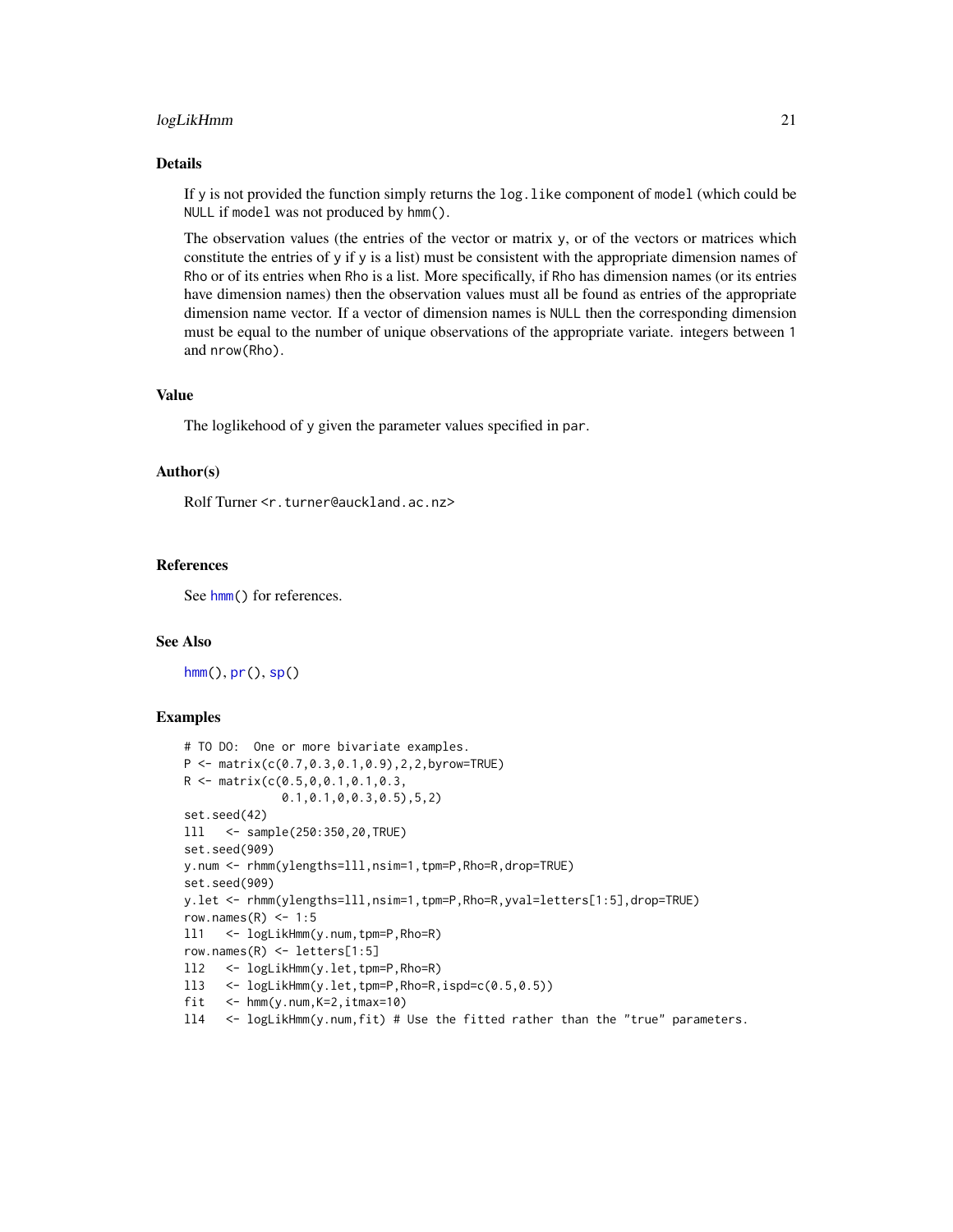<span id="page-21-1"></span><span id="page-21-0"></span>

# Description

Insert missing values into data simulated by rhmm.

# Usage

misstify(y, nafrac, fep = NULL)

| У      | A data set (vector or matrix with one or two columns, whose entries consitute<br>discrete data, or a list of such vectors or matrices) or a list of such data sets (ob-<br>jects of class "multipleHmmDataSets" such as might be generated by rhmm()                                                                                                                                                                                                                                                                                                                                                                                                                             |
|--------|----------------------------------------------------------------------------------------------------------------------------------------------------------------------------------------------------------------------------------------------------------------------------------------------------------------------------------------------------------------------------------------------------------------------------------------------------------------------------------------------------------------------------------------------------------------------------------------------------------------------------------------------------------------------------------|
| nafrac | A numeric vector, some entries of which could be ignored. (See below.) Those<br>which do not get ignored must be probabilities <i>strictly</i> less than 1. (Having<br>everything missing makes no sense!)                                                                                                                                                                                                                                                                                                                                                                                                                                                                       |
|        | The vector nafrac will be replicated to have an "appropriate" length. If y is<br>of class "multipleHmmDataSets" then this length is length(y) if the data are<br>univariate and is $2 \star \text{length}(y)$ if the data are bivariate. In the former case the<br>entries of the replicated vector from the fraction of missing values in the corre-<br>sponding data set. In the latter case the odd numbered entries form the fraction<br>of missing values for the first variable and the even numbered entries the fraction<br>for the second variable. If y is not of class "multipleHmmDataSets" then this<br>length is either 1 (univariate case) or 2 (bivariate case). |
|        | Note that replication discards entries that are not needed to make up the required<br>length, and such entries are thereby ignored. E.g. $rep(c(0.2, 0.7, 1.6), length=2)$<br>yields $[1]$ 0.20.7, i.e. the entry 1.6 is ignored.                                                                                                                                                                                                                                                                                                                                                                                                                                                |
|        | The fraction(s) of missing values in a given data set may be determined by<br>nafracCalc().                                                                                                                                                                                                                                                                                                                                                                                                                                                                                                                                                                                      |
| fep    | "First entry present". A list with one or two entries, the first being a logical<br>scalar (which might be named "present". If there is a second entry it should be<br>a scalar probability (which might be named "p2"). In an application of interest,<br>observation sequences always begin at an observed event, i.e. at a time point<br>at which the "emission" has at least one non-missing value. If fep[[1]] is<br>TRUE the NAs will be inserted in such a way that the resulting data have this<br>characteristic. If fep is left NULL then its first (possibly only) entry is set to<br>TRUE.                                                                           |
|        | For <i>bivariate</i> data, fep[[2]] specifies the probabilty that <i>both</i> values of the ini-<br>tial pair of observations are non-missing. In this case one of the entries of the ini-<br>tial pair is chosen to be "potentially" missing, with probabilities nafrac/sum(nafrac).<br>This entry is left non-missing with probability fep[[2]]. (The other entry is al-<br>ways left non-missing.)                                                                                                                                                                                                                                                                            |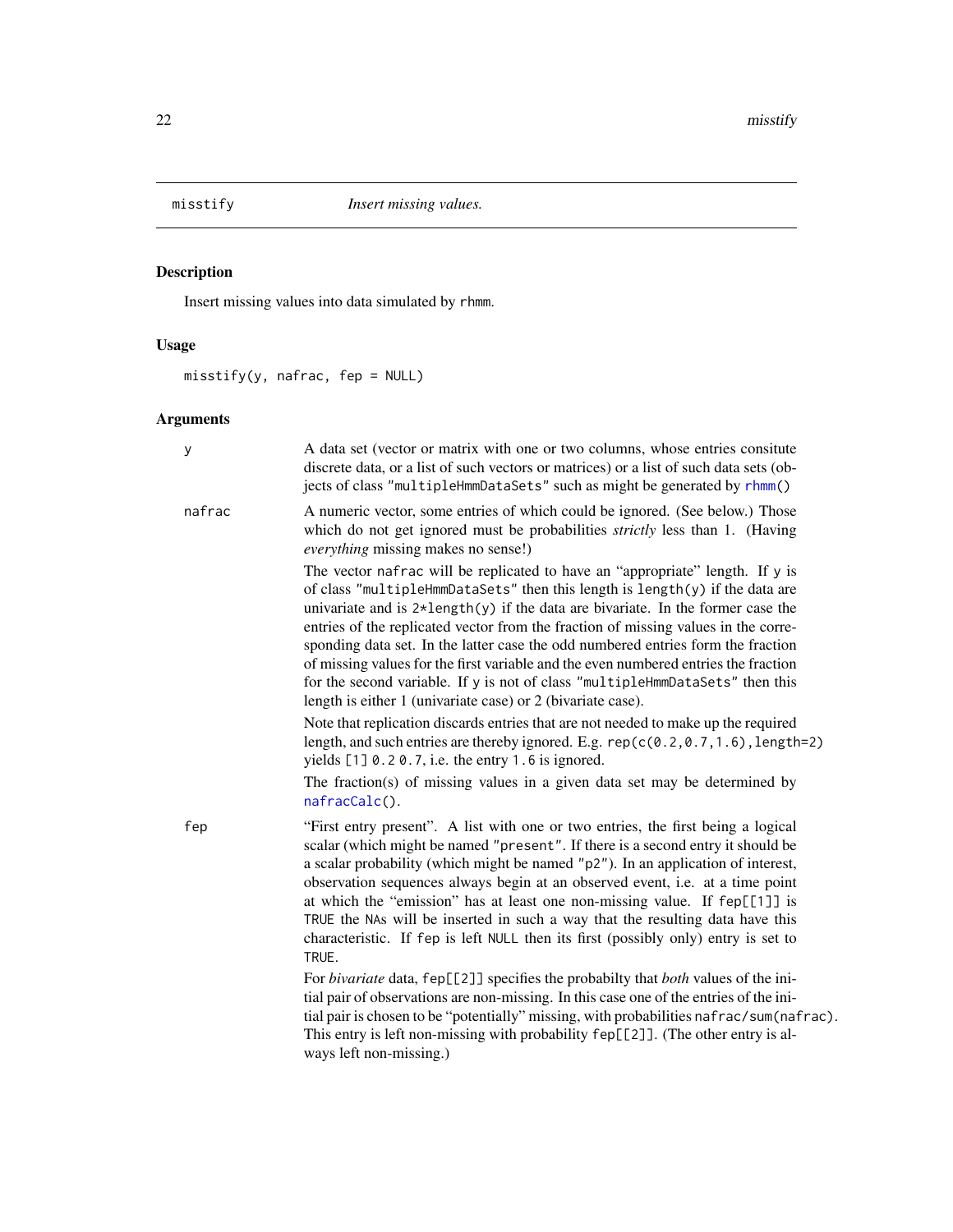<span id="page-22-0"></span>If the data are univariate or if fep[[1]] is FALSE, then fep[[2]] is ignored. If the data are bivariate and fep[[2]] is not specified, it defaults to the (estimated) conditional probability that both entries of the initial pair of observations are present given that at least one is present, under the assumption of independence of these events. I.e. it is set equal to prod(1-nafrac)/(1-prod(1-nafrac)).

#### Value

An object with a structure similar to that of y, containing the same data as y but with some of these data having been replaced by missing values (NA). In particular, if y is of class "multipleHmmDataSets" then so is the returned value.

Note that [rhmm\(](#page-29-1)) calls upon misstify() to effect the replacement of a certain fraction of the simulated observations by missing values. If rhmm() is applied to a fitted model, then by default, this "certain fraction" is determined, using nafracCalc(), from the data set to which the model was fitted.

#### Author(s)

Rolf Turner <r.turner@auckland.ac.nz>

#### See Also

[rhmm\(](#page-29-1)) [nafracCalc\(](#page-25-1))

#### Examples

```
P \leq - matrix(c(0.7,0.3,0.1,0.9),2,2,byrow=TRUE)
R <- matrix(c(0.5,0,0.1,0.1,0.3,
              0.1,0.1,0,0.3,0.5),5,2)
set.seed(42)
lll <- sample(250:350,20,TRUE)
y1 <- rhmm(ylengths=lll,nsim=1,tpm=P,Rho=R)
y1m <- misstify(y1,nafrac=0.5,fep=list(TRUE))
y2 <- rhmm(ylengths=lll,nsim=5,tpm=P,Rho=R)
set.seed(127)
y2m <- misstify(y2,nafrac=0.5,fep=list(TRUE))
nafracCalc(y2m) # A list all of whose entries are close to 0.5.
set.seed(127)
y2ma <- lapply(y2,misstify,nafrac=0.5,fep=list(TRUE))
## Not run:
    nafracCalc(y2ma) # Throws an error.
```
## End(Not run) sapply(y2ma,nafracCalc) # Effectively the same as nafracCalc(y2m).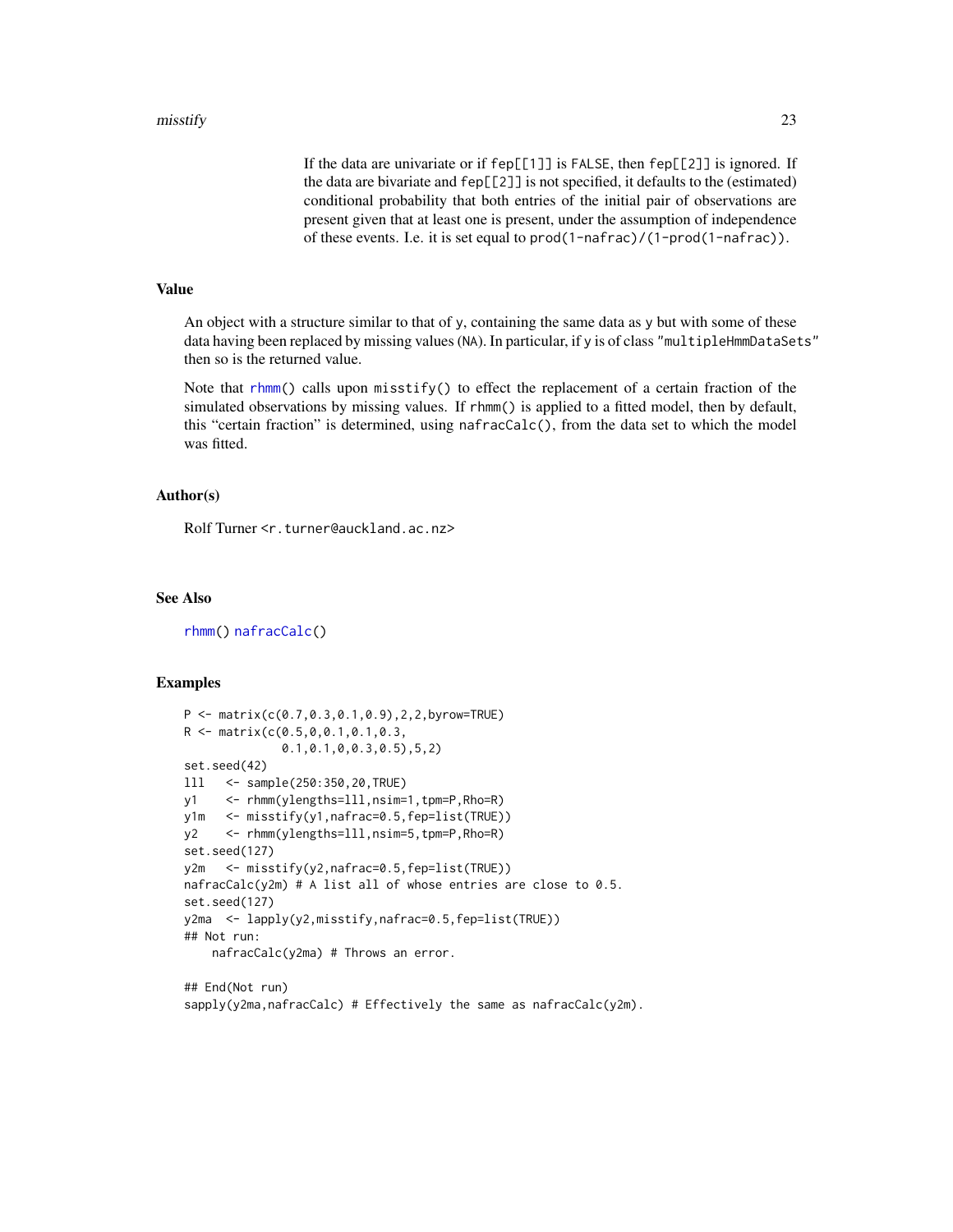# Description

Calculates the most probable hidden state underlying each observation.

# Usage

mps(y, model = NULL, tpm, Rho, ispd=NULL, warn=TRUE)

| У     | The observations for which the underlying most probable hidden states are re-<br>quired. May be a sequence of observations in the form of a vector or a one or two<br>column matrix, or a list each component of which constitutes a (replicate) se-<br>quence of observations. It may also be an object of class "multipleHmmDataSets"<br>as returned by $r$ hmm() with $nsim>1$ .                                                                                                                                                                                                                                                                                     |
|-------|-------------------------------------------------------------------------------------------------------------------------------------------------------------------------------------------------------------------------------------------------------------------------------------------------------------------------------------------------------------------------------------------------------------------------------------------------------------------------------------------------------------------------------------------------------------------------------------------------------------------------------------------------------------------------|
|       | If y is missing, it is extracted from model (whence it will not be of class "multipleHmmDataSets"!)<br>provided that model and its y component are not NULL. Otherwise an error is<br>given.                                                                                                                                                                                                                                                                                                                                                                                                                                                                            |
| model | An object describing a fitted hidden Markov model, as returned by hmm(). In<br>order to make any kind of sense, model should bear some reasonable relationship<br>to y.                                                                                                                                                                                                                                                                                                                                                                                                                                                                                                 |
| tpm   | The transition probability matrix for a hidden Markov model; ignored if model<br>is non-null. Should bear some reasonable relationship to y.                                                                                                                                                                                                                                                                                                                                                                                                                                                                                                                            |
| Rho   | An object specifying the probability distributions of the observations ("emis-<br>sion" probabilities) for a hidden Markov model. See hmm(). Ignored if model is<br>non-null. Should bear some reasonable relationship to y.                                                                                                                                                                                                                                                                                                                                                                                                                                            |
| ispd  | A vector specifying the initial state probability distribution for a hidden Markov<br>model, or a matrix each of whose columns are trivial ("delta function") vectors<br>specifying the "most probable" initial state for each observation sequence.<br>This argument is ignored if model is non-null. It should bear some reasonable<br>relationship to y. If both ispd and model are NULL then ispd is taken to be the<br>stationary distribution of the chain, calculated from tpm.                                                                                                                                                                                  |
| warn  | Logical scalar; in the bivariate setting, should a warning be issued if the two<br>matrices constituting Rho (bivariate independent case) or the array constituting<br>Rho (bivariate dependent case) have not got relevant dimension names? (Note<br>that if this is so, then the corresponding dimension names are formed from the<br>sorted unique values of the appropriate columns of y. And if this is so, then the<br>user should be sure that the ordering of the entries of Rho corresponds properly<br>to the the sorted unique values of y.) This argument is passed to the utility<br>function check.yval() which actually issues the warning if warn=TRUE. |

<span id="page-23-1"></span><span id="page-23-0"></span>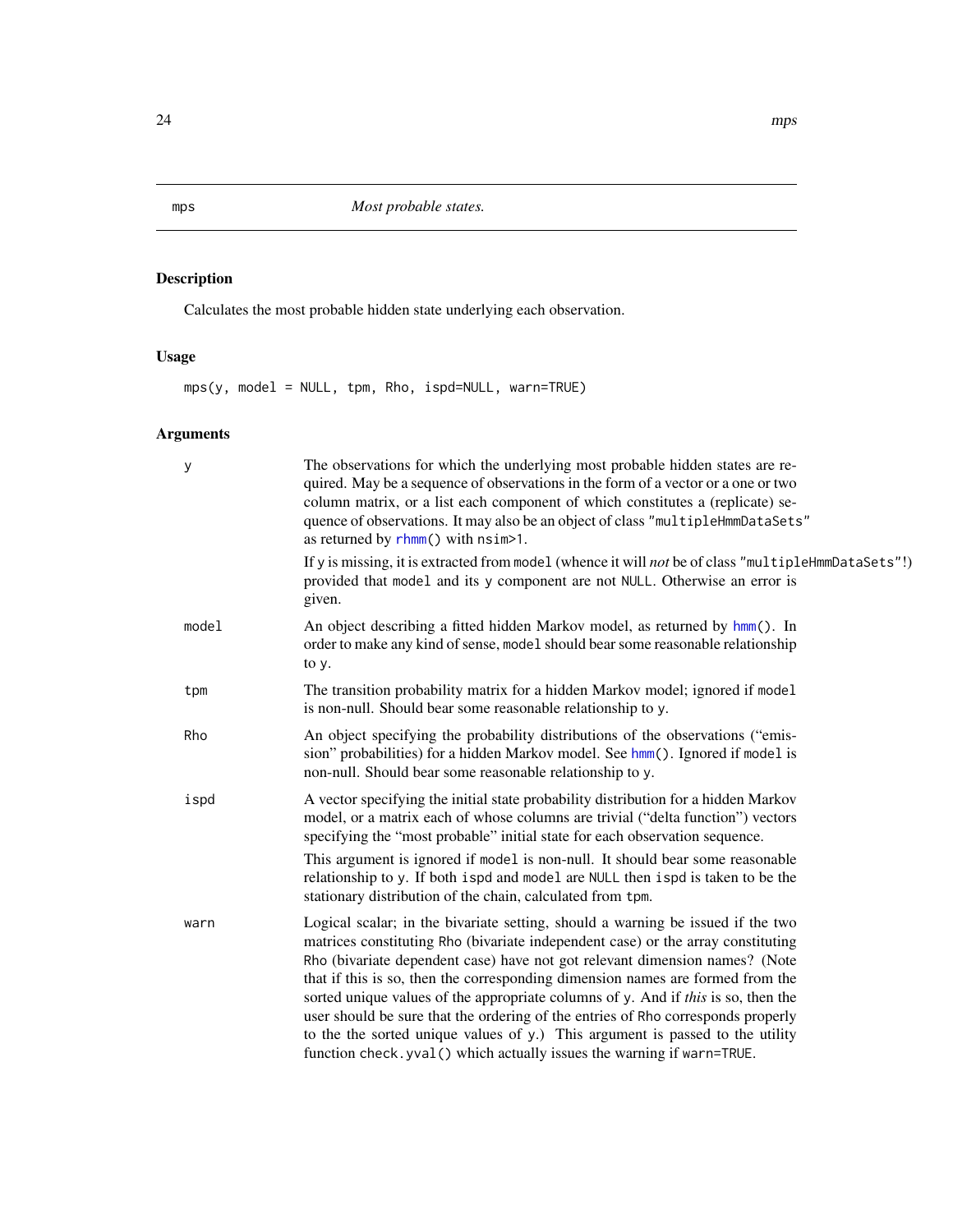#### <span id="page-24-0"></span>Details

For each t the maximum value of  $\gamma_t(i)$ , i.e. of the (estimated) probability that the state at time t is equal to  $i$ , is calculated, and the value of the state with the corresponding index is returned.

#### Value

If y is a single observation sequence, then the value is a vector of corresponding most probable states.

If y is a list of replicate sequences, then the value is a list, the  $j$ -th entry of which constitutes the vector of most probable states underlying the  $j$ -th replicate sequence.

If y is of class "multipleHmmDataSets" then the value returned is a list of lists of the sort described above.

#### Warning

The *sequence of most probable states* as calculated by this function will not in general be the *most probable sequence of states*. It may not even be a *possible* sequence of states. This function looks at the state probabilities separately for each time  $t$ , and not at the states in their sequential context.

To obtain the most probable sequence of states use [viterbi\(](#page-39-1)).

#### Author(s)

Rolf Turner <r.turner@auckland.ac.nz>

#### References

Rabiner, L. R., "A tutorial on hidden Markov models and selected applications in speech recognition," Proc. IEEE vol. 77, pp. 257 – 286, 1989.

#### See Also

```
hmm(), rhmm(), viterbi()
```
#### Examples

```
## Not run:
P <- matrix(c(0.7,0.3,0.1,0.9),2,2,byrow=TRUE)
rownames(P) <- 1:2
R <- matrix(c(0.5,0,0.1,0.1,0.3,
              0.1,0.1,0,0.3,0.5),5,2)
set.seed(42)
lll <- sample(250:350,20,TRUE)
set.seed(909)
y.num <- rhmm(ylengths=lll,nsim=1,tpm=P,Rho=R,drop=TRUE)
fit.num <- hmm(y.num,K=2,verb=TRUE)
s.1 \leftarrow mps(y.num, fit.num)s.2 <- mps(y.num, tpm=P, ispd=c(0.25, 0.75), Rho=R)
# The order of the states has got swapped;
```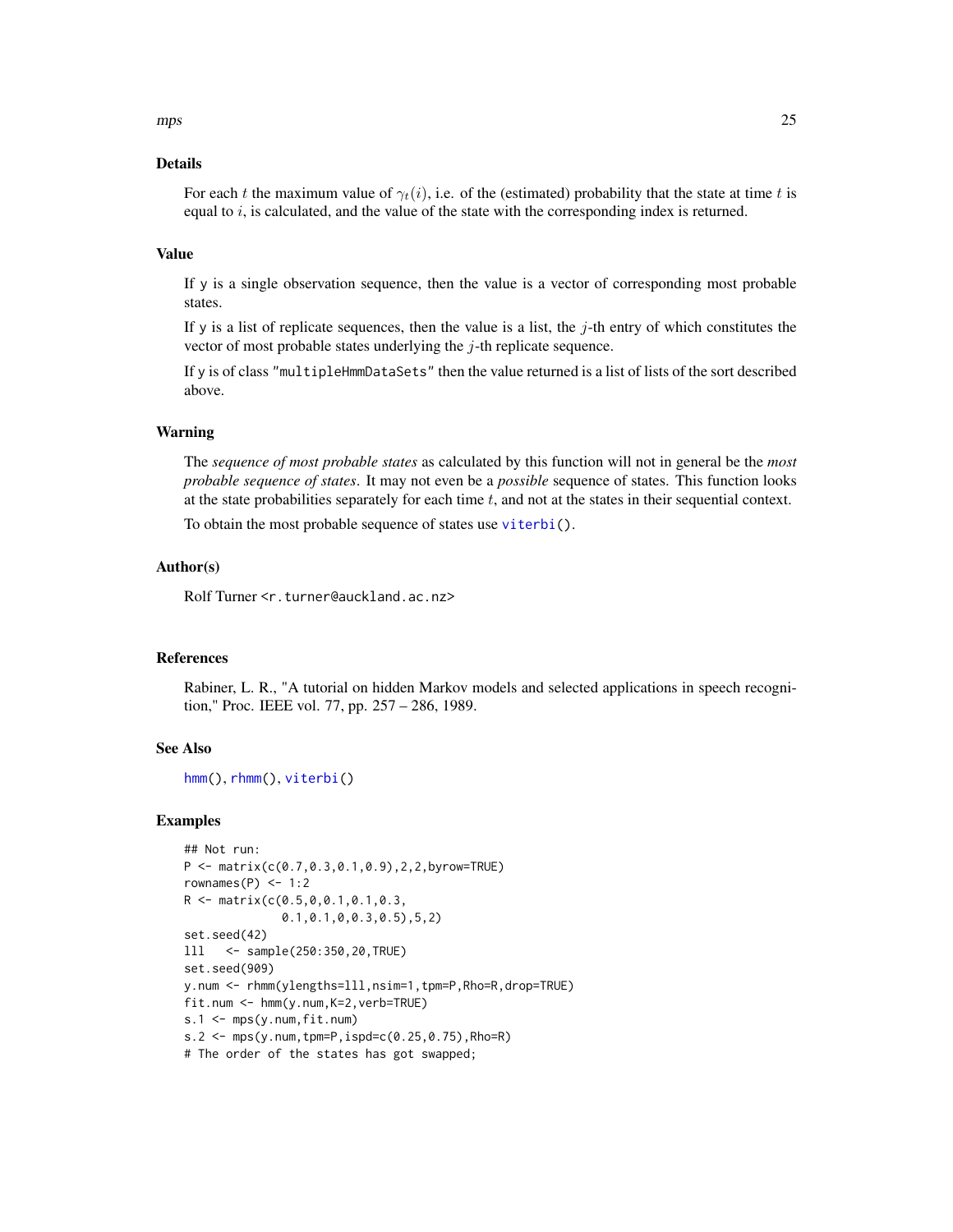```
# note that ifelse(s.1[[1]]=="1","2","1") is much
# more similar to s.2[[1]] than is s.1[[1]].
## End(Not run)
```
<span id="page-25-1"></span>nafracCalc *Calculate fractions of missing values.*

#### Description

Calculate the fraction (univariate case) or fractions (bivariate case) of missing values in the data or in each component of the data.

#### Usage

nafracCalc(y,drop=TRUE)

#### Arguments

| y    | A vector or a one or two column matrix of discrete data or a list of such vectors<br>or matrices, or a <i>list</i> of such lists (an object of class "multipleHmmDataSets"<br>such as might be produced by $r \text{hmm}()$ ).                                                                                                                                                   |
|------|----------------------------------------------------------------------------------------------------------------------------------------------------------------------------------------------------------------------------------------------------------------------------------------------------------------------------------------------------------------------------------|
| drop | Logical scalar. If $\gamma$ is of class "multiple Hmm DataSets" but actually consists<br>of a single data set, and if drop is TRUE, then the returned value is not a list but<br>rather the single component that such a list "would have had" were drop equal<br>to FALSE. This argument is ignored if y is not of class "multipleHmmDataSets"<br>or has length greater than 1. |

#### Value

If y is *not* of class "multipleHmmDataSets", then the returned value is a scalar (between 0 and 1) if the data are univariate or a pair (2-vector) of such scalars if the data are bivariate. The values are equal to the ratios of the total count of missing values in the appropriate column to the total number of observations.

If y *is* of class "multipleHmmDataSets", and if y has length greater than 1 or drop is FALSE, then the returned value is a *list* of such scalars or 2-vectors, each corresponding to one of the data sets constituting y. If y has length equal to 1 and drop is TRUE, then the returned value is the same as if codey were not of class "multipleHmmDataSets".

#### Author(s)

Rolf Turner <r.turner@auckland.ac.nz>

# See Also

[rhmm\(](#page-29-1)) [misstify\(](#page-21-1))

<span id="page-25-0"></span>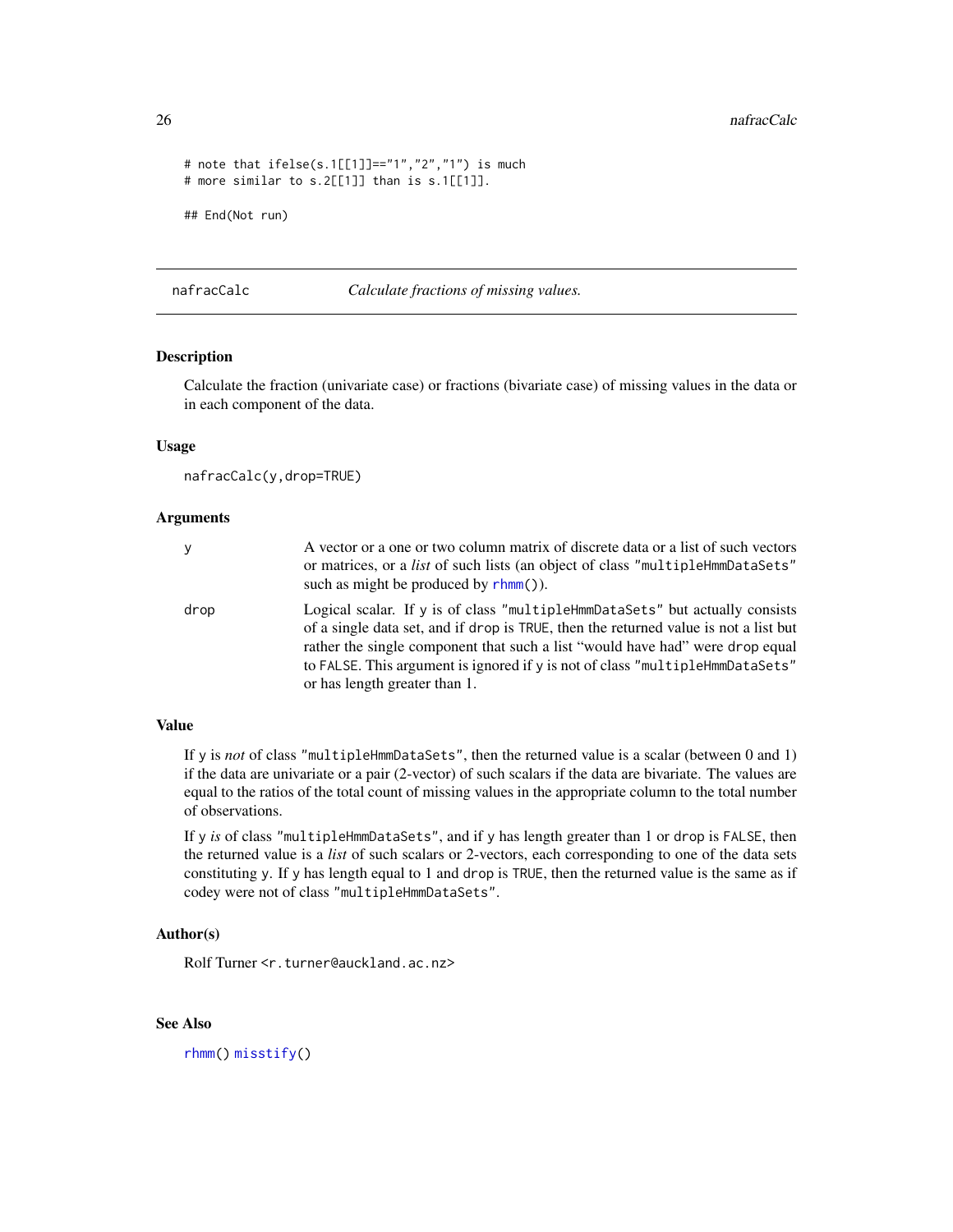# <span id="page-26-0"></span>Examples

```
xxx <- with(SydColDisc,split(y,f=list(locn,depth)))
nafracCalc(xxx) # 0.7185199
```
# <span id="page-26-1"></span>pr *Probability of state sequences.*

# Description

Calculates the conditional probability of one or more state sequences, given the corresponding observations sequences (and the model parameters.

# Usage

pr(s, y, model=NULL, tpm, Rho, ispd=NULL, warn=TRUE)

| S     | A sequence of states of the underlying Markov chain, or a list of such sequences<br>or a list of lists (!!!) of such sequences.                                                                                                                                                                                                                                                                                                                                                                                                  |
|-------|----------------------------------------------------------------------------------------------------------------------------------------------------------------------------------------------------------------------------------------------------------------------------------------------------------------------------------------------------------------------------------------------------------------------------------------------------------------------------------------------------------------------------------|
| y     | A data set to which a hidden Markov model might be fitted, or a collection of<br>such data sets in the form of an object of class "multipleHmmDataSets" as<br>returned by rhmm() if the argument nsim is greater than 1. In this latter case s<br>must be a list of the same length as y, and pr() is applied recursively to each<br>pair of entries of s and y.                                                                                                                                                                 |
|       | If y consists of a single observation sequence, it is used with each of the state<br>sequences in s in turn. Otherwise the length of the list y must be the same as the<br>length of the list s. (If not, then an error is given). If y is missing, it is extracted<br>from model (whence it will not be of class "multipleHmmDataSets"!) provided<br>that model and its y component are not NULL. Otherwise an error is given.                                                                                                  |
| model | An object of class hmm. discnp as returned by hmm().                                                                                                                                                                                                                                                                                                                                                                                                                                                                             |
| tpm   | The transition probability matrix of the chain. Ignored (and extracted from<br>model instead) if model is not NULL.                                                                                                                                                                                                                                                                                                                                                                                                              |
| Rho   | An object specifying the "emission" probabilities of observations, given the un-<br>derlying state. See hmm(). Ignored (and extracted from model instead) if model<br>is not NULL.                                                                                                                                                                                                                                                                                                                                               |
| ispd  | The vector specifying the initial state probability distribution of the Markov<br>chain. Ignored (and extracted from model instead) if model is not NULL. If both<br>ispd and model are NULL then ispd is taken to be the stationary distribution<br>of the chain, calculated from tpm.                                                                                                                                                                                                                                          |
| warn  | Logical scalar; should a warning be issued if Rho hasn't got relevant dimension<br>names? (Note that if this is so, then the corresponding dimension names are<br>formed from the sorted unique values of y or of the appropriate column(s) of y.<br>And if this is so, then the user should be sure that the ordering of the entries of<br>Rho corresponds properly to the the sorted unique values of y.) This argument is<br>passed to the utility function check. yval () which actually issues the warning<br>if warn=TRUE. |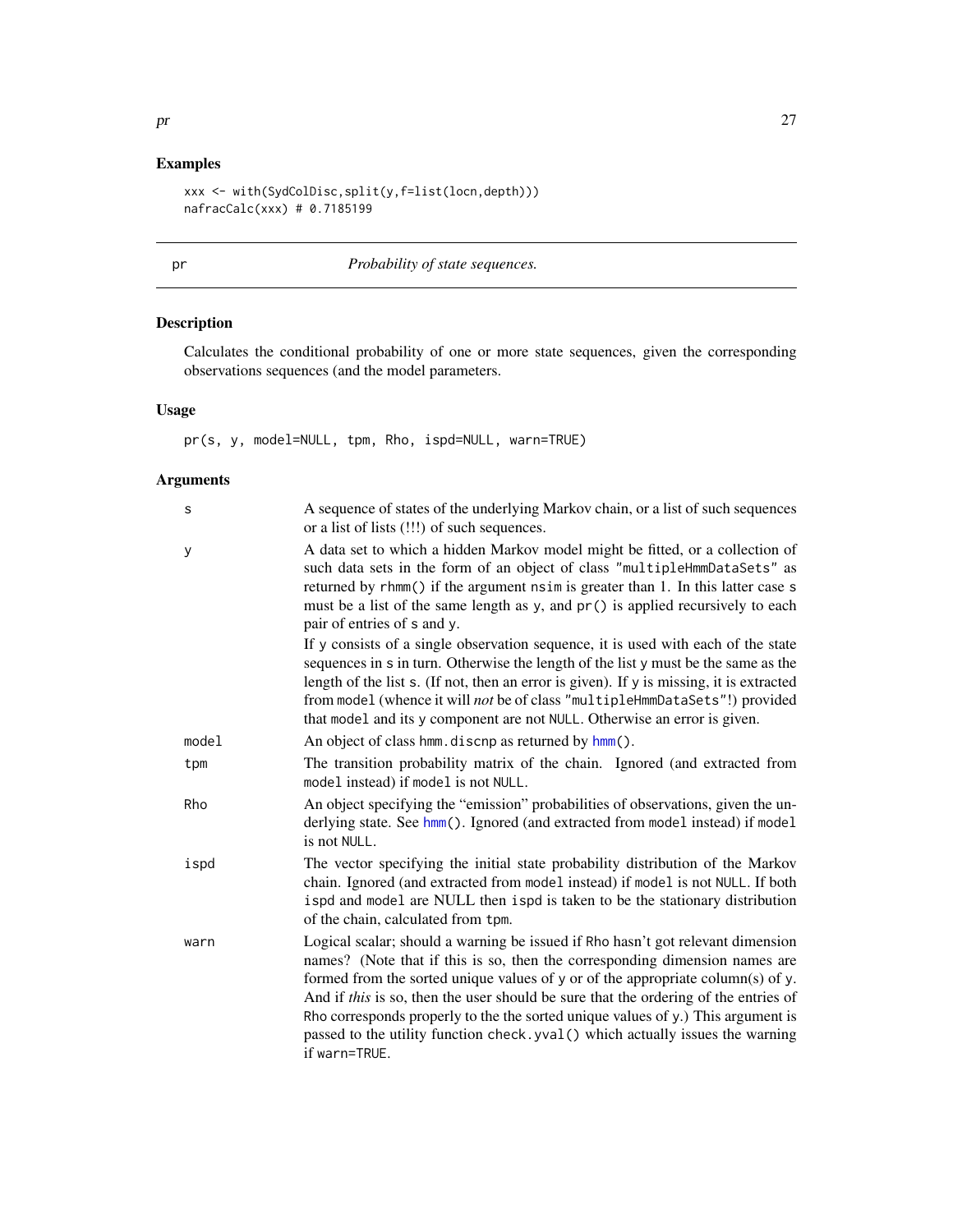#### <span id="page-27-0"></span>Value

The probability of s given y, or a vector of such probabilities if s and y are lists, or a list of such vectors if y is of class "multipleHmmDataSets".

#### Warning

The conditional probabilities will be tiny if the sequences involved are of any substantial length. Underflow may be a problem. The implementation of the calculations is not sophisticated.

#### Author(s)

Rolf Turner <r.turner@auckland.ac.nz>

#### See Also

[hmm\(](#page-6-1)), [mps\(](#page-23-1)), [viterbi\(](#page-39-1)), [sp\(](#page-32-1)), [fitted.hmm.discnp\(](#page-4-1))

#### Examples

```
## Not run:
P <- matrix(c(0.7,0.3,0.1,0.9),2,2,byrow=TRUE)
R <- matrix(c(0.5,0,0.1,0.1,0.3,
              0.1,0.1,0,0.3,0.5),5,2)
set.seed(42)
lll <- sample(250:350,20,TRUE)
set.seed(909)
y.num <- rhmm(ylengths=lll,nsim=1,tpm=P,Rho=R,drop=TRUE)
fit.num <- hmm(y.num,K=2,keep.y=TRUE,verb=TRUE)
# Using fitted parmeters.
s.vit.1 <- viterbi(y.num, fit.num)
pr.vit.1 <- pr(s.vit.1,model=fit.num)
# Using true parameters from which y.num was generated.
s.vit.2 <- viterbi(y.num,tpm=P,Rho=R)
pr.vit.2 <- pr(s.vit.2,y.num,tpm=P,Rho=R)
set.seed(202)
y.mult <- rhmm(fit.num,nsim=4)
s.vit.3 <- viterbi(y.mult,tpm=fit.num$tpm,Rho=fit.num$Rho)
pr.vit.3 <- pr(s.vit.3,y.mult,tpm=fit.num$tpm,Rho=fit.num$Rho)
```
## End(Not run)

predict.hmm.discnp *Predicted values of a discrete non-parametric hidden Markov model.*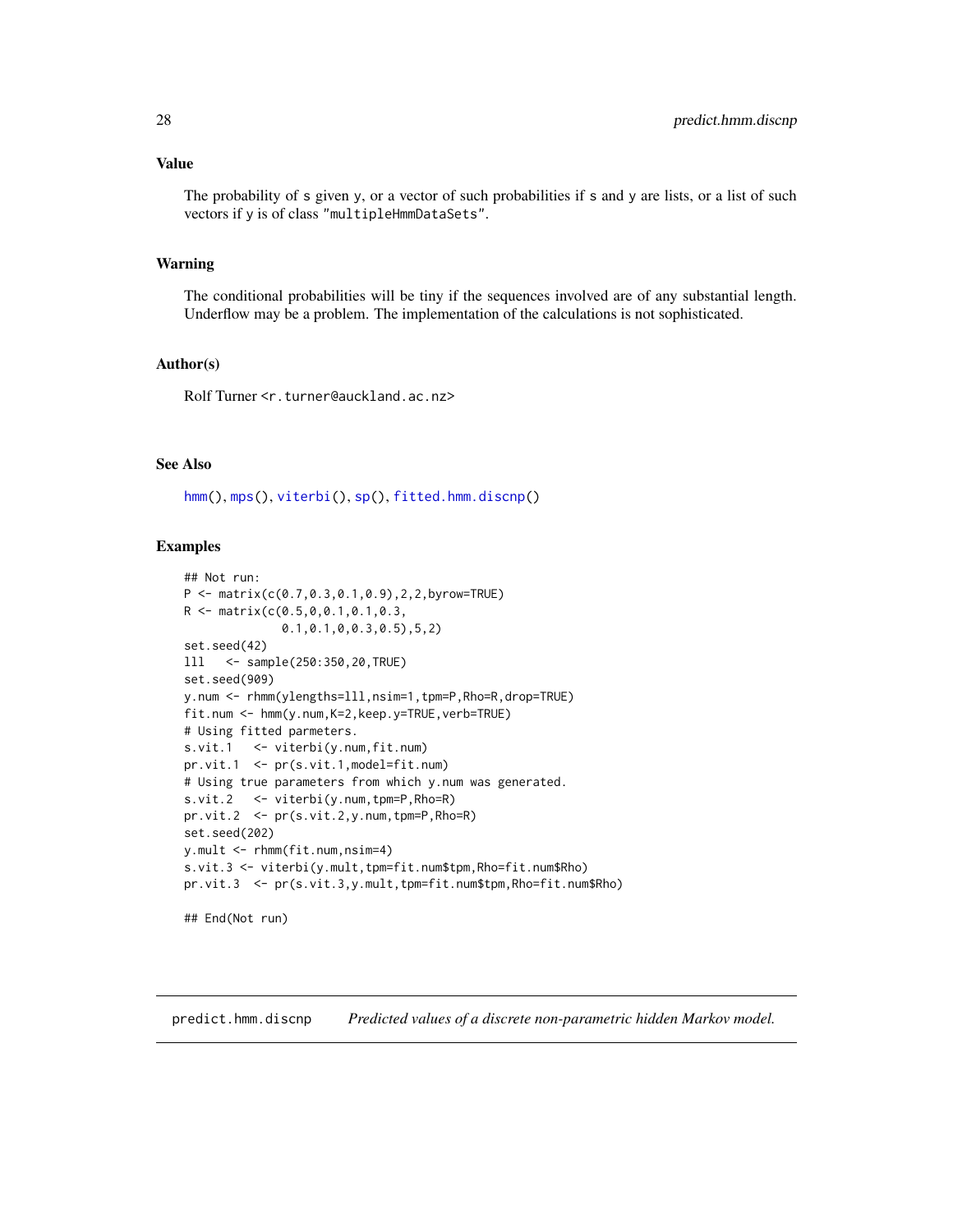#### <span id="page-28-0"></span>**Description**

Calculates predicted values given a specification of a discrete non-parametric hidden Markov model. The specification may be provided in the form of a hmm.discnp object as returned by hmm() or in the form of "components" of such a model: the data y, the transition probability matrix tpm, the emission probabilities Rho, etc. If the data are numeric then these predicted values are the conditional expectations of the observations, given the entire observation sequence (and the possibly estimated — parameters of the model). If the data are categorical (whence "expectations" make no sense) the "predicted values" are taken to be the probabilities of each of the possible values of the observations, at each time point.

#### Usage

```
## S3 method for class 'hmm.discnp'
predict(object, y = NULL, tpm=NULL, Rho=NULL,
                             ispd=NULL, X=NULL,addIntercept=NULL,
                             warn=TRUE, drop=TRUE, ...)
```
#### Arguments

| object  | If not NULL, an object of class hmm. discnp as returned by hmm().                                                                             |
|---------|-----------------------------------------------------------------------------------------------------------------------------------------------|
| y       | A data structure to which the fitted model object <i>could</i> have been fitted. If y is<br>NULL, an attempt is made to extract y from model. |
|         | tpm, Rho, ispd, X, addIntercept, warn<br>See the help for $sp()$ .                                                                            |
| drop    | Logical scalar. See the help for fitted.hmm.discnp().                                                                                         |
| $\cdot$ | Not used.                                                                                                                                     |

### Details

This function is essentially the same as [fitted.hmm.discnp\(](#page-4-1)). The main difference is that it allows the calculation of fitted/predicted values for a data object y possibly different from that to which the model was fitted. Note that if both the argument y and object  $[[\tilde{y} \tilde{y} \tilde{y}]]$  are present, the "argument" value takes precedence. This function also allows the model to be specfied in terms of individual components rather than as a fitted model of class "hmm.discnp". These components, (tpm, Rho, ispd, X, addIntercept) if supplied, *take precedence* over the corresponding components of object. The opposite applies with sp(). The function fitted.hmm.discnp() makes use *only* of the components of object.

#### Value

See the help for [fitted.hmm.discnp\(](#page-4-1)).

#### Author(s)

Rolf Turner <r.turner@auckland.ac.nz>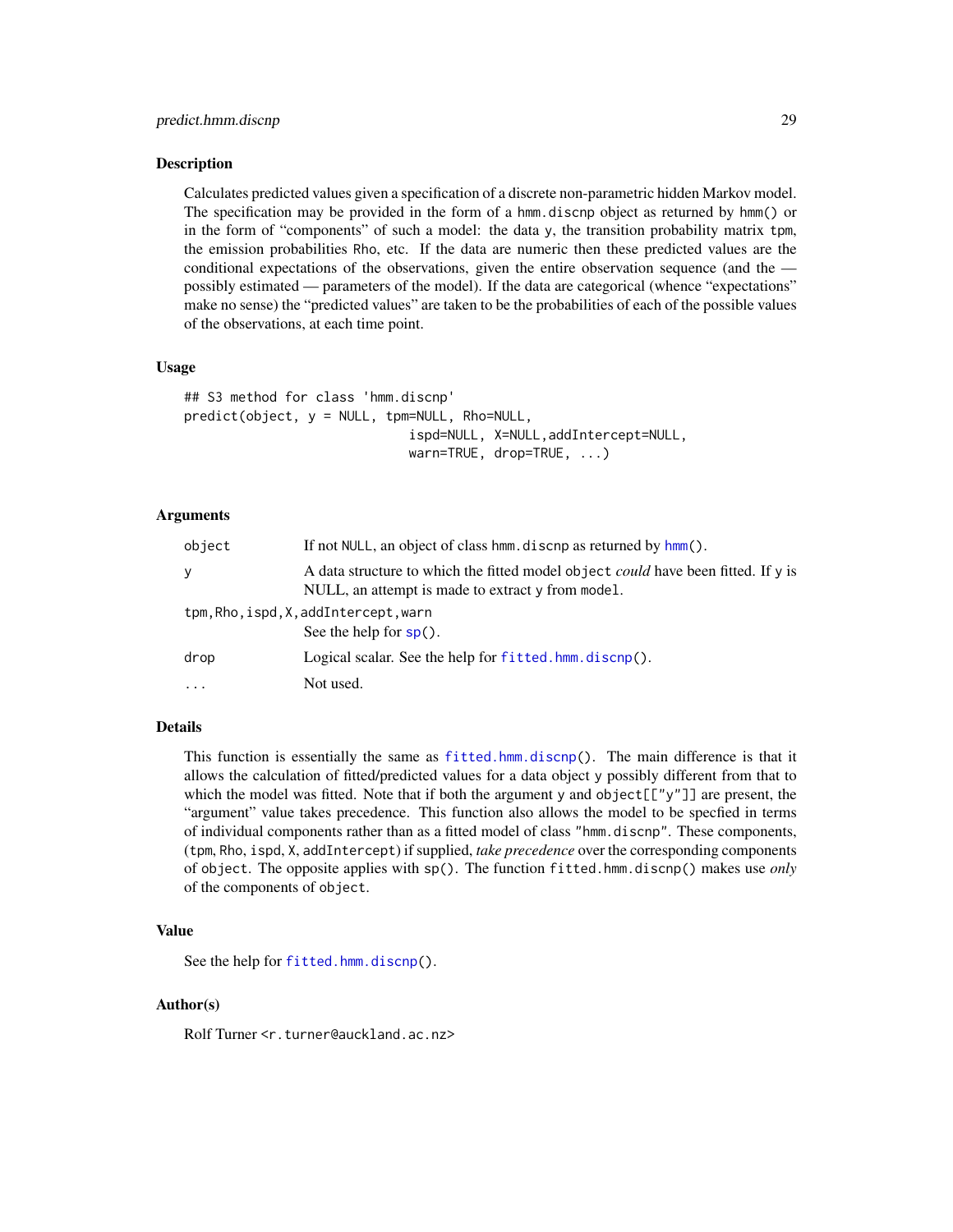30 contract to the contract of the contract of the contract of the contract of the contract of the contract of the contract of the contract of the contract of the contract of the contract of the contract of the contract of

#### See Also

[sp\(](#page-32-1)) link{fitted.hmm.discnp}()

#### Examples

```
P <- matrix(c(0.7,0.3,0.1,0.9),2,2,byrow=TRUE)
R <- matrix(c(0.5,0,0.1,0.1,0.3,
              0.1,0.1,0,0.3,0.5),5,2)
set.seed(42)
ll1 <- sample(250:350,20,TRUE)
y1 <- rhmm(ylengths=ll1,nsim=1,tpm=P,Rho=R,drop=TRUE)
fit <- hmm(y1,K=2,verb=TRUE,keep.y=TRUE,itmax=10)
fv <- fitted(fit)
set.seed(176)
ll2 <- sample(250:350,20,TRUE)
y2 <- rhmm(ylengths=ll2,nsim=1,tpm=P,Rho=R,drop=TRUE)
pv <- predict(fit,y=y2)
yval <- letters[1:5]
set.seed(171)
y3 <- rhmm(ylengths=ll2,yval=yval,nsim=1,tpm=P,Rho=R,drop=TRUE)
fit3 <- hmm(y3,K=2,verb=TRUE,keep.y=TRUE,itmax=10)
pv3 <- predict(fit3) # Same as fitted(fit3).
```
<span id="page-29-1"></span>rhmm *Simulate discrete data from a non-parametric hidden Markov model.*

#### <span id="page-29-2"></span>**Description**

Simulates one or more replicates of discrete data from a model such as is fitted by the function  $hmm()$ .

#### Usage

```
rhmm(model,...,nsim,verbose=FALSE)
## Default S3 method:
rhmm(model, ..., nsim=1, verbose=FALSE, ylengths,
                       nafrac=NULL, fep=NULL, tpm, Rho, ispd=NULL, yval=NULL,
                       drop=TRUE, forceNumeric=TRUE)
## S3 method for class 'hmm.discnp'
rhmm(model, ..., nsim=1, verbose=FALSE, inMiss=TRUE,
                          fep=NULL, drop=TRUE, forceNumeric=TRUE)
```
#### Arguments

model An object of class hmm.discnp. This will have the form of a list specifying a hidden Markov model with discrete emissions and emission probabilities specified non-parametrically, i.e. by means of some form of table or tables. Usually this will be an object returned by [hmm\(](#page-6-1)). This argument is ignored by the default method.

<span id="page-29-0"></span>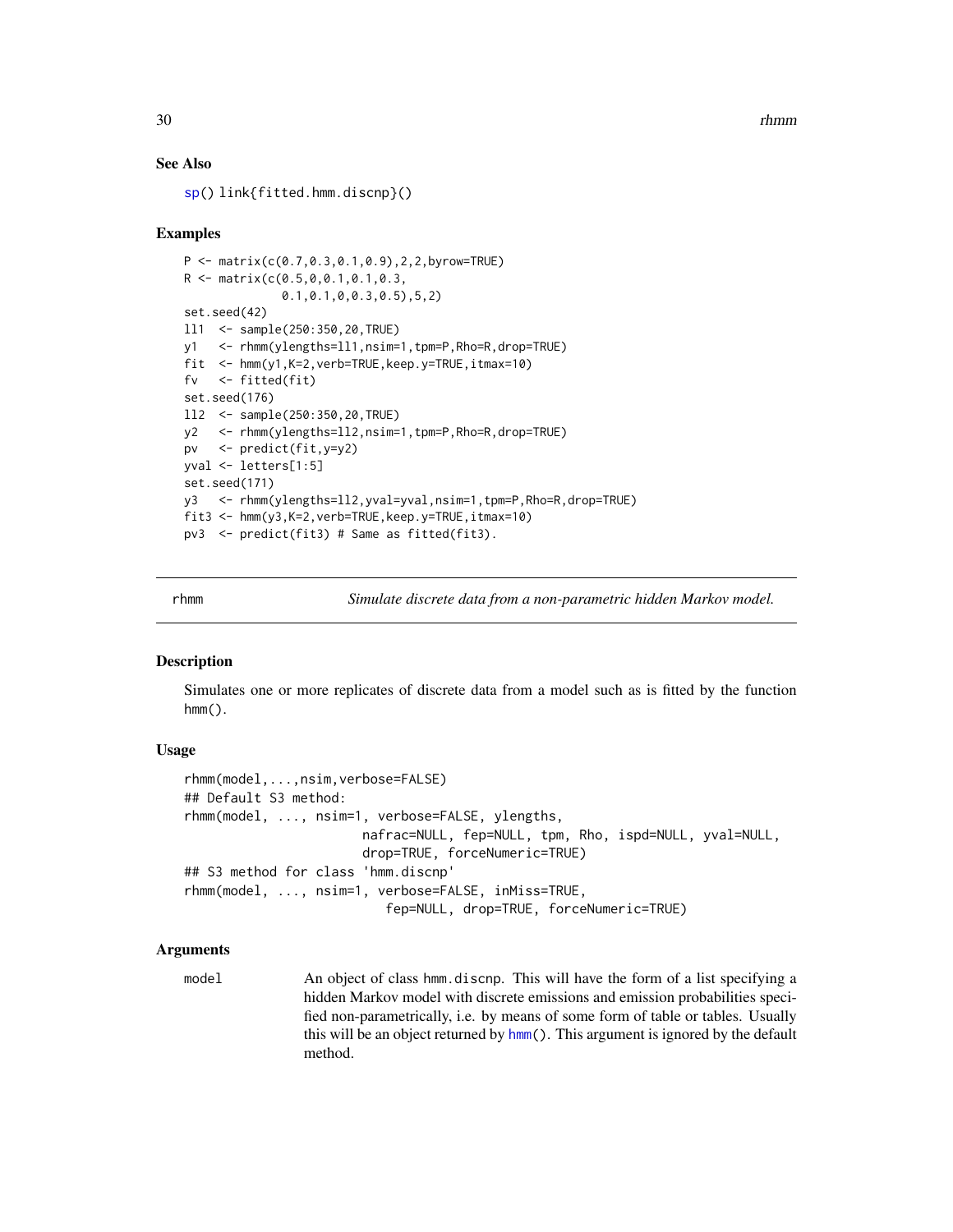#### <span id="page-30-0"></span> $r$ hmm  $31$

|              | Not used.                                                                                                                                                                                                                                                                                                                                                                                                                                                           |
|--------------|---------------------------------------------------------------------------------------------------------------------------------------------------------------------------------------------------------------------------------------------------------------------------------------------------------------------------------------------------------------------------------------------------------------------------------------------------------------------|
| nsim         | Integer scalar; the number of data sets to be simulated.                                                                                                                                                                                                                                                                                                                                                                                                            |
| verbose      | Logical scalar. If TRUE then the overall index of the simulated value that has<br>been reached is printed out every 1000 iterations. Useful for reassurance when<br>very "large" simulations are undertaken.                                                                                                                                                                                                                                                        |
| ylengths     | Integer values vector specify the lengths (or number of rows in the bivariate<br>setting) of the individual observation sequences constituting a data set.                                                                                                                                                                                                                                                                                                          |
| nafrac       | See misstify() for an explanation of this argument. If specified a fraction<br>nafrac[[j]] of column j of the data will be randomly set equal to NA.                                                                                                                                                                                                                                                                                                                |
| fep          | "First entry present". See misstify() for an explanation of this argument.                                                                                                                                                                                                                                                                                                                                                                                          |
| tpm          | The transition probability matrix for the underlying hidden Markov chain(s).<br>Note that the rows of tpm must sum to 1. Ignored if ncol (Rho)==1. Ignored by<br>the hmm. discnp method and extracted from model.                                                                                                                                                                                                                                                   |
| Rho          | An object specifying the probability distribution of the observations, given the<br>state of the underlying hidden Markov chain. (I.e. the "emission" probabilities.)<br>See $hmm$ (). Note that Rho can be such that the number of states is 1, in which<br>case the simulated data are i.i.d. from the single distribution specified by Rho.<br>Ignored by the hmm. discnp method and extracted from model.                                                       |
| ispd         | A vector specifying the initial state probability distribution of the chain. If this is<br>not specified it is taken to be the stationary distribution of the chain, calculated<br>from tpm. Ignored by the hmm. discnp method and extracted from model.                                                                                                                                                                                                            |
| vval         | Vector of possible values of the observations, or (in the bivariate setting) a list<br>of two such vectors. If not supplied it is formed from the levels of the factor<br>constituting the y column of Rho (univariate case) or from appropriate dimension<br>names associated with Rho (bivariate case). Ignored by the hmm. discnp method.                                                                                                                        |
| drop         | Logical scalar; if TRUE then lists of length 1 are replaced by their first entry.<br>In particular if nsimis 1 and if drop is TRUE then the list to be returned by this<br>function (see below) is replaced by its first and only entry. Also if ylengths is of<br>length 1 (so that each entry of the returned value contains only a single sequence<br>of of simulated observations) then each list of such sequences is replaced by its<br>first and only entry. |
| inMiss       | Logical scalar; if TRUE then missing values will be randomly inserted into the<br>data in the fraction nafrac determined from object.                                                                                                                                                                                                                                                                                                                               |
| forceNumeric | Logical scalar; if TRUE then if all of the possible values of the observations can<br>be interpreted as numeric (by $as . numberic()$ ) then they are so interpreted. That<br>is, the value returned will consist of a collection of numeric sequences, rather<br>than a collection of sequences of values of categorical variables.                                                                                                                                |

# Value

If nsim>1 or drop is FALSE then the value returned is a list of length nsim. Each entry of this list is in turn a list of the same length as ylengths, each component of which is an independent vector or matrix of simulated observations. The length or number of rows of component i of this list is equal to ylengths[i]. The values of the observations are entries of yval or of *its* entries when yval is a list.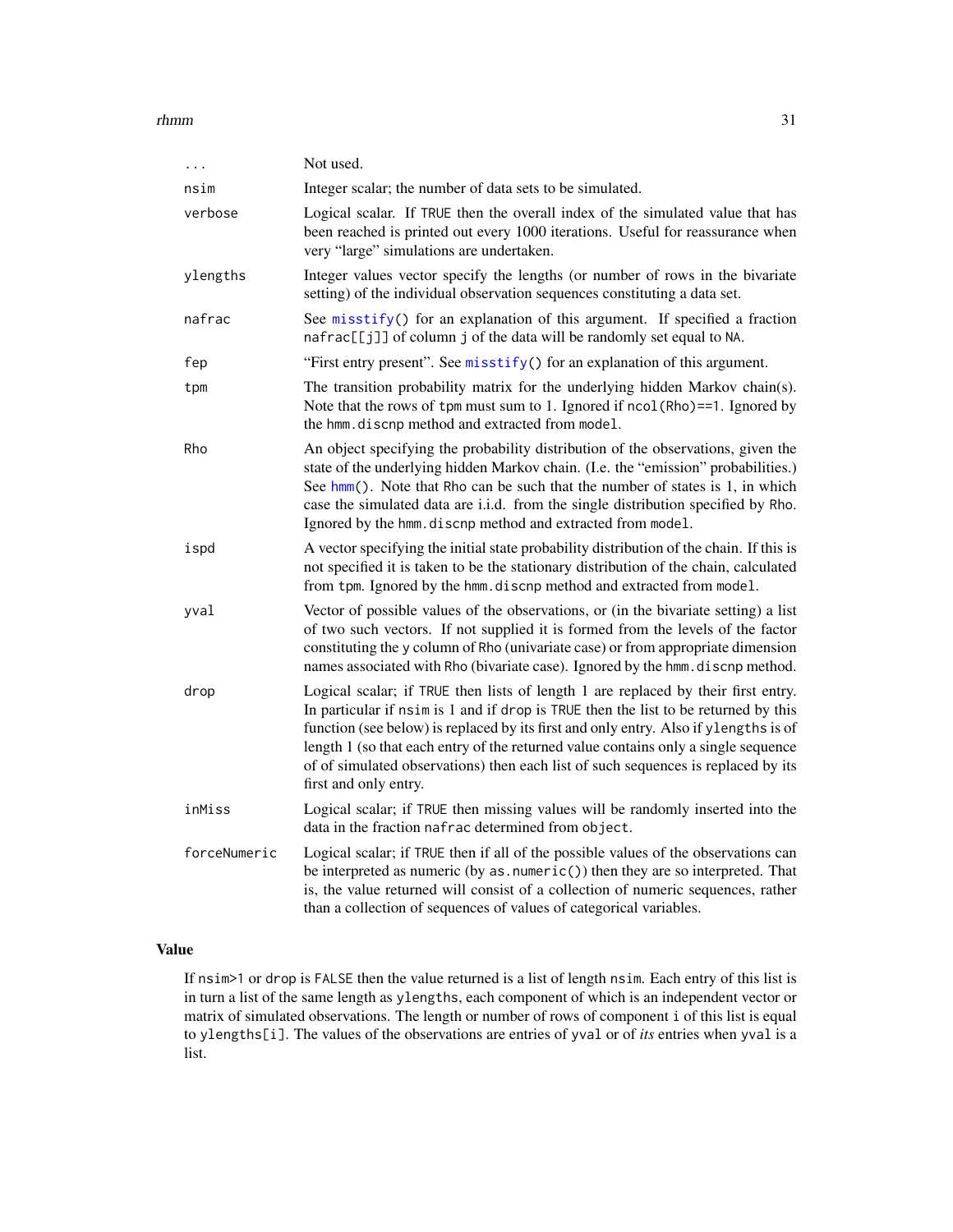If nsim=1 and drop is TRUE then the ("outer") list described above is replaced by its first and only entry

If the length of ylengths is 1 and drop is TRUE then each "inner" list described above is replaced by its first and only entry.

#### Note

You may find it useful to avail yourself of the function [nafracCalc\(](#page-25-1)) to determine the fraction of missing values in a given existing (presumably "real") data set.

#### Author(s)

Rolf Turner <r.turner@auckland.ac.nz>

# See Also

[hmm\(](#page-6-1)) [nafracCalc\(](#page-25-1)) [misstify\(](#page-21-1))

#### Examples

```
# To do: one or more bivariate examples.
## Not run:
   y <- list(linLandFlows$deciles,ftLiardFlows$deciles)
   fit \leftarrow hmm(y,K=3)
    simX < -rhmm(fit)
```
## End(Not run)

<span id="page-31-1"></span>scovmat *Simulation based covariance matrix.*

#### Description

Produces an estimate of the covariance matrix of the parameter estimates in a model fitted by hmm.discnp. Uses a method based on simulation (or "parametric bootstrapping").

#### Usage

```
scovmat(object, expForm=TRUE, seed = NULL, nsim=100, verbose = TRUE)
```

| An object of class hmm. discnp as returned by hmm().<br>object                                                                                                                                                                                                                                                                         |  |
|----------------------------------------------------------------------------------------------------------------------------------------------------------------------------------------------------------------------------------------------------------------------------------------------------------------------------------------|--|
| Logical scalar. Should the covariance matrix produced be that of the estimates<br>expForm<br>of the parameters expressed in "exponential" (or "smooth" or "logistic") form?<br>If expForm=FALSE then the parameter estimates considered are "raw" probabil-<br>ities, with redundancies (last column of tpm; last row of Rho) removed. |  |

<span id="page-31-0"></span>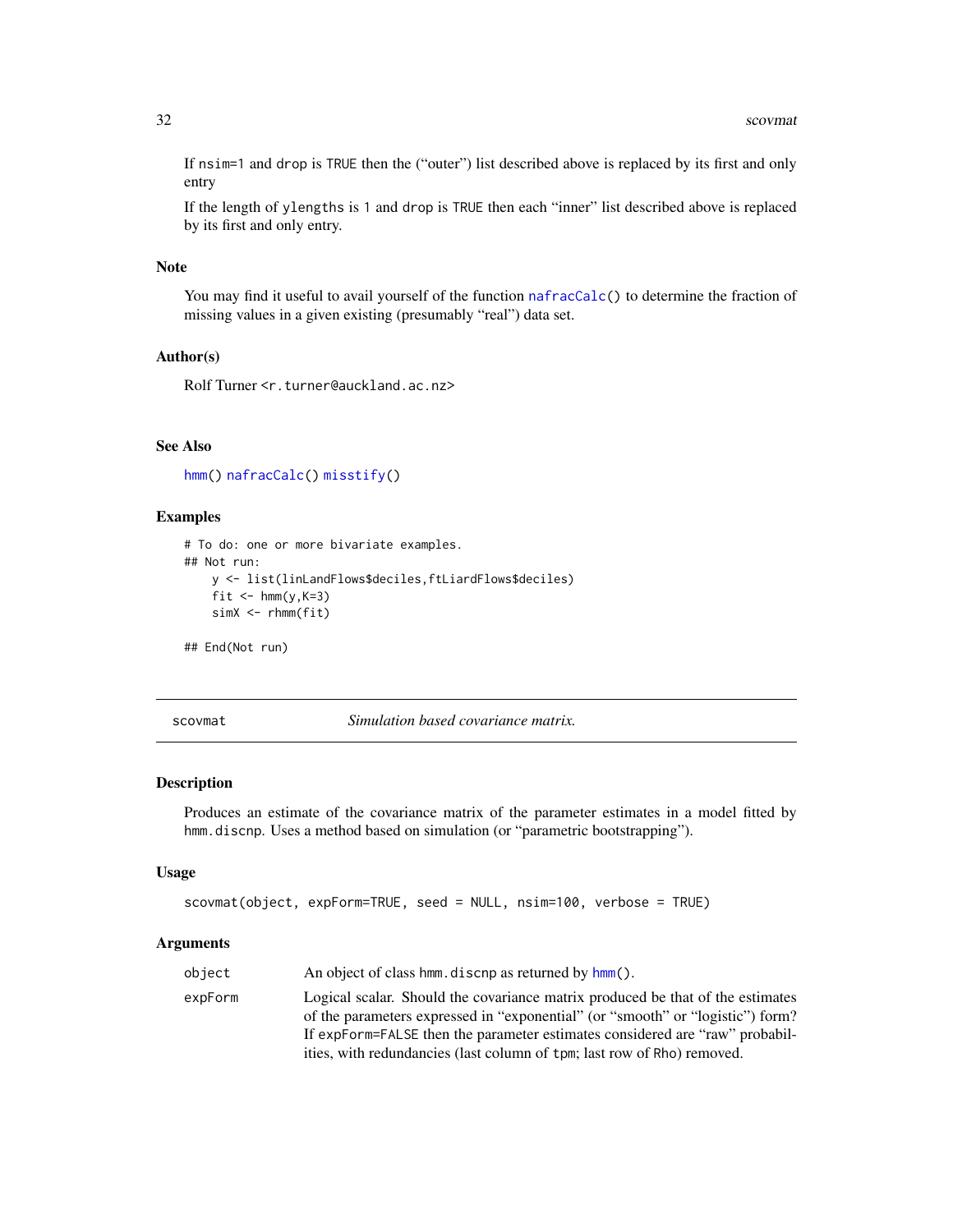<span id="page-32-0"></span>

| seed    | Integer scalar serving as a seed for the random number generator. If left NULL<br>the seed itself is chosen randomly from the set of integers between 1 and $105$ . |
|---------|---------------------------------------------------------------------------------------------------------------------------------------------------------------------|
| nsim    | A positive integer. The number of simulations upon which the covariance matrix<br>estimate will be based.                                                           |
| verbose | Logical scalar; if TRUE, iteration counts will be printed out during each of the<br>simulation and model-fitting stages.                                            |

# Details

This function is currently applicable only to models fitted to univariate data. If there are *predictors* in the model, then only the exponential form of the parameters may be used, i.e. expForm *must* be TRUE.

#### Value

A (positive definite) matrix which is an estimate of the covariance of the parameter estimates from the fitted model specified by object. It has row and column labels which indicate the parameters to which its entries pertain, in a reasonably perspicuous manner.

This matrix has an attribute seed (the random number generation seed that was used) so that the calculations can be reproduced.

#### Author(s)

Rolf Turner <r.turner@auckland.ac.nz>

### See Also

[squantCI\(](#page-34-1)) link{rhmm}() link{hmm)}()

# Examples

```
## Not run:
y <- list(lindLandFlows$deciles,ftLiardFlows$deciles)
fit \leftarrow hmm(y, K=3)
ccc <- scovmat(fit,nsim=100)
## End(Not run)
```
<span id="page-32-1"></span>sp *Calculate the conditional state probabilities.*

#### Description

Returns the probabilities that the underlying hidden state is equal to each of the possible state values, at each time point, given the observation sequence.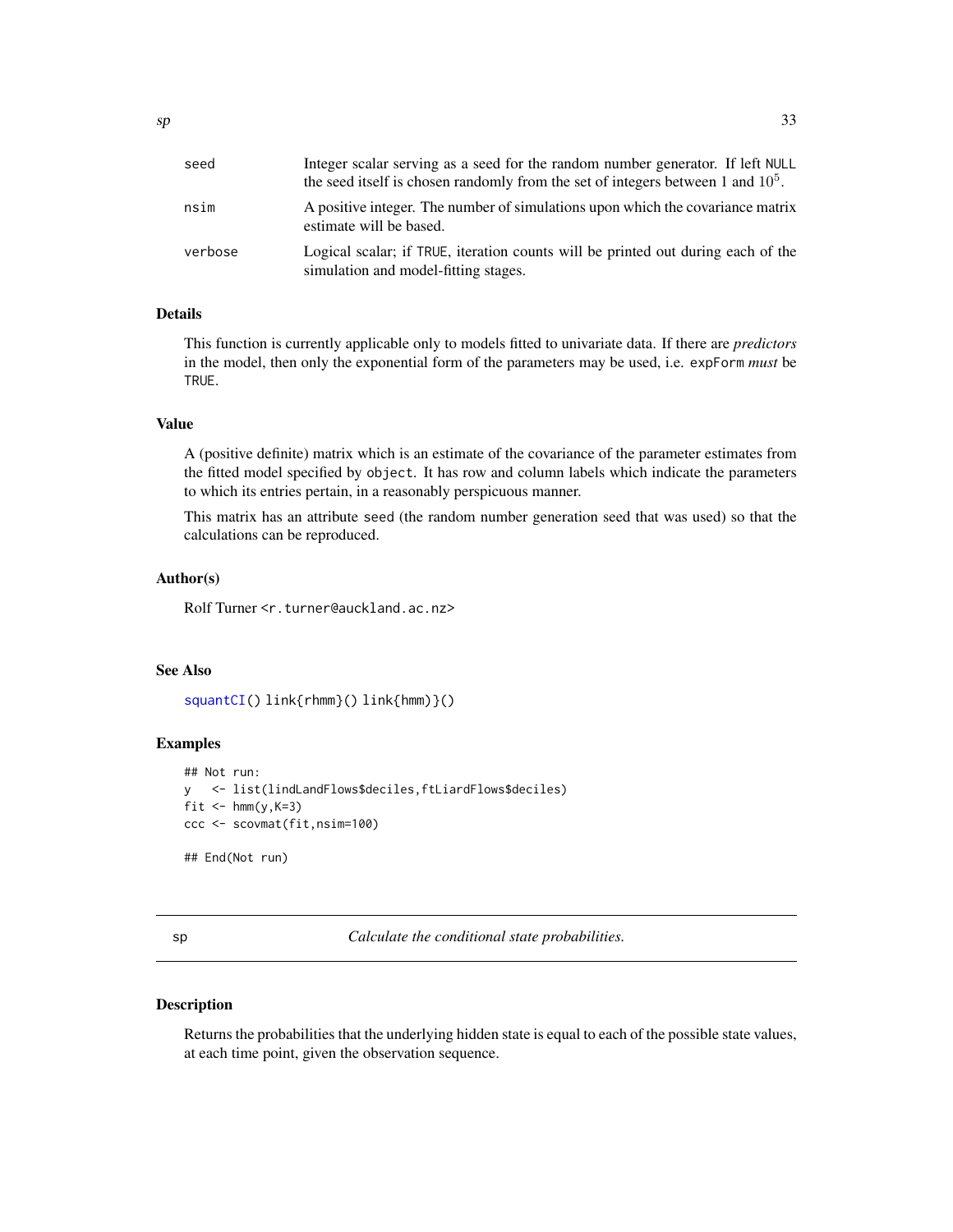# <span id="page-33-0"></span>Usage

```
sp(y, model = NULL, tpm=NULL, Rho=NULL, ispd=NULL, X=NULL,
   addIntercept=NULL, warn=TRUE, drop=TRUE)
```
# Arguments

| у            | The observations on the basis of which the probabilities of the underlying hidden<br>states are to be calculated. May be a vector of a one or two column matrix of<br>observations, or a list each component of which is such a vector or matrix. If y<br>is missing it is set equal to the y component of model, given that that argument<br>is non-NULL and that that component exists. Otherwise an error is given.                                                                                                         |
|--------------|--------------------------------------------------------------------------------------------------------------------------------------------------------------------------------------------------------------------------------------------------------------------------------------------------------------------------------------------------------------------------------------------------------------------------------------------------------------------------------------------------------------------------------|
| model        | An object of class hmm. discnp as returned by hmm().                                                                                                                                                                                                                                                                                                                                                                                                                                                                           |
| tpm          | The transition probability matrix for the underlying hidden Markov chain. Ig-<br>nored if model is not NULL (in which case tpm is extracted from model).                                                                                                                                                                                                                                                                                                                                                                       |
| Rho          | An object specifying the distribution of the observations, given the underlying<br>state. I.e. the "emission" probabilities. See hmm(). Ignored if model is not NULL<br>(in which case Rho is extracted from model).                                                                                                                                                                                                                                                                                                           |
| ispd         | Vector specifying the initial state probability distribution of the underlying hid-<br>den Markov chain. Ignored if model is not NULL (in which case ispd is extracted<br>from model). If both model[["ispd"]] and ispd are NULL then ispd is cal-<br>culated to be the stationary distribution of the chain as determined by tpm.                                                                                                                                                                                             |
| χ            | An optional numeric matrix, or a list of such matrices, of predictors. Ignored if<br>model is not NULL (in which case X is extracted from model).                                                                                                                                                                                                                                                                                                                                                                              |
|              | The use of such predictors is (currently, at least) applicable only in the univariate<br>emissions setting. If X is a list it must be of the same length as y and all entries<br>of this list must have the same number of columns. The number of rows of each<br>entry must be equal to the length of the corresponding entry of y. If X is a matrix<br>then y should be a vector or one-column matrix (or a list with a single entry<br>equal to such).                                                                      |
| addIntercept | Logical scalar. See the documentation of hmm(). Ignored if model is not NULL<br>(in which case addIntercept is extracted from model).                                                                                                                                                                                                                                                                                                                                                                                          |
| warn         | Logical scalar; should a warning be issued if Rho hasn't got relevant dimension<br>names? (Note that if this is so, then the corresponding dimension names are<br>formed from the sorted unique values of y or of the appropriate column(s) of y.<br>And if this is so, then the user should be sure that the ordering of the entries of<br>Rho corresponds properly to the the sorted unique values of y.) This argument is<br>passed to the utility function check.yval() which actually issues the warning<br>if warn=TRUE. |
| drop         | Logical scalar. If y is a matrix, or a list of length 1, and if drop is FALSE then<br>the returned value is a list whose sole entry is the matrix that would have been<br>returned were drop equal to TRUE. The argument drop is ignored if y is a list of<br>length greater than 1.                                                                                                                                                                                                                                           |

# Details

Note that in contrast to predict.hmm.discnp(), components in model take precendence over individually supplied components (tpm, Rho, ispd, X and addIntercept).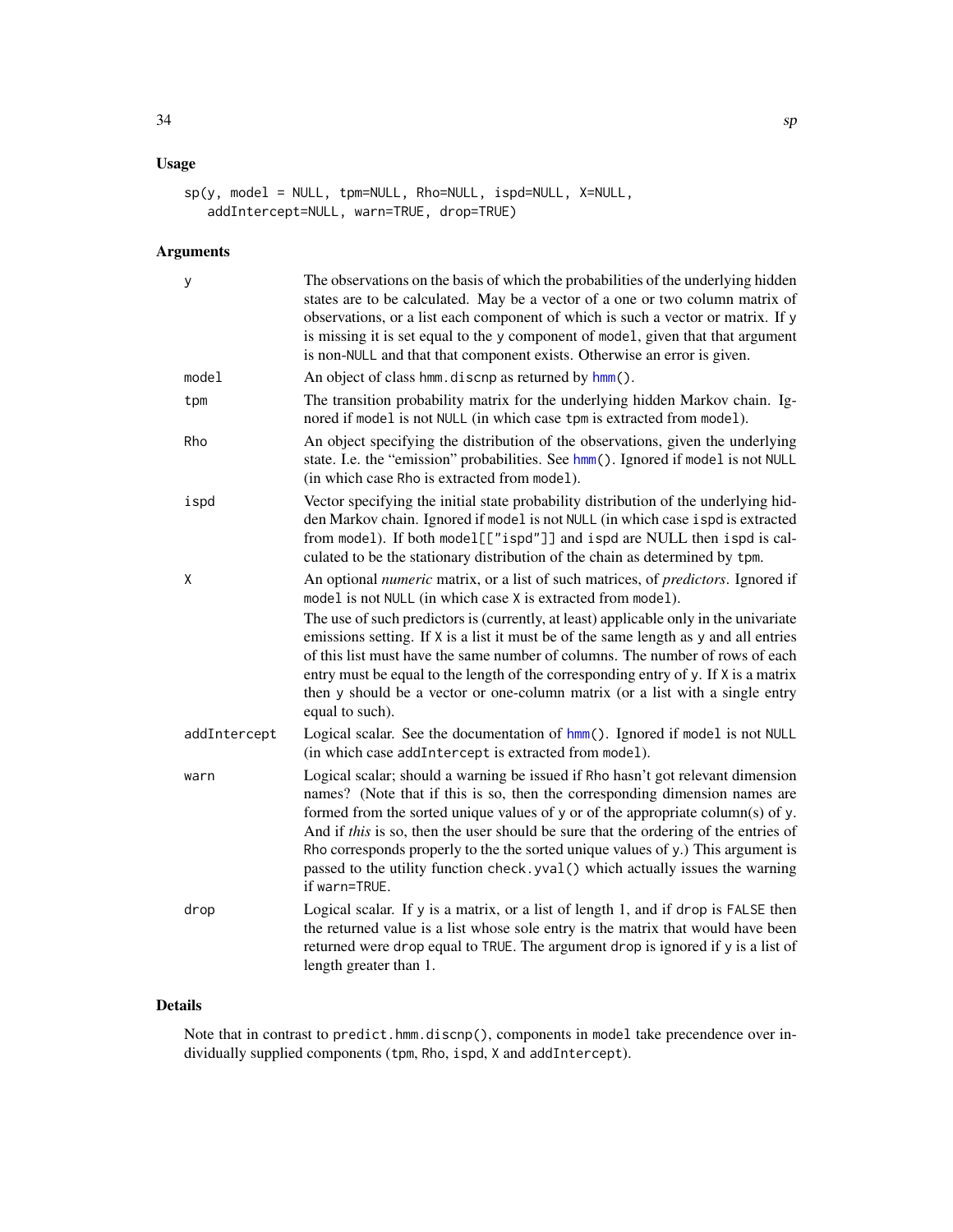#### <span id="page-34-0"></span>squantCI 35

#### Value

If y is a single matrix of observations or a list of length 1, and if drop is TRUE then the returned value is a matrix whose rows correspond to the states of the hidden Markov chain, and whose columns correspond to the observation times. Otherwise the returned value is a list of such matrices, one for each matrix of observations.

# Author(s)

Rolf Turner <r.turner@auckland.ac.nz>

# See Also

[hmm\(](#page-6-1)), [mps\(](#page-23-1)), [viterbi\(](#page-39-1)), [pr\(](#page-26-1)), [fitted.hmm.discnp\(](#page-4-1))

#### Examples

```
P <- matrix(c(0.7,0.3,0.1,0.9),2,2,byrow=TRUE)
R <- matrix(c(0.5,0,0.1,0.1,0.3,
              0.1,0.1,0,0.3,0.5),5,2)
set.seed(42)
y <- rhmm(ylengths=rep(300,20),nsim=1,tpm=P,Rho=R,drop=TRUE)
fit <- hmm(y,K=2,verb=TRUE,keep.y=TRUE,itmax=10)
cpe1 \leq sp(model=fit) # Using the estimated parameters.
cpe2 <- sp(y,tpm=P,Rho=R,warn=FALSE) # Using the ``true'' parameters.
# The foregoing would issue a warning that Rho had no row names
# were it not for the fact that "warn" has been set to FALSE.
```
<span id="page-34-1"></span>squantCI *Simulation-quantile based confidence intervals.*

### Description

Calculates estimates of confidence intervals for the parameters of a model fitted by hmm.discnp. Uses a method based quantiles of estimates produced by simulation (or "parametric bootstrapping").

# Usage

```
squantCI(object, expForm = TRUE, seed = NULL, alpha = 0.05,
         nsim=100, verbose = TRUE)
```

| object  | An object of class hmm. discnp as returned by hmm().                                                                                                                                                                                                                                           |
|---------|------------------------------------------------------------------------------------------------------------------------------------------------------------------------------------------------------------------------------------------------------------------------------------------------|
| expForm | Logical scalar. Should the confidence intervals produced be for the parameters<br>expressed in "exponential" (or "smooth" or "logistic") form? If expForm=FALSE<br>then the parameters considered are "raw" probabilities, with redundancies (last<br>column of tpm; last row of Rho) removed. |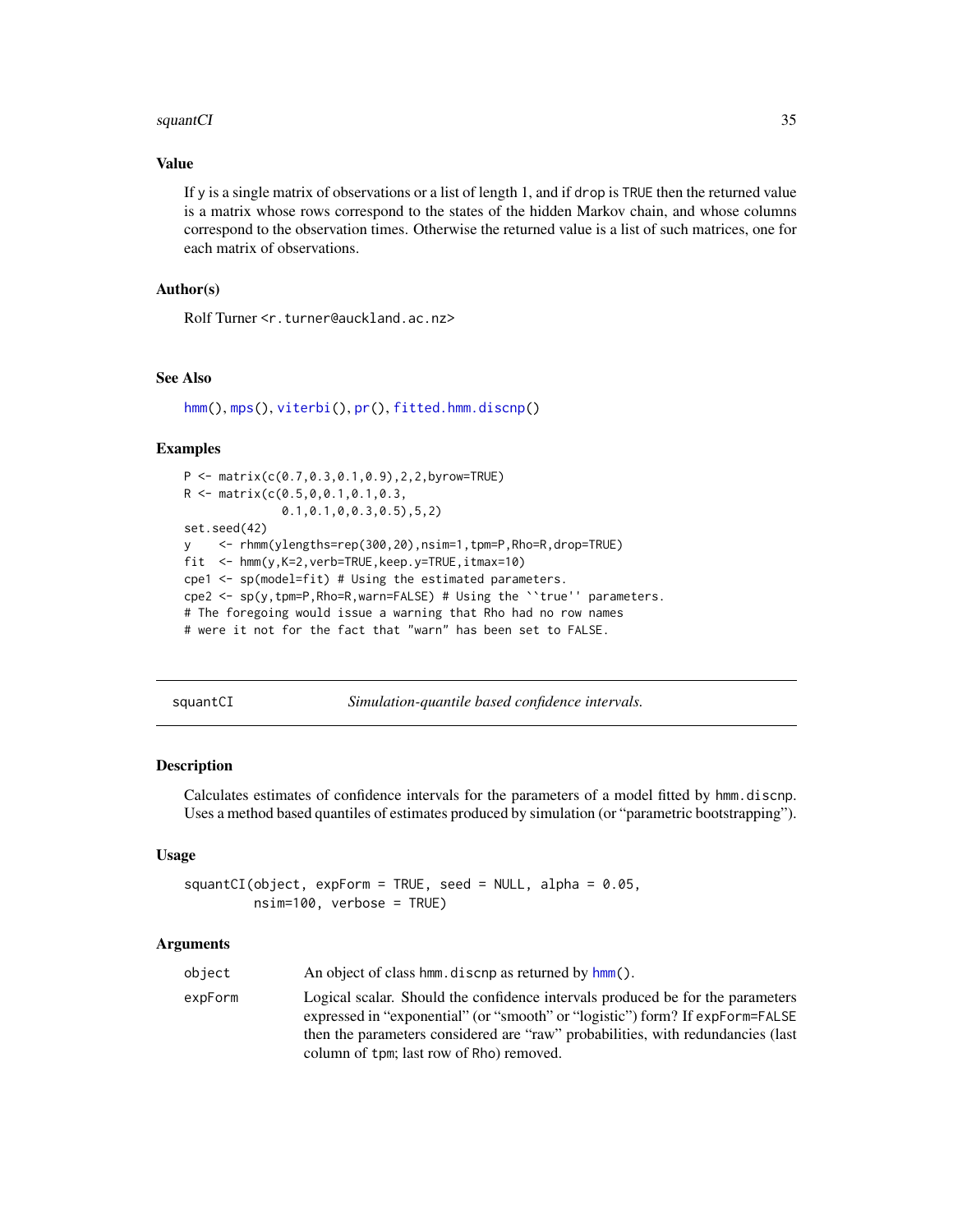<span id="page-35-0"></span>

| seed    | Integer scalar serving as a seed for the random number generator. If left NULL<br>the seed itself is chosen randomly from the set of integers between 1 and $105$ . |
|---------|---------------------------------------------------------------------------------------------------------------------------------------------------------------------|
| alpha   | Positive real number strictly between 0 and 1. A set of $100*(1-a1pha)\%$ confi-<br>dence intervals will be produced.                                               |
| nsim    | A positive integer. The number of simulations upon which the confidence inter-<br>val estimates will be based.                                                      |
| verbose | Logical scalar; if TRUE, iteration counts will be printed out during each of the<br>simulation and model-fitting stages.                                            |

#### Details

This function is currently applicable only to models fitted to univariate data. If there are *predictors* in the model, then only the exponential form of the parameters may be used, i.e. expForm *must* be TRUE.

#### Value

A npar-by-2 matrix (where npar is the number of "independent" parameters in the model) whose rows form the estimated confidence intervals. (The first entry of each row is the lower bound of a confidence interval for the corresponding parameter, and the second entry is the upper bound. The row labels indicate the parameters to which each row pertains, in a reasonably perspicuous manner. The column labels indicate the relevant quantiles in percentages.

This matrix has an attribute seed (the random number generation seed that was used) so that the calculations can be reproduced.

#### Author(s)

Rolf Turner <r.turner@auckland.ac.nz>

#### See Also

```
scovmat() link{rhmm}() link{hmm)}()
```
# Examples

```
## Not run:
y <- list(lindLandFlows$deciles,ftLiardFlows$deciles)
fit \leftarrow hmm(y, K=3)
CIs <- squantCI(fit,nsim=100)
```
## End(Not run)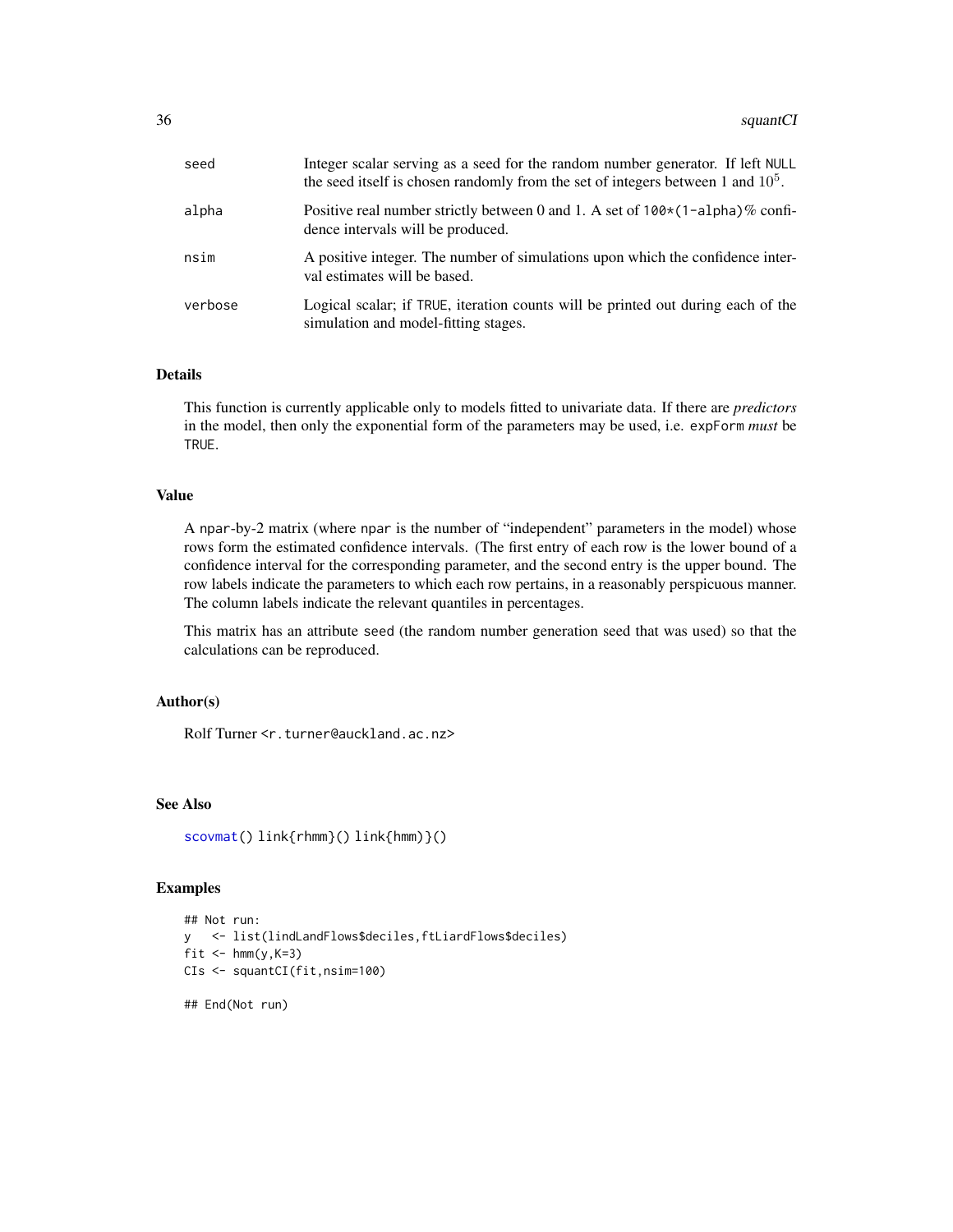<span id="page-36-0"></span>

#### **Description**

Discretised version of counts of faecal coliform bacteria in sea water samples collected at seven locations near Sydney NSW, Australia. There were four "controls": Longreef, Bondi East, Port Hacking "50", and Port Hacking "100" and three "outfalls": Bondi Offshore, Malabar Offshore and North Head Offshore. At each location measurements were made at four depths: 0, 20, 40, and 60 meters. A large fraction of the counts are missing values.

#### Usage

SydColDisc

# Format

A data frame with 5432 observations on the following 6 variables.

- y A factor consisting of a discretisation of counts of faecal coliform count bacteria in sea water samples. The original measures were obtained by a repeated dilution process. The data were discretised using the [cut\(](#page-0-0)) function with breaks given by  $c(0,1,5,25,200,1n f)$  and labels equal to c("lo","mlo","m","mhi","hi").
- locn a factor with levels Longreef, Bondi East, Port Hacking 50, Port Hacking 100, Bondi Offshore, Malabar Offshore and North Head Offshore.
- depth a factor with levels  $\theta$  (0 metres), 20 (20 metres), 40 (40 metres), 60 (60 metres).
- ma.com A factor with levels no and yes, indicating whether the Malabar sewage outfall had been commissioned.
- nh.com A factor with levels no and yes, indicating whether the North Head sewage outfall had been commissioned.
- bo.com A factor with levels no and yes, indicating whether the Bondi Offshore sewage outfall had been commissioned.

#### Details

The observations corresponding to each location-depth combination constitute a (discrete valued) time series. The sampling interval is ostensibly 1 week; distinct time series are ostensibly synchronous. The measurements were made over a 194 week period. Due to exigencies of weather, the unreliabitity of boats and other factors the collection times were actually highly irregular and have been rounded to the neares week. Often no sample was obtained at a given site within a week of the putative collection time, in which the observed count is given as a missing value. In fact over 75% of the counts are missing. See Turner et al. (1998) for more detail.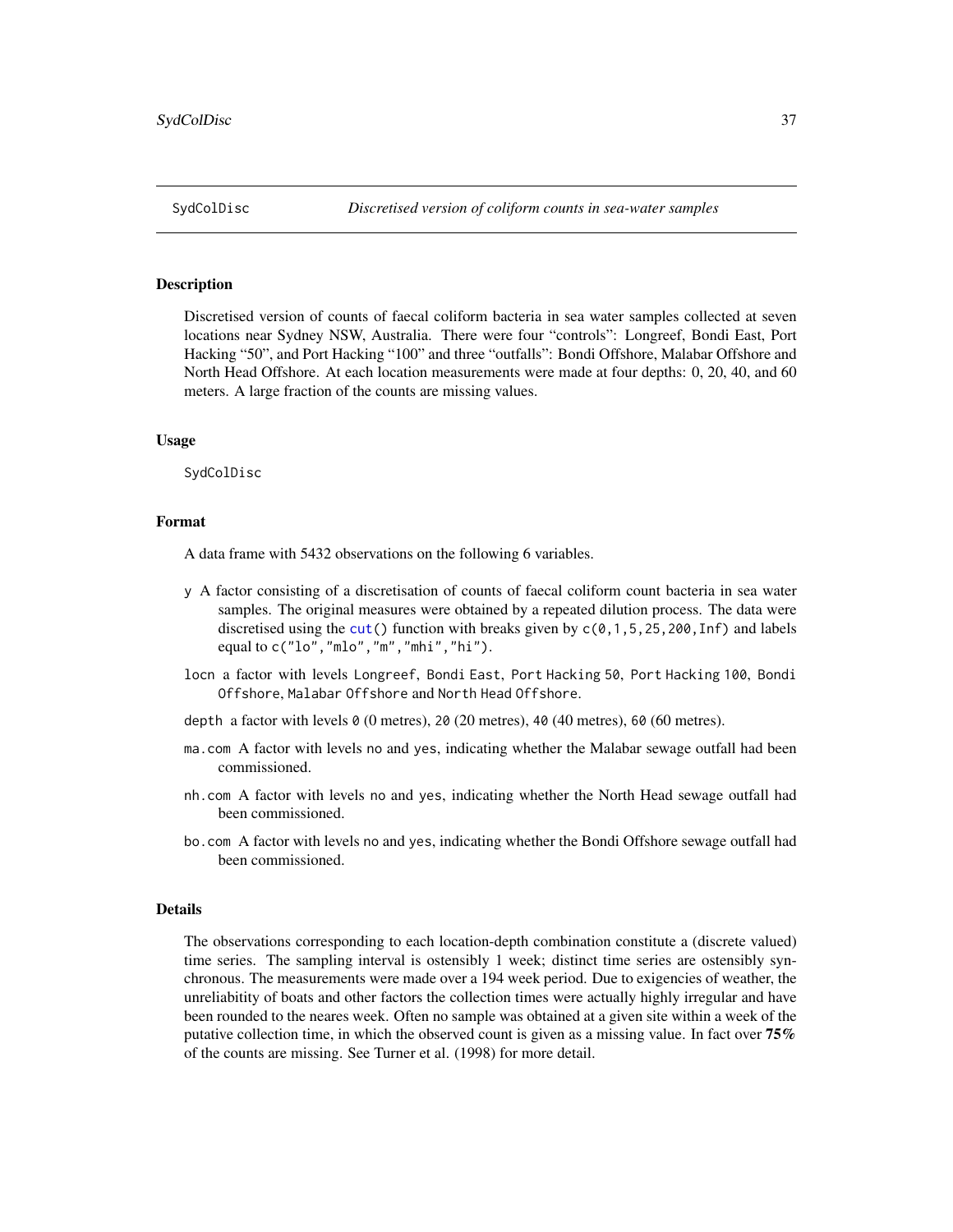#### <span id="page-37-0"></span>Modelling

The hidden Markov models applied in the paper Turner et al. (1998) and in the paper Turner (2008) used a numeric version of the response in this data set. The numeric response was essentially a square root transformation of the original data, and the resulting values were modelled in terms of a Poisson distribution. See the references for details.

#### Source

The original data were kindly supplied by Geoff Coade, of the New South Wales Environment Protection Authority (Australia)

#### References

T. Rolf Turner, Murray A. Cameron, and Peter J. Thomson. Hidden Markov chains in generalized linear models. *Canadian J. Statist.* 26 (1998) 107 – 125.

Rolf Turner. Direct maximization of the likelihood of a hidden Markov model. *Comp. Statist. Data Anal.* 52 (2008) 4147–4160.

<span id="page-37-1"></span>update.hmm.discnp *Update a fitted* hmm.discnp *model.*

# Description

An update() method for objects of class hmm.discnp.

#### Usage

```
## S3 method for class 'hmm.discnp'
update(object,..., data, Kplus1=FALSE,
        tpm2=NULL, verbose=FALSE, method=NULL, optimiser=NULL,
        stationary=NULL, mixture=NULL, cis=NULL, tolerance=NULL,
       itmax=NULL, crit=NULL, X=NULL, addIntercept=NULL)
```

| object     | An object of class hmm, discnp as returned by hmm().                                                                                                                                                                                                                                                                                                                                                                                                             |
|------------|------------------------------------------------------------------------------------------------------------------------------------------------------------------------------------------------------------------------------------------------------------------------------------------------------------------------------------------------------------------------------------------------------------------------------------------------------------------|
| $\ddots$ . | Not used.                                                                                                                                                                                                                                                                                                                                                                                                                                                        |
| data       | The data set to which the (updated) model is to be fitted. See the description of<br>the y argument of $h_{mm}$ () for more detail.                                                                                                                                                                                                                                                                                                                              |
| Kplus1     | Logical scalar. Should the number of states be incremented by 1? If so then tpm<br>(the transition probability matrix) is re-formed by rbind()-ing on a row all of<br>whose entries are $1/K$ (where K is the "old" number of states) and then cbind()-<br>ing on a column of zeroes. The emission probability matrix Rho is reformed by<br>cbind()-ing on a column all of whose entries are $1/m$ where m is the number of<br>discrete values of the emissions. |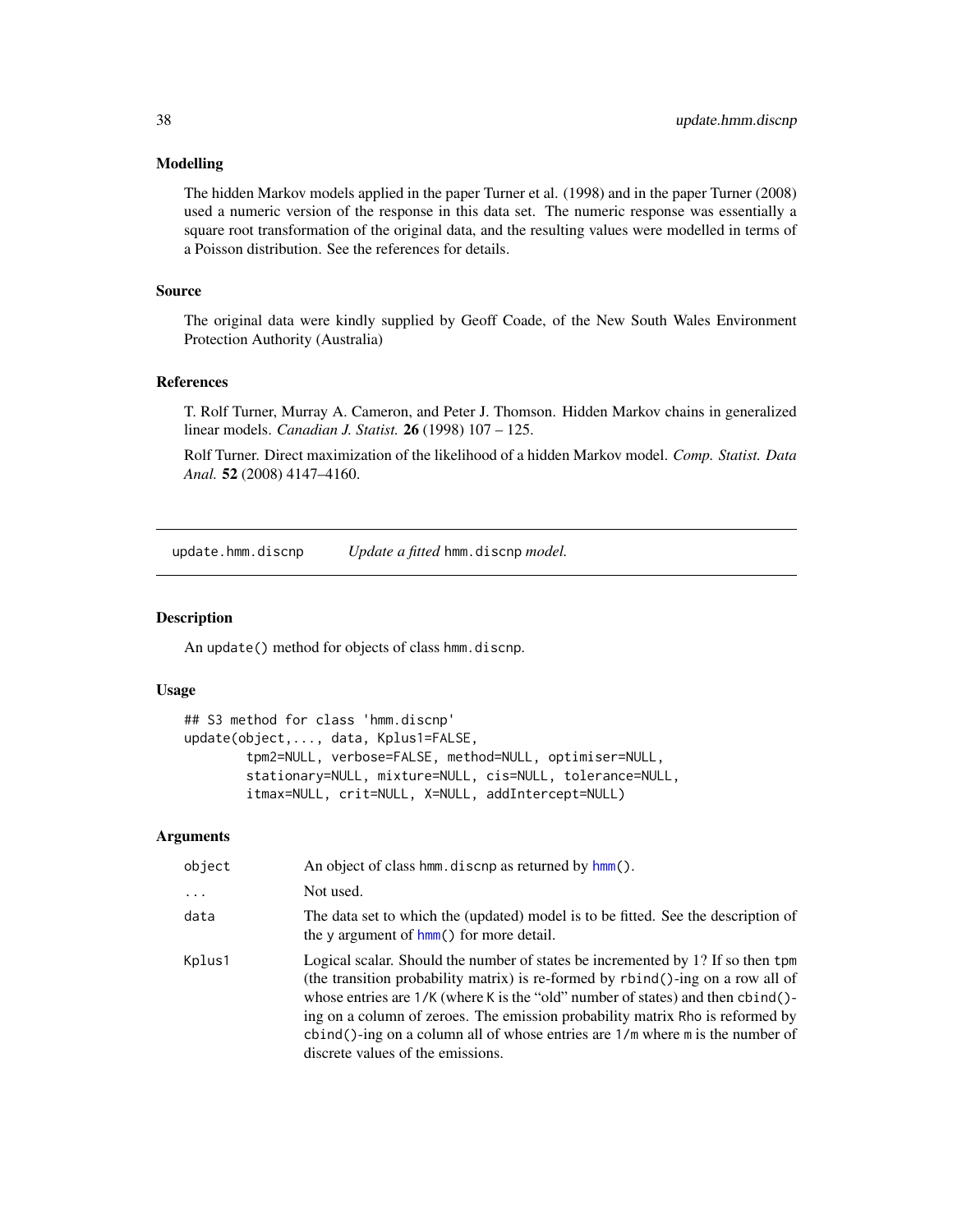|            | Note that the intial likelihood of the "new" model with K+1 states will (should?)<br>be exactly the same as that of of the "old" fitted K-state model.                                                                                                                                                                                                                                                                                                                                                                                                                                                                                                                                               |
|------------|------------------------------------------------------------------------------------------------------------------------------------------------------------------------------------------------------------------------------------------------------------------------------------------------------------------------------------------------------------------------------------------------------------------------------------------------------------------------------------------------------------------------------------------------------------------------------------------------------------------------------------------------------------------------------------------------------|
|            | The Kplus1 argument is provided mainly so as to provide a set of starting values<br>for the fitting process which will guarantee the log likelihood of a K+1-state<br>model will be at least as large as that of a K-state model fitted to the same data<br>set.                                                                                                                                                                                                                                                                                                                                                                                                                                     |
|            | Experience indicates that when Kplus1=TRUE is used, the fitting process does<br>not "move very far" from the maximum log likelihood found for the K-state<br>model. It is then advisable to try (many) random starting values so as to (try to)<br>find the "true" maximum for the K+1-state model.                                                                                                                                                                                                                                                                                                                                                                                                  |
| tpm2       | The transtion probability matrix to use when updating a model fitted with $K=1$<br>and Kplus1=TRUE. This argument is ignored otherwise. The default value of<br>this argument is $matrix(0.5, 2, 2)$ . The value of tpm2 makes no difference<br>to the <i>initial</i> value of the likelihood of the K=2 model (which will be identical<br>to the likelihood of the fitted K=1 model that is being updated). Any two-by-<br>two transition probability matrix "will do". However the value of tpm2 could<br>conceivably have an impact on the final likelihood of the K=2 model to which<br>the fitting procedure converges. This is particularly true if the method is (or is<br>switched to) "LM". |
| verbose    | See the help for hmm().                                                                                                                                                                                                                                                                                                                                                                                                                                                                                                                                                                                                                                                                              |
| method     | See the help for hmm().                                                                                                                                                                                                                                                                                                                                                                                                                                                                                                                                                                                                                                                                              |
| optimiser  | See the help for hmm().                                                                                                                                                                                                                                                                                                                                                                                                                                                                                                                                                                                                                                                                              |
| stationary | See the help for hmm().                                                                                                                                                                                                                                                                                                                                                                                                                                                                                                                                                                                                                                                                              |

| cis          | See the help for hmm().    |
|--------------|----------------------------|
| tolerance    | See the help for hmm().    |
| itmax        | See the help for hmm().    |
| crit         | See the help for hmm().    |
| x            | See the help for $hmm()$ . |
| addIntercept | See the help for $hmm()$ . |

mixture See the help for hmm().

# Details

Except for argument X, any arguments that are left NULL have their values supplied from the args component of object.

# Value

An object of class hmm.discnp with an additional component init.log.like which is the initial log likelihood calculated at the starting values of the parameters (which may be modified from the parameters returned in the object being updated, if Kplus1 is TRUE). The calculation is done by the function logLikHmm(). Barring the strange and unforeseen, init.log.like should be (reassuringly) equal to object\$log.like. See [hmm\(](#page-6-1)) for details of the other components of the returned value.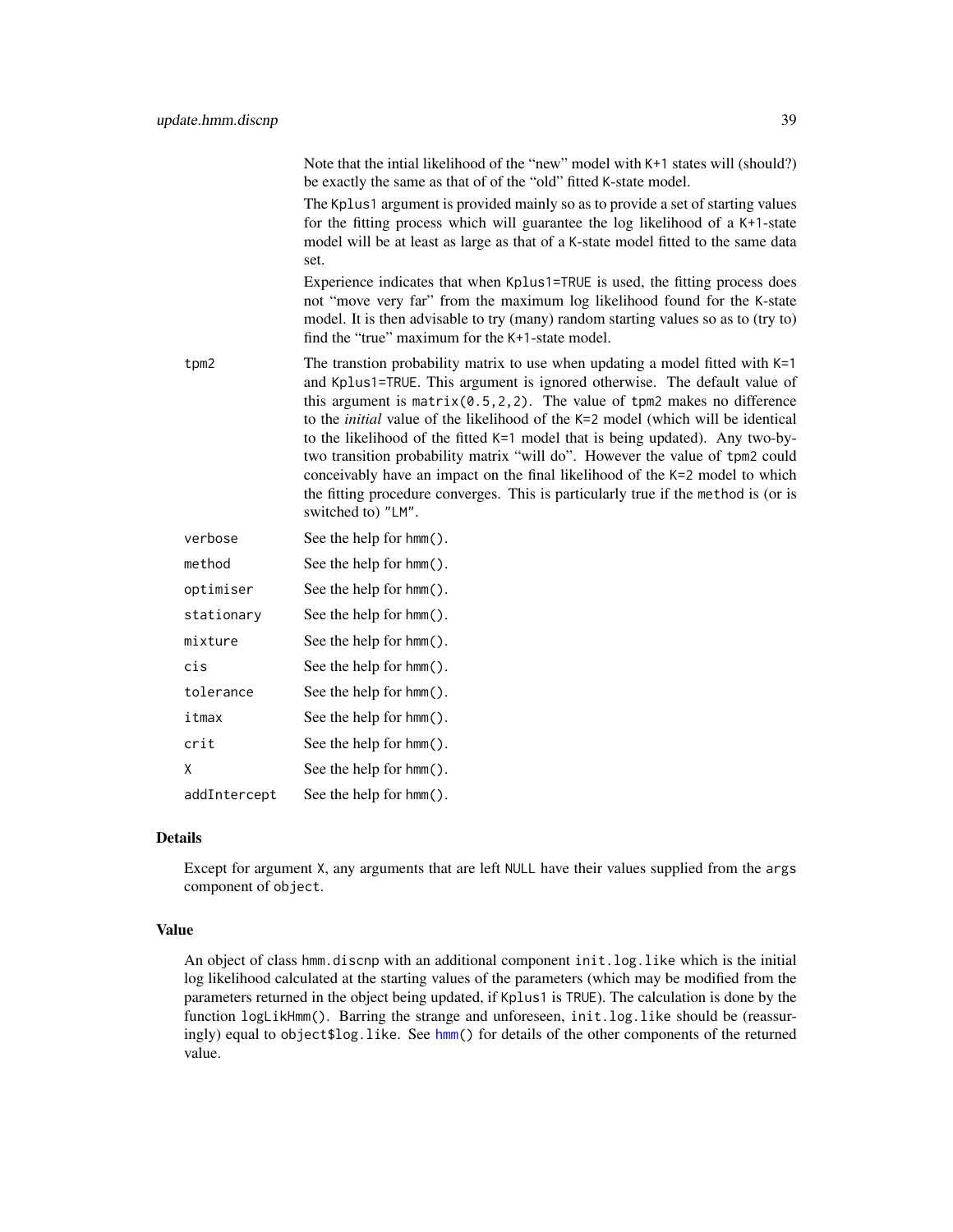40 viterbi

# Author(s)

Rolf Turner <r.turner@auckland.ac.nz>

# See Also

[hmm\(](#page-6-1)) [rhmm.hmm.discnp\(](#page-29-2))

#### Examples

```
set.seed(294)
fit <- hmm(WoodPeweeSong,K=2,rand.start=list(tpm=TRUE,Rho=TRUE),itmax=10)
xxx <- rhmm(fit,nsim=1)
sfit <- update(fit,data=xxx,itmax=10)
yyy <- with(SydColDisc,split(y,f=list(locn,depth)))
f1 \leftarrow hmm(yyy, K=1)
f2 <- update(f1,data=yyy,Kplus1=TRUE) # Big improvement, but ...
## Not run:
g2 <- hmm(yyy,K=2) # Substantially better than f2.
```
## End(Not run)

<span id="page-39-1"></span>viterbi *Most probable state sequence.*

#### Description

Calculates "the" most probable state sequence underlying each of one or more replicate observation sequences.

#### Usage

viterbi(y, model = NULL, tpm, Rho, ispd=NULL,log=FALSE, warn=TRUE)

|       | The observations for which the most probable sequence(s) of underlying hid-<br>den states are required. May be a sequence of observations in the form of a<br>vector or a one or two column matrix, or a list each component of which con-<br>stitutes a (replicate) sequence of observations. It may also be an object of class<br>"multipleHmmDataSets" as returned by rhmm() with nsim>1. |
|-------|----------------------------------------------------------------------------------------------------------------------------------------------------------------------------------------------------------------------------------------------------------------------------------------------------------------------------------------------------------------------------------------------|
|       | If y is missing, it is extracted from model (whence it will <i>not</i> be of class "multipleHmmDataSets"!)<br>provided that model and its y component are not NULL. Otherwise an error is<br>given.                                                                                                                                                                                          |
| model | An object describing a hidden Markov model, as fitted to the data set y by $hmm()$ .                                                                                                                                                                                                                                                                                                         |
| tpm   | The transition probability matrix for a hidden Markov model; ignored if model<br>is non-null.                                                                                                                                                                                                                                                                                                |

<span id="page-39-0"></span>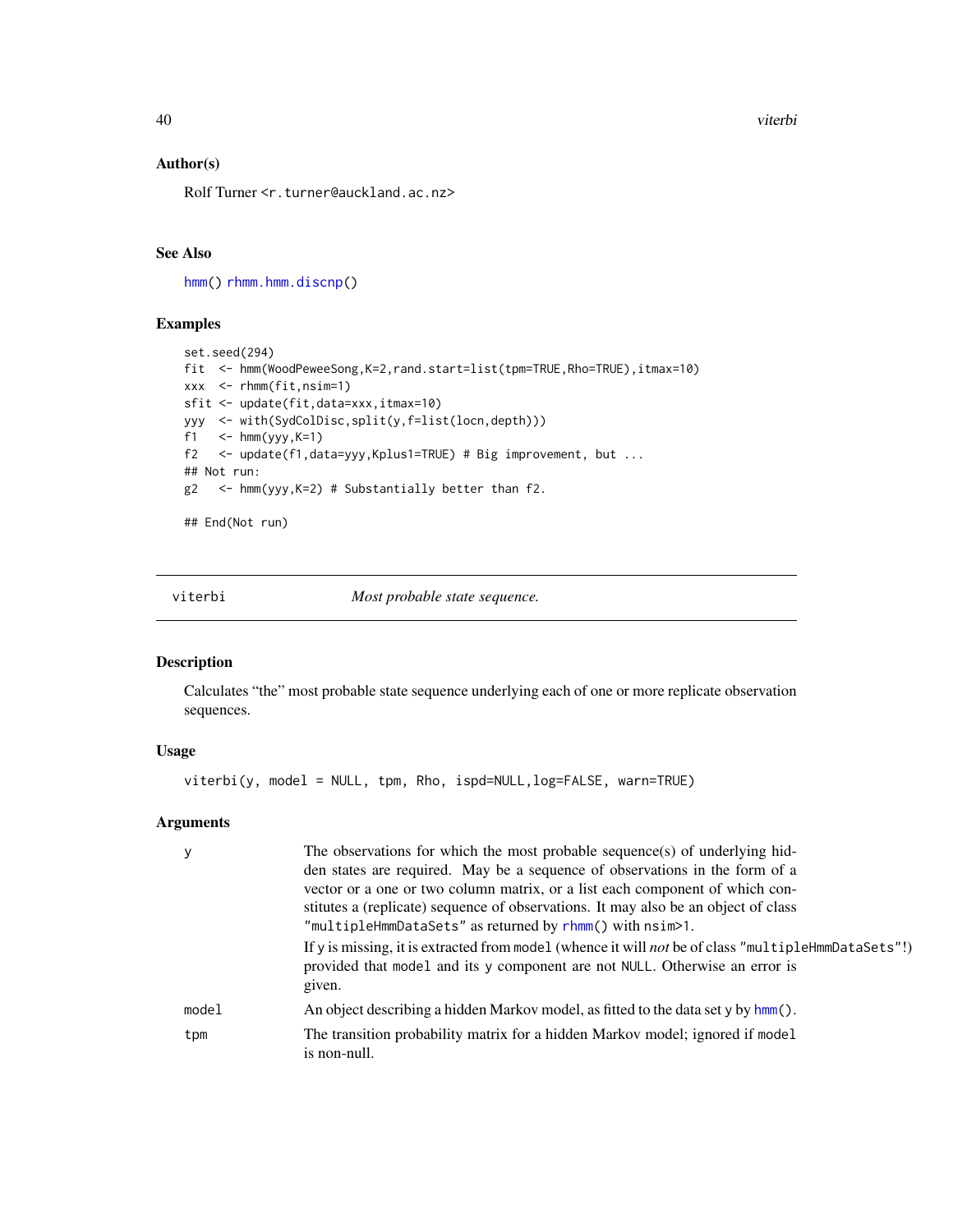#### viterbi  $\overline{41}$

| Rho  | An object specifying the probability distributions of the observations for a hid-<br>den Markov model. See hmm(). Ignored if model is non-null. Should bear some<br>reasonable relationship to y.                                                                                                                                                                                                                                                                                                                                                                                                                                             |
|------|-----------------------------------------------------------------------------------------------------------------------------------------------------------------------------------------------------------------------------------------------------------------------------------------------------------------------------------------------------------------------------------------------------------------------------------------------------------------------------------------------------------------------------------------------------------------------------------------------------------------------------------------------|
|      | If Rho has dimension names (or if its entries have dimension names in the case<br>where Rho is a list) then the appropriate dimension names must include all cor-<br>responding values of the observations. If a relevant vector of dimension names<br>is NULL then it is formed as the sort unique values of the approprate columns of<br>the observation matrices. In this case the corresponding dimensions must match<br>the number of unique values.                                                                                                                                                                                     |
| ispd | The initial state probability distribution for a hidden Markov model; ignored if<br>model is non-null. Should bear some reasonable relationship to y. If model and<br>ispd are both NULL then ispd is set equal to the stationary distribution calculated<br>from tpm.                                                                                                                                                                                                                                                                                                                                                                        |
| log  | Logical scalar. Should logarithms be used in the recursive calculations of the<br>probabilities involved in the Viterbi algorithm, so as to avoid underflow? If log<br>is FALSE then underflow is avoided instead by a normalization procedure. The<br>quantity delta (see Rabiner 1989, page 264) is replaced by delta/sum(delta)<br>at each step. It should actually make no difference whether log is set to TRUE.<br>I just included the option because I could. Also the HMM package uses the log-<br>arithm approach so setting log=TRUE might be of interest if comparisons are to<br>be made between the results of the two packages. |
| warn | Logical scalar; should a warning be issued if Rho hasn't got relevant dimension<br>names? (Note that if this is so, then the corresponding dimension names are<br>formed from the sorted unique values of y or of the appropriate column(s) of y.<br>And if this is so, then the user should be sure that the ordering of the entries of<br>Rho corresponds properly to the the sorted unique values of y.) This argument is<br>passed to the utility function check. yval () which actually issues the warning<br>if warn=TRUE.                                                                                                              |

# Details

Applies the Viterbi algorithm to calculate "the" most probable robable state sequence underlying each observation sequences.

# Value

If y consists of a single observation sequence, the value is the underlying most probable observation sequence, or a matrix whose columns consist of such sequences if there is more than one (equally) most probable sequence.

If y consists of a list of observation sequences, the value is a list each entry of which is of the form described above.

If y is of class "multipleHmmDataSets" then the value returned is a list of lists of the sort described above.

#### Warning

There *may* be more than one equally most probable state sequence underlying a given observation sequence. This phenomenon can occur but appears to be unlikely to do so in practice.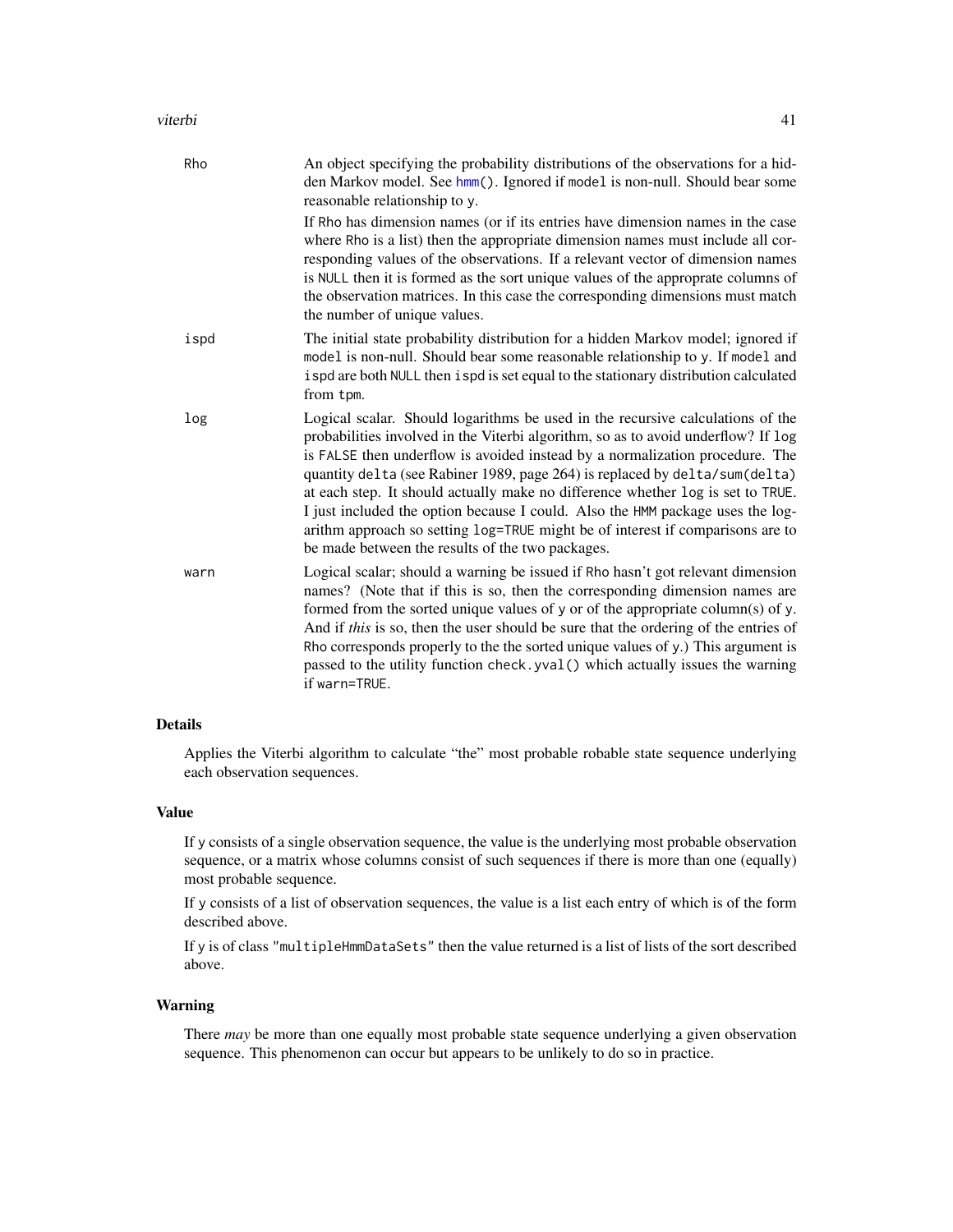#### <span id="page-41-0"></span>Thanks

The correction made to the code so as to avoid underflow problems was made due to an inquiry and suggestion from Owen Marshall.

#### Author(s)

Rolf Turner <r.turner@auckland.ac.nz>

#### References

Rabiner, L. R., "A tutorial on hidden Markov models and selected applications in speech recognition," Proc. IEEE vol. 77, pp. 257 – 286, 1989.

#### See Also

[hmm\(](#page-6-1)), [rhmm\(](#page-29-1)), [mps\(](#page-23-1)), [pr\(](#page-26-1)), [viterbi\(](#page-39-1))

#### Examples

```
# See the help for logLikHmm() for how to generate y.num and y.let.
## Not run:
fit.num <- hmm(y.num,K=2,verb=TRUE,keep.y=TRUE)
v.1 <- viterbi(model=fit.num)
rownames(R) <- 1:5 # Avoids a (harmless) warning.
v.2 <- viterbi(y.num,tpm=P,Rho=R)
# P and R as in the help for logLikHmm() and for sp().
# Note that the order of the states has gotten swapped; 3-v.1[[1]]
# is identical to v.2[[1]]; for other k = 2, ..., 20, 3-v.1[[k]]
# is much more similar to v.2[[k]] than is v.1[[k]].
fit.let <- hmm(y.let,K=2,verb=TRUE,keep.y=TRUE))
v.3 <- viterbi(model=fit.let)
rownames(R) <- letters[1:5]
v.4 <- viterbi(y.let,tpm=P,Rho=R)
## End(Not run)
```
weissData *Data from "An Introduction to Discrete-Valued Time Series"*

#### Description

Data sets from the book "An Introduction to Discrete-Valued Time Series" by Christian H. Weiß.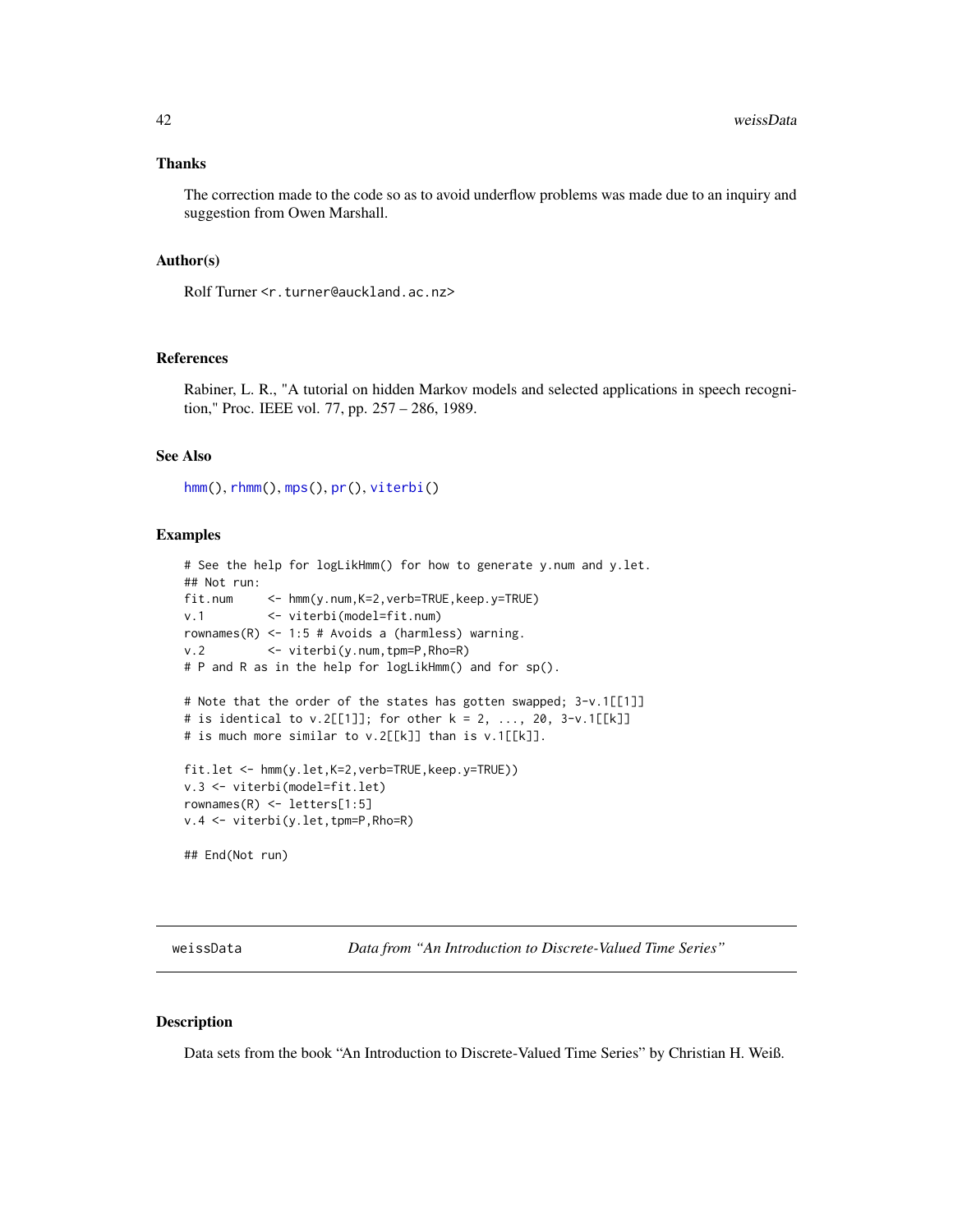#### weissData 43

#### Usage

```
data(Bovine)
data(Cryptosporidiosis)
data(Downloads)
data(EricssonB_Jul2)
data(FattyLiver)
data(FattyLiver2)
data(goldparticle380)
data(Hanta)
data(InfantEEGsleepstates)
data(IPs)
data(LegionnairesDisease)
data(OffshoreRigcountsAlaska)
data(PriceStability)
data(Strikes)
data(WoodPeweeSong)
```
#### Format

- Bovine A character vector of length 8419.
- Cryptosporidiosis A numeric (integer) vector of length 365.
- Downloads A numeric (integer) vector of length 267.
- EricssonB\_Jul2 A numeric (integer) vector of length 460.
- FattyLiver2 A numeric (integer) vector of length 449.
- FattyLiver A numeric (integer) vector of length 928.
- goldparticle380 A numeric (integer) vector of length 380.
- Hanta A numeric (integer) vector of length 52.
- InfantEEGsleepstates A character vector of length 107.
- IPs A numeric (integer) vector of length 241.
- LegionnairesDisease A numeric (integer) vector of length 365.
- OffshoreRigcountsAlaska A numeric (integer) vector of length 417.
- PriceStability A numeric (integer) vector of length 152.
- Strikes A numeric (integer) vector of length 108.
- WoodPeweeSong A numeric (integer) vector of length 1327.

# Details

For detailed information about each of these data sets, see the book cited in the References.

Note that the data sets Cryptosporidiosis and LegionnairesDisease are actually called Cryptosporidiosis\_02-08 and LegionnairesDisease\_02-08 in the given reference. The "suffixes" were removed since the minus sign causes problems in a variable name in R.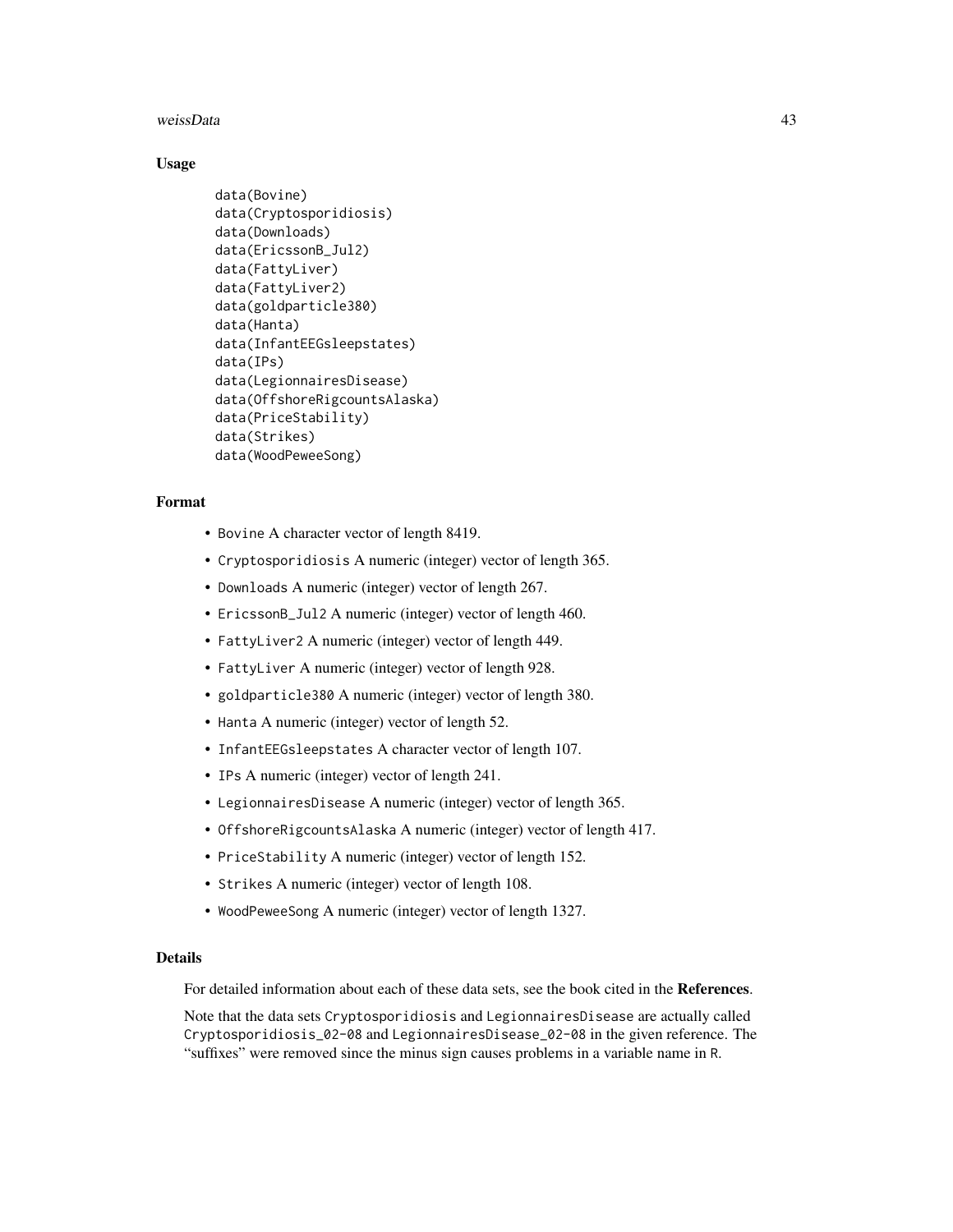#### Source

These data sets were kindly provided by Prof. Christian H. Weiß. The package author is also pleased to acknowledge the kind permission granted by Prof. Kurt Brännäs (Professor Emeritus of Economics at Umeå University) to include the Ericsson time series data set (EricssonB\_Jul2).

#### References

Christian H. Weiß (2018). *An Introduction to Discrete-Valued Time Series*. Chichester: John Wiley & Sons.

# Examples

```
## Not run:
fit1 <- hmm(WoodPeweeSong,K=2,verbose=TRUE)
# EM converges in 6 steps --- suspicious.
set.seed(321)
fit2 <- hmm(WoodPeweeSong,K=2,verbose=TRUE,rand.start=list(tpm=TRUE,Rho=TRUE))
# 52 steps --- note the huge difference between fit1$log.like and fit2$log.like!
set.seed(321)
fit3 <- hmm(WoodPeweeSong,K=2,verbose=TRUE,method="bf",
            rand.start=list(tpm=TRUE,Rho=TRUE))
# log likelihood essentially the same as for fit2
```
## End(Not run)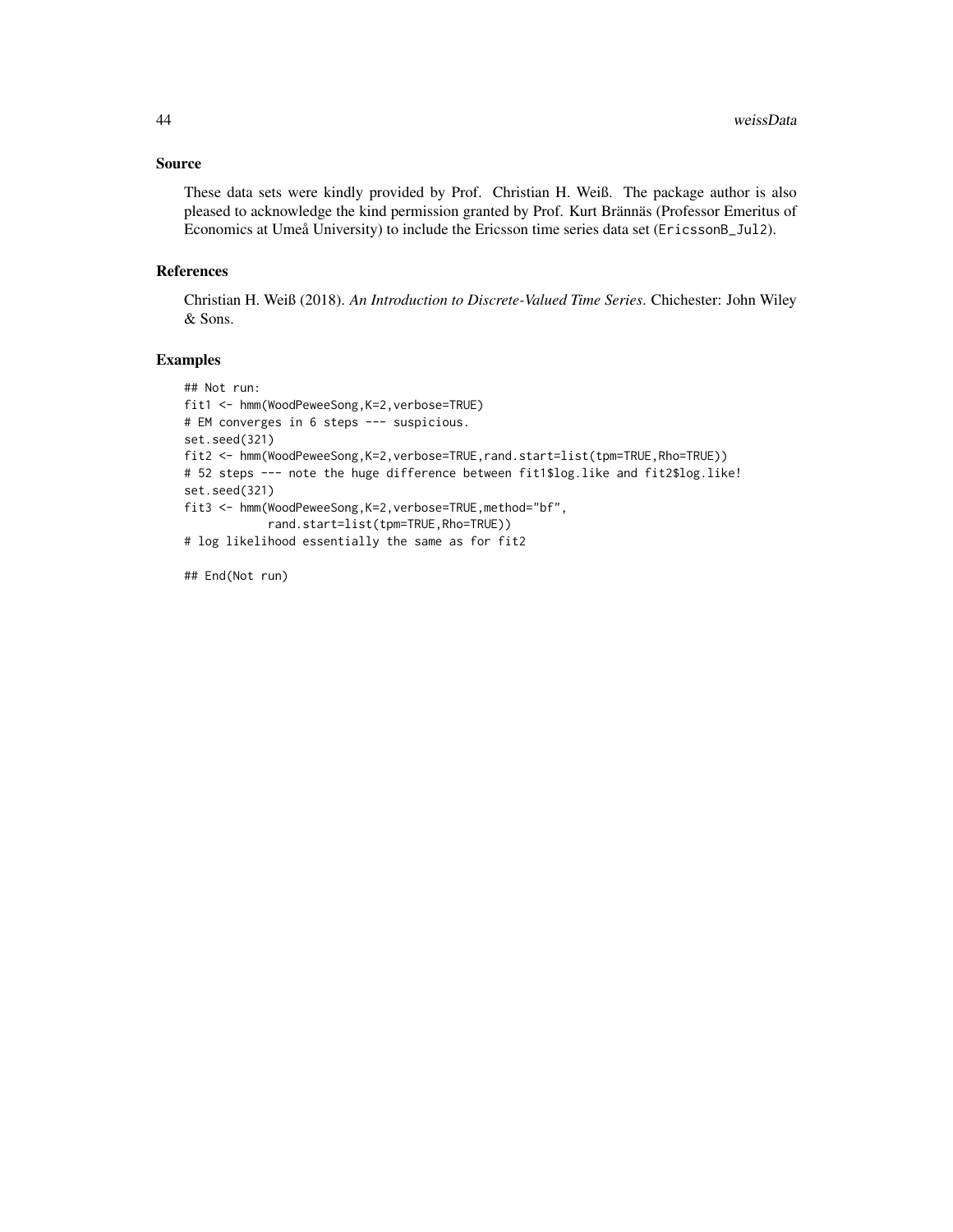# <span id="page-44-0"></span>Index

∗ datagen misstify, [22](#page-21-0)  $r$ hmm,  $30$ ∗ datasets ccprSim, [3](#page-2-0) hydroDat, [17](#page-16-0) lesionCount, [19](#page-18-0) SydColDisc, [37](#page-36-0) weissData, [42](#page-41-0) ∗ methods anova.hmm.discnp, [2](#page-1-0) update.hmm.discnp, [38](#page-37-0) ∗ models anova.hmm.discnp, [2](#page-1-0) fitted.hmm.discnp, [5](#page-4-0) hmm, [7](#page-6-0) logLikHmm, [20](#page-19-0) mps, [24](#page-23-0) pr, [27](#page-26-0) predict.hmm.discnp, [28](#page-27-0) sp, [33](#page-32-0) update.hmm.discnp, [38](#page-37-0) viterbi, [40](#page-39-0) ∗ utilities cnvrtRho, [4](#page-3-0) nafracCalc, [26](#page-25-0) ∗ utility scovmat, [32](#page-31-0) squantCI, [35](#page-34-0) anova.hmm.discnp, [2](#page-1-0) Bovine *(*weissData*)*, [42](#page-41-0) ccprSim, [3](#page-2-0) cnvrtRho, [4](#page-3-0) Cryptosporidiosis *(*weissData*)*, [42](#page-41-0) cut, *[37](#page-36-0)*

```
Downloads (weissData), 42
```
EricssonB\_Jul2 *(*weissData*)*, [42](#page-41-0)

```
FattyLiver (weissData), 42
FattyLiver2 (weissData), 42
fitted.hmm.discnp, 5, 28, 29, 35
ftLiardFlows (hydroDat), 17
```
goldparticle380 *(*weissData*)*, [42](#page-41-0)

Hanta *(*weissData*)*, [42](#page-41-0) hmm, *[2,](#page-1-0) [3](#page-2-0)*, *[5,](#page-4-0) [6](#page-5-0)*, [7,](#page-6-0) *[20,](#page-19-0) [21](#page-20-0)*, *[24,](#page-23-0) [25](#page-24-0)*, *[27](#page-26-0)[–32](#page-31-0)*, *[34,](#page-33-0) [35](#page-34-0)*, *[38](#page-37-0)[–42](#page-41-0)* hydroDat, [17](#page-16-0)

InfantEEGsleepstates *(*weissData*)*, [42](#page-41-0) IPs *(*weissData*)*, [42](#page-41-0)

LegionnairesDisease *(*weissData*)*, [42](#page-41-0) lesionCount, [19](#page-18-0) linLandFlows *(*hydroDat*)*, [17](#page-16-0) logLikHmm, [20](#page-19-0)

misstify, [22,](#page-21-0) *[26](#page-25-0)*, *[31,](#page-30-0) [32](#page-31-0)* model.matrix, *[11](#page-10-0)* mps, *[16](#page-15-0)*, [24,](#page-23-0) *[28](#page-27-0)*, *[35](#page-34-0)*, *[42](#page-41-0)*

nafracCalc, *[22,](#page-21-0) [23](#page-22-0)*, [26,](#page-25-0) *[32](#page-31-0)* nlm, *[10,](#page-9-0) [11](#page-10-0)*, *[13](#page-12-0)*

OffshoreRigcountsAlaska *(*weissData*)*, [42](#page-41-0) optim, *[9,](#page-8-0) [10](#page-9-0)*, *[14](#page-13-0)*

portMannFlows *(*hydroDat*)*, [17](#page-16-0) portMannSedCon *(*hydroDat*)*, [17](#page-16-0) portMannSedLoads *(*hydroDat*)*, [17](#page-16-0) pr, *[21](#page-20-0)*, [27,](#page-26-0) *[35](#page-34-0)*, *[42](#page-41-0)* predict.hmm.discnp, [28](#page-27-0) PriceStability *(*weissData*)*, [42](#page-41-0)

rhmm, *[16](#page-15-0)*, *[22](#page-21-0)[–26](#page-25-0)*, [30,](#page-29-0) *[40](#page-39-0)*, *[42](#page-41-0)* rhmm.hmm.discnp, *[40](#page-39-0)*